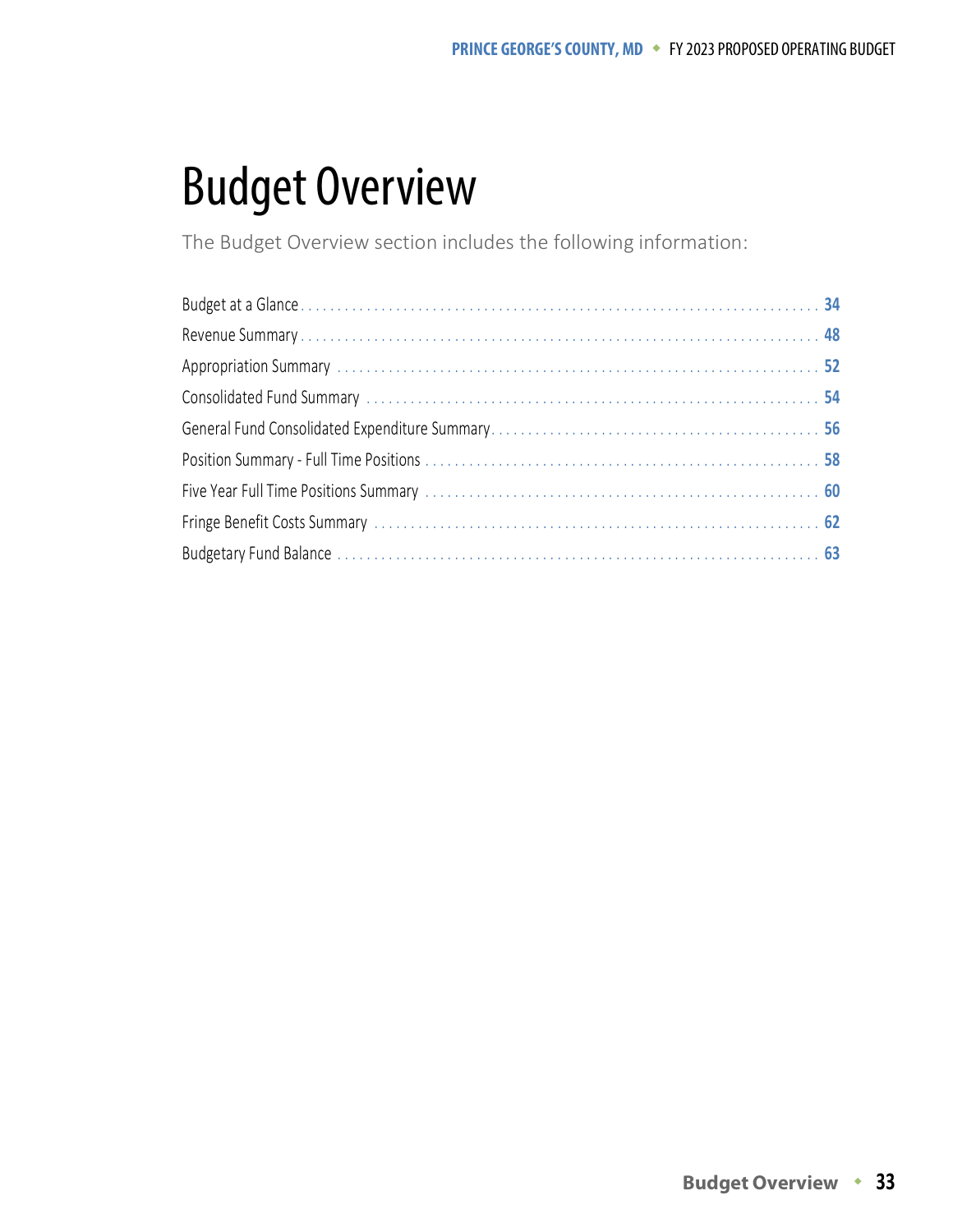## <span id="page-1-0"></span>**BUDGET AT A GLANCE**

#### **ALL FUNDS SUMMARY**

|                               | <b>FY 2021</b><br><b>ACTUAL</b> | <b>FY 2022</b><br><b>BUDGET</b> | <b>FY 2022</b><br><b>ESTIMATE</b> | <b>FY 2023</b><br><b>PROPOSED</b> | <b>CHANGE</b><br><b>FY22 - FY23</b> |
|-------------------------------|---------------------------------|---------------------------------|-----------------------------------|-----------------------------------|-------------------------------------|
|                               |                                 |                                 |                                   |                                   |                                     |
| <b>REVENUES</b>               |                                 |                                 |                                   |                                   |                                     |
| <b>General Fund</b>           | \$3,721,904,422                 | \$3,794,635,800                 | \$4,274,834,900                   | \$4,199,526,000                   | 10.7%                               |
| <b>Internal Service Funds</b> | 61,857,607                      | 64,344,400                      | 62,905,100                        | 69,362,500                        | 7.8%                                |
| <b>Enterprise Funds</b>       | 177, 195, 945                   | 220,149,100                     | 189,194,800                       | 242,891,000                       | 10.3%                               |
| Special Revenue Funds         | 220,740,163                     | 244,615,000                     | 233,651,600                       | 262,523,500                       | 7.3%                                |
| Grant Program Funds           | 384,012,508                     | 230,476,200                     | 426,316,700                       | 229,570,600                       | $-0.4%$                             |
| <b>TOTAL</b>                  | \$4,565,710,645                 | \$4,554,220,500                 | \$5,186,903,100                   | \$5,003,873,600                   | 9.9%                                |
|                               |                                 |                                 |                                   |                                   |                                     |
| <b>EXPENDITURES</b>           |                                 |                                 |                                   |                                   |                                     |
| <b>General Fund</b>           | \$3,594,341,153                 | \$3,794,635,800                 | \$4,228,327,000                   | \$4,199,526,000                   | 10.7%                               |
| <b>Internal Service Funds</b> | 61,596,782                      | 64,344,400                      | 64,378,400                        | 69,362,500                        | 7.8%                                |
| <b>Enterprise Funds</b>       | 156,948,680                     | 220,149,100                     | 192,305,000                       | 242,891,000                       | 10.3%                               |
| Special Revenue Funds         | 218,953,412                     | 244,615,000                     | 235,648,500                       | 262,523,500                       | 7.3%                                |
| <b>Grant Program Funds</b>    | 384,012,508                     | 230,476,200                     | 426,316,700                       | 229,570,600                       | $-0.4%$                             |
| <b>TOTAL</b>                  | \$4,415,852,535                 | \$4,554,220,500                 | \$5,146,975,600                   | \$5,003,873,600                   | 9.9%                                |

- The proposed FY 2023 Operating Budget totals \$5,003,873,600, an increase of \$449,653,100 or 9.9% over the FY 2022 budget.
- The Operating Budget will provide funding for 7,445 full time positions in FY 2023 excluding positions in the Board of Education, Community College and Library.

#### **General Fund Expenditure Overview**

- The proposed FY 2023 General Fund budget is \$4,199,526,000, which represents an increase of \$404,890,200 or 10.7% over the FY 2022 budget.
- **The General Fund accounts for approximately 83.9% of total spending in FY 2023.**
- The General Fund will provide funding for 6,513 full time positions (excluding positions in the Board of Education, Community College and Library) in Fiscal Year 2023. This is an increase of 20 positions over the FY 2022 budget.

#### **Internal Services Funds Expenditure Overview**

- The proposed FY 2023 Internal Service Fund budget is \$69,362,500, an increase of \$5,018,100 or 7.8% over the FY 2022 budget.
- Internal Service Funds account for 1.4% of total spending in FY 2023. Internal Services funds include the Information Technology and Fleet Management funds.
- The Internal Service Fund will provide funding for 147 full time positions in FY 2023.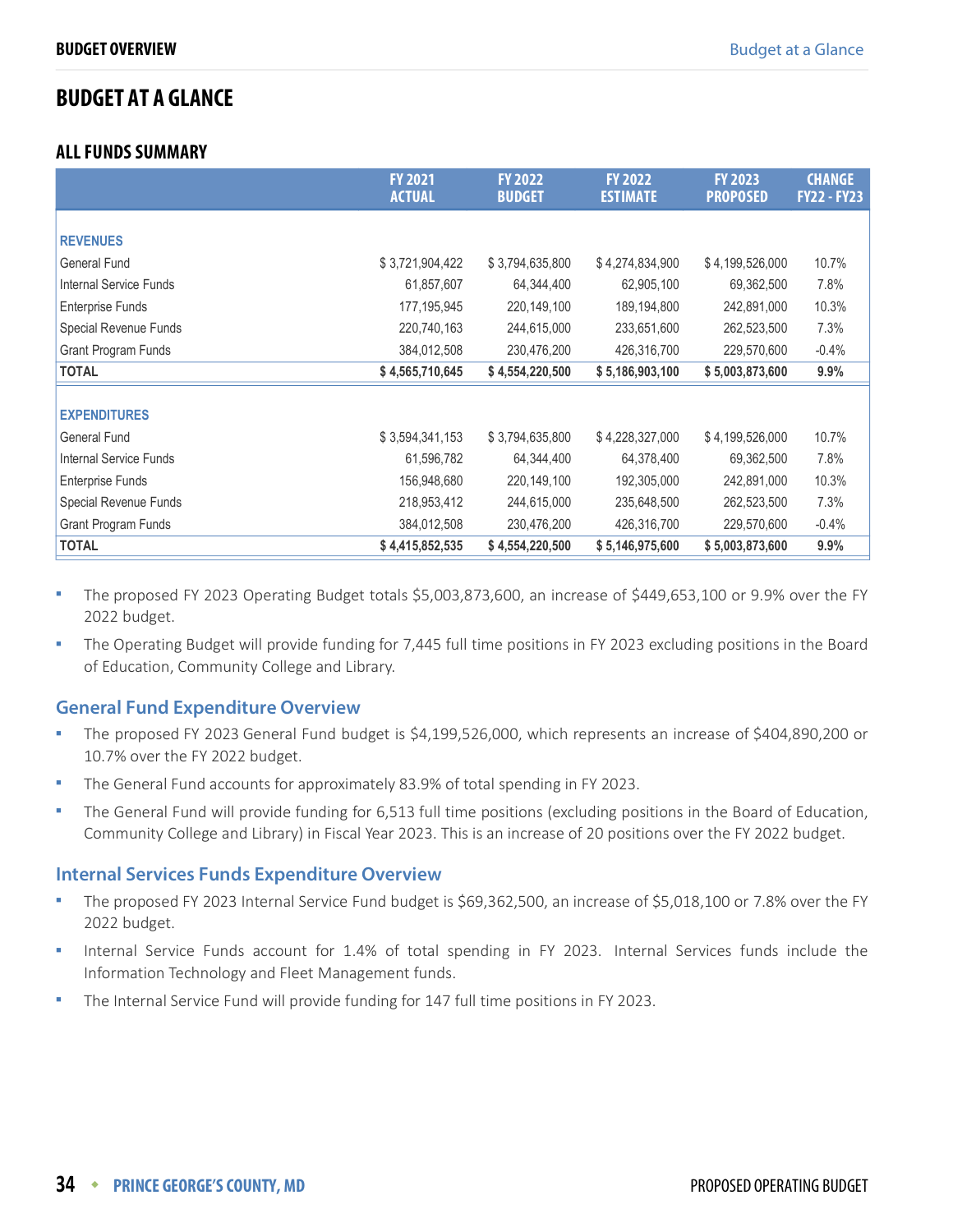#### **Enterprise Funds Expenditure Overview**

- The proposed FY 2023 Enterprise Funds budget totals \$242,891,000, an increase of \$22,741,900 or 10.3% over the FY 2022 budget.
- Enterprise Funds account for the third largest share of spending in FY 2023 at 4.9% of the total budget. Enterprise Funds include Solid Waste Management, Stormwater Management and Local Watershed Protection and Restoration funds.
- The Enterprise Funds will provide funding for 360 full time positions in FY 2023.

#### **Special Revenue Funds Expenditure Overview**

- The proposed FY 2023 Special Revenue Fund budget is \$262,523,500, an increase of \$17,908,500 or 7.3% over the FY 2022 budget.
- Special Revenue Funds account for 5.2% of total spending in FY 2023. Special Revenue funds include the Debt Service, Drug Enforcement and Education, Transportation Services Improvement, Economic Development Incentive and other agency-managed funds.
- The Special Revenue Funds will provide funding for two full time positions in FY 2023.

#### **Grant Funds Expenditure Overview**

- The proposed FY 2023 Internal Service Fund budget is \$229,570,600, a decrease of \$905,600 or -0.4% under the FY 2022 budget.
- Grant Funds account for 4.6% of total spending in FY 2023. Grant funds include the federal, State, and other aid provided to County agencies.
- Grant Funds will provide funding for 423 full time positions in FY 2023.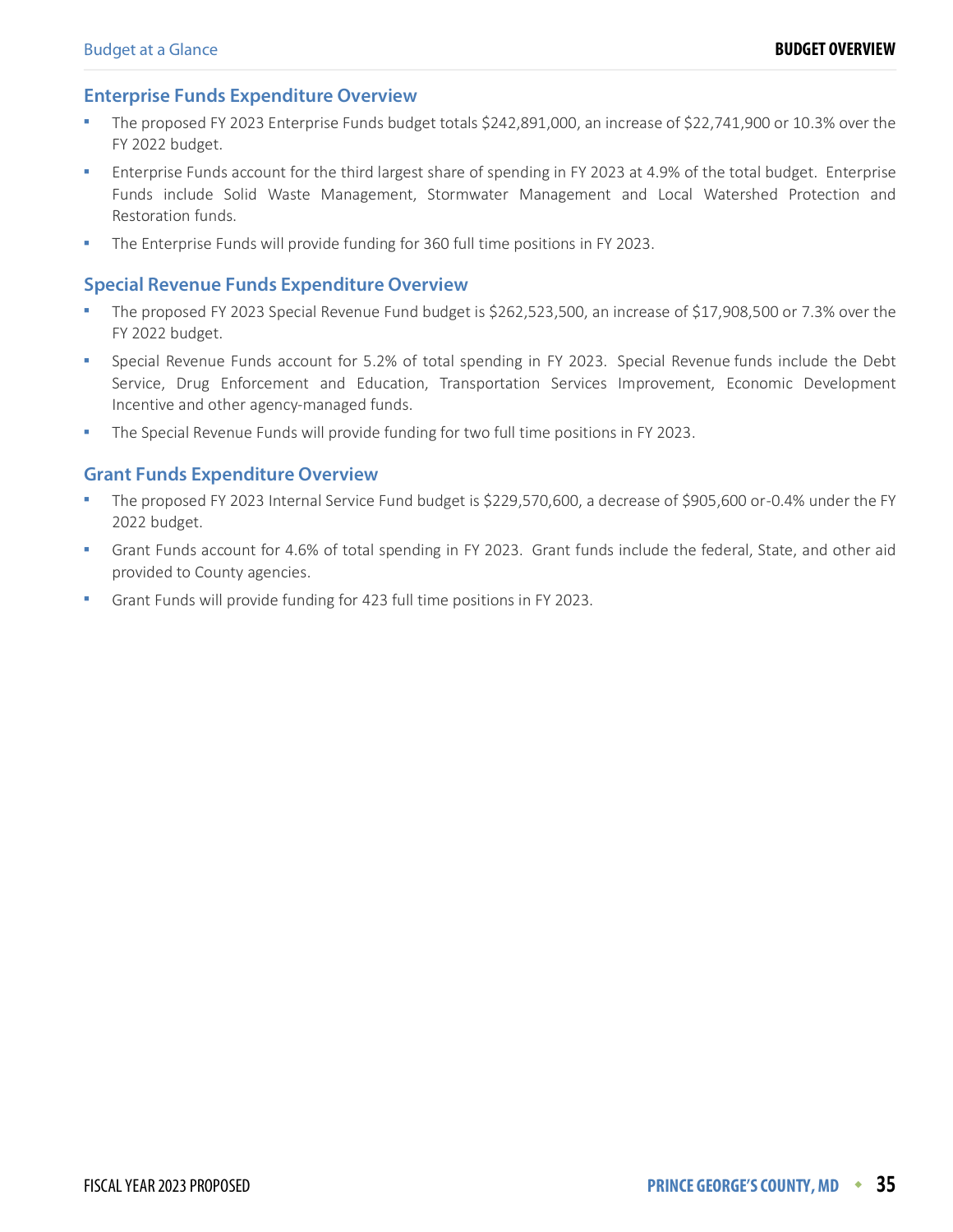

#### **General Government**

#### **Office of the County Executive (\$10.1 million)**

 Funding increases by \$2.1 million or 26.4% over the FY 2022 budget, primarily due to the transfer of seven positions, three positions from the Police department, three positions from the Office of Community Relations (OCR) and one new Re-Entry Liaison employee. An increase in operating for technology cost allocation is partially offset by a decrease in printing, training, membership fees, office supplies and gas and oil. An increase in fringe benefit costs aligns with mandated salary requirements and new staff; the fringe benefit rate increases from 25.4% to 30.0% to align with anticipated costs

#### **Legislative Branch (\$26.4 million)**

 Funding increases by \$2.2 million or 9.1% over the FY 2022 budget, primarily due to mandated salary requirements and fringe benefit costs. Additionally, there is an increase in general office supplies and the technology cost allocation charge.

#### **Office of Ethics and Accountability (\$1.0 million)**

 Funding increases by \$89,100, or 9.5% over the FY 2022 budget, primarily due to mandated salary requirements and fringe benefit costs. Additionally, there is a decrease in travel and training, offset by an increase in technology allocation costs.

#### **Personnel Board (\$420,900)**

 Funding increases by \$18,300, or 4.5% over the FY 2022 budget, primarily due to mandated salary requirements and fringe benefit costs. Additionally, there is a net increase in the technology allocation costs, telephone, periodicals and office & operating equipment repair budgets.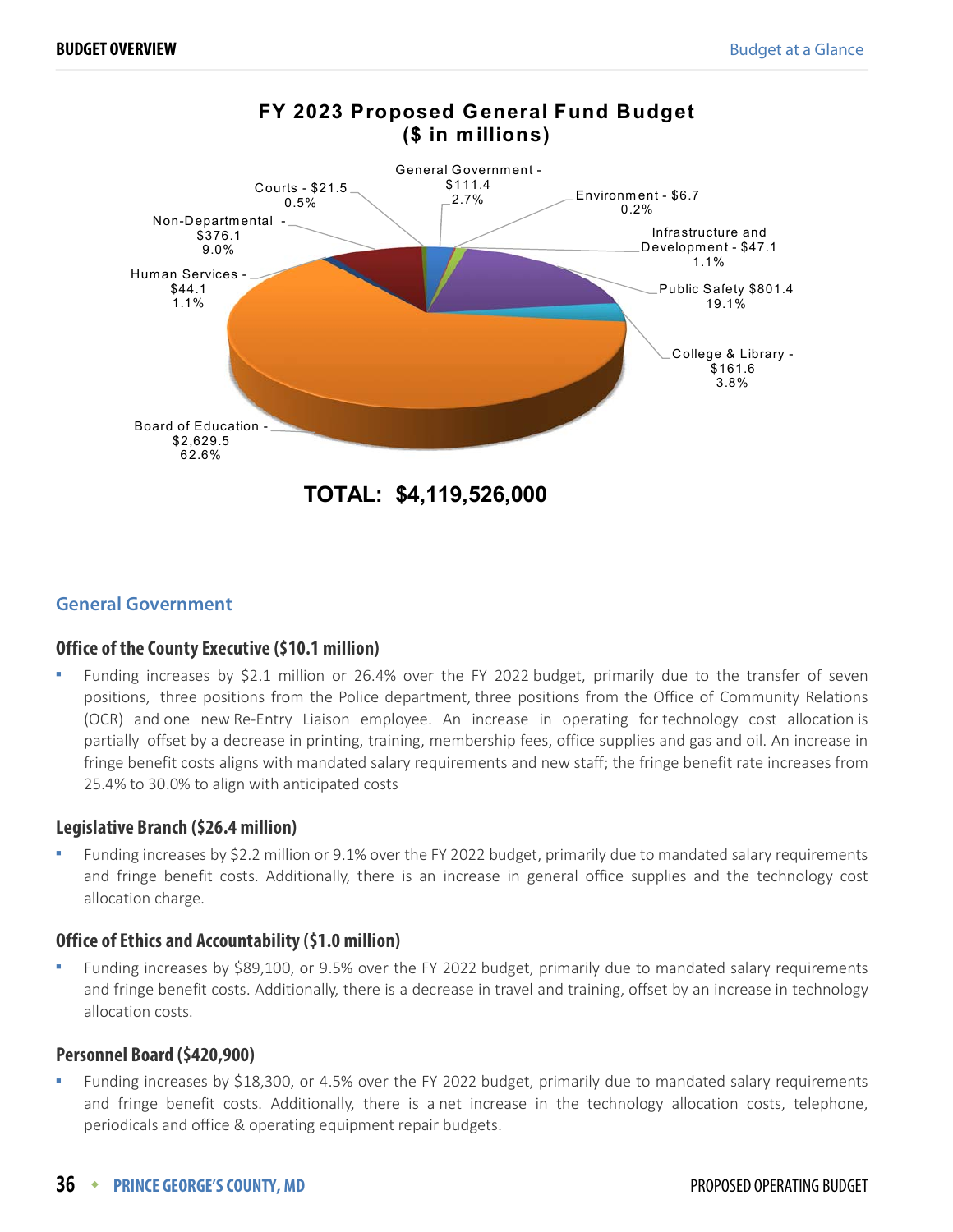#### **Office of Finance (\$5.4 million)**

 Funding increases by \$395,300, or 7.9% over the FY 2022 budget, primarily due to funding a previously unfunded Payroll Supervisor and two Document Reviewers. Operating funding increases due to new accounts payable forensics software.

#### **Citizens Complaint Oversight Panel (\$0)**

Funding decreases by -100% over the FY 2022 budget, due the dissolution of the agency.

#### **Office of Community Relations (\$5.5 million)**

 Funding increases by \$409,100, or 8.1% over the FY 2022 budget, primarily due to prior year merit increases and salary adjustments as well as funding for three previously unfunded Call Center Representative positions and a new consulting contract for PGC311. The increase is offset by the relocation of the Office of Multi-Cultural Affairs to the Office of the County Executive.

#### **People's Zoning Counsel (\$250,000)**

Funding remains unchanged from the FY 2022 level.

#### **Office of Human Rights (\$2.4 million)**

 Funding is established at \$2,403,100 or 4.2% over the FY 2022 budget, primarily due to the funding of a previously unfunded investigator position and the prior year merit increases.

#### **Office of Management and Budget (\$3.6 million)**

 Funding increases by \$249,700 or 7.4% over the FY 2022 budget, primarily due to a reduction in previously unfunded positions, the annualization of FY 2022 salary adjustments and an increase in the technology allocation charge. Resources are also included for a new contract to support editing services.

#### **Board of License Commissioners (\$1.8 million)**

 Funding increases by \$87,100 or 5.1% over the FY 2022 budget, due to the annualization the FY 2022 merit increases, fringe benefit cost increases and an increase in the technology cost allocation charge. These costs are offset by unfunding a part time liquor inspector position.

#### **Office of Law (\$4.7 million)**

 Funding increases by \$536,000, or 12.9% over the FY 2022 budget, primarily due to adding two new paralegal positions and the annualization of the FY 2022 merit increases. The costs are offset by increasing the staff attrition rate to 10%.

#### **Office of Human Resources Management (\$9.7 million)**

 Funding increases by \$994,800, or 11.5% over the FY 2022 budget, primarily due to annualization of prior salary adjustments and fringe benefit costs. In operating costs, the existing occupational services contract is now fully recoverable which is offset by an increase in technology allocation charges and the addition of the Classification and compensation audit to determine the effectiveness of the current Classification and Compensation models and methodologies.

#### **Office of Information Technology (\$1.7 million)**

 Funding increases by \$1,650,000, or 100.0% over the FY 2022 budget. Funding is provided for a new contract to assist with agency operations.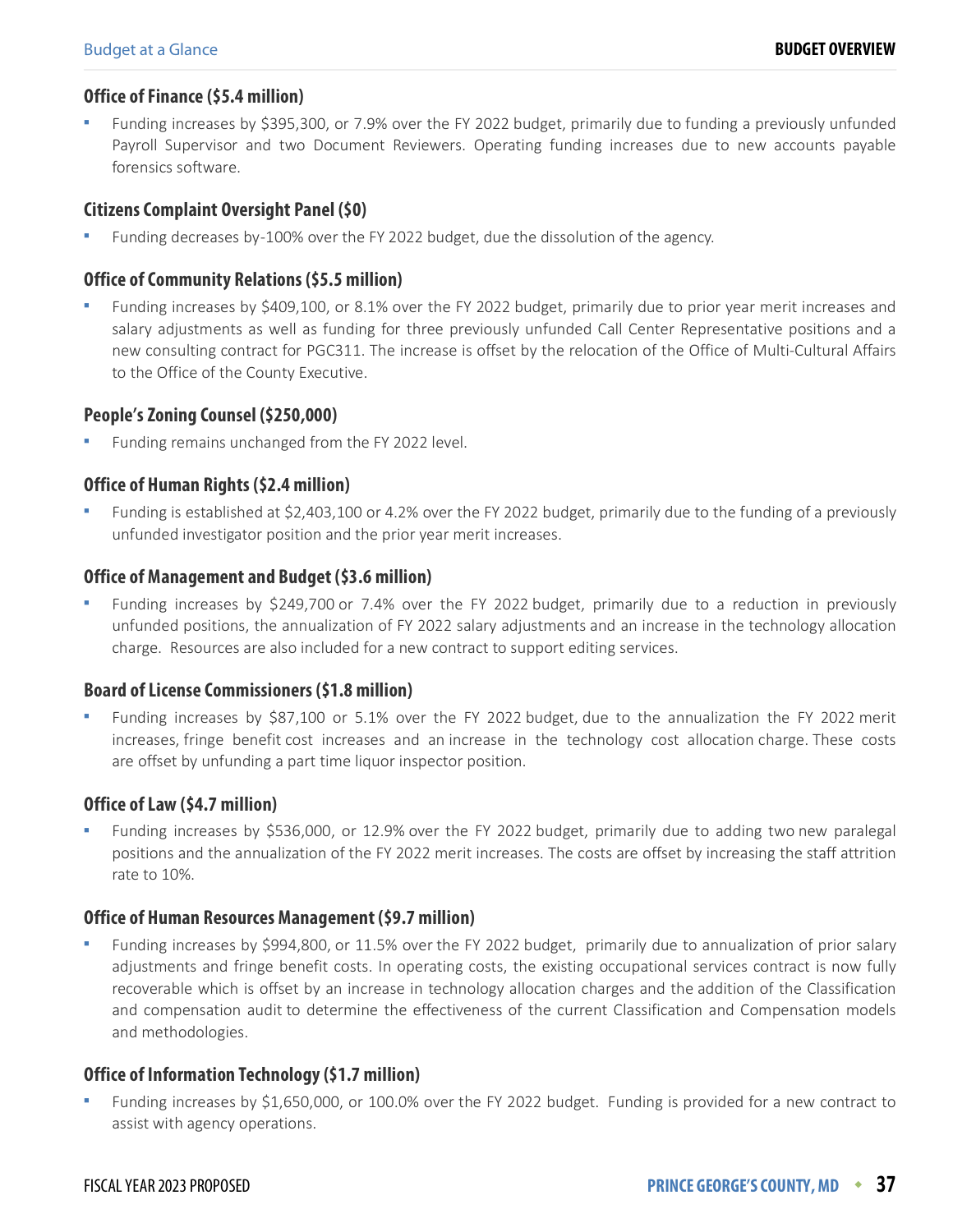#### **Board of Elections (\$8.8 million)**

 Funding increases by \$2,673,200, or 43.3% over the FY 2022 budget, primarily due to an increase of anticipated cost of election conduction related to new MD Election Law Code, as well as the prior year merit increases, an increase in the fringe benefits rate and an increase in the technology cost allocation charge. The increase in funding is offset by a decrease in the base temporary/seasonal employee complement and a reduction in the travel and training budget.

#### **Police Accountability Board (\$499,400)**

 Funding is established at \$499,400, or 100% over the FY 2022 budget, due to the creation of the Police Accountability Board.

#### **Administrative Charging Committee (\$921,100)**

 Funding is established at \$921,100, or 100% over the FY 2022 budget, due to the creation of the Administrative Charging Committee.

#### **Office of Central Services (\$28.3 million)**

 Funding increases by \$4.8 million or 20.3% over the FY 2022 budget, primarily due to a previously unfunded Facilities Manager, CIP Procurement Officer and mandated salary increases. Operating funding increases primarily due to maintenance costs for the Cheverly Hospital site, operating contracts (snow removal, HVAC, security, etc.), temporary staffing and increased building repair and maintenance costs to align with actuals.

#### **Courts**

#### **Circuit Court (\$20.9 million)**

 Funding increases by \$2,141,300, or 11.4% over the FY 2022 budget, primarily due to funding previously unfunded positions and temporary/limited positions and the annualization of FY 2022 salary adjustments. Additional funding is provided for an increase in the technology allocation costs and miscellaneous fees.

#### **Orphans' Court (\$565,600).**

 Funding decreased by \$1,400, or -0.2% under the FY 2022 budget, primarily due to a decrease in compensation and fringe benefits for an unfunded Law Clerk position, offset by an increase in annualization of salary adjustments. Additional funding was added for other anticipated technology costs.

#### **Public Safety**

#### **Office of the State's Attorney (\$22.0 million)**

 Funding increases by \$2,087,300, or 10.5% over the FY 2022 budget, primarily due to mandated salary requirements, an allocation of funding for parity salary increases for Assistant State's Attorneys and funding for five previously unfunded positions for the Digital Discovery Unit. Funding is also provided for an increase in operating for an increase in the technology cost allocation charge and vehicle equipment repair costs.

#### **Police Department (\$360.2 million)**

 Funding increases by \$23,898,200, or 7.1% over the FY 2022 budget. Funding is provided for salary increases for staff retention and prior year merit increases, two recruit classes of 50 for a total of 100 new officers, five new positions to support crime reduction efforts (offset by the transfer of four positions to other departments), an increase in operating for license plate readers and other technology as well as administrative contracts.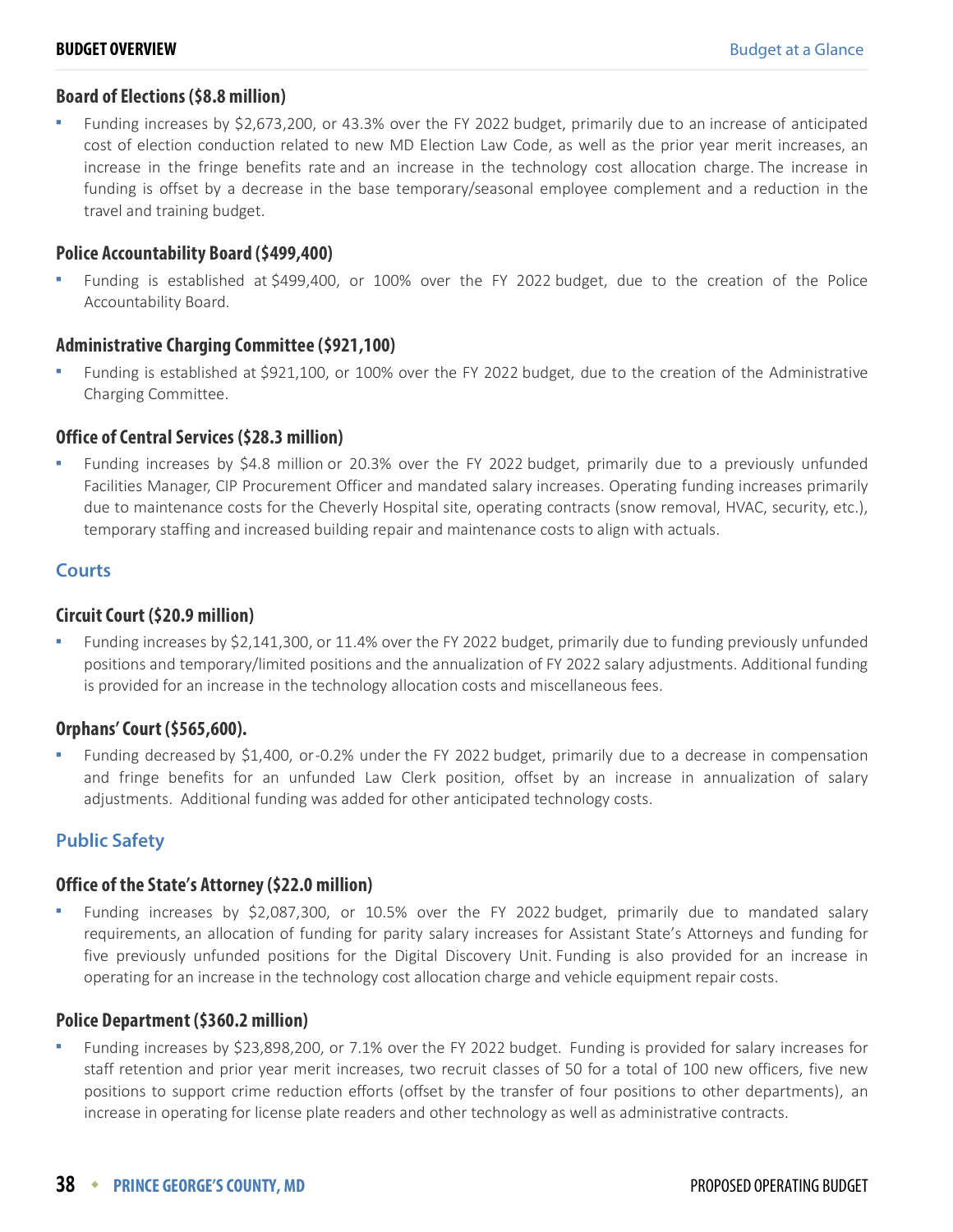#### **Fire/EMS (\$231.6 million)**

 Funding increases by \$18,270,800, or 8.6% over the FY 2022 budget, primarily due to mandated salary requirements, new recruits, overtime and fringe benefit costs. The increase is partially offset by attrition, lapse, utilities, mileage reimbursement, operating contract, office supplies, operating equipment, gas and oil, building repair and maintenance, interagency charges, miscellaneous expense, grants and contributions. There is funding for career and volunteer recruitment needs and two recruit classes.

#### **Office of the Sheriff (\$49.5 million)**

 Funding increases by \$1,822,300, or 3.8% over the FY 2022 budget. Funding is provided for four new positions to assist in operations.

#### **Department of Corrections (\$96.9 million)**

 Funding increases by \$4,408,300, or 4.8% over the FY 2022 budget, due to an increase in the fringe benefits rate, employee pension as well as prior year merit increases, an increase in contractual costs for food and medical services and an increase in the technology allocation charge. There is additional funding to support signing bonuses for academy graduates. The increase is offset by an increase in sworn attrition and an increase in salary lapse.

#### **Homeland Security (\$41.2 million)**

 Funding increases by \$3,900,800, or 10.4% over the FY 2022 budget. Funding is provided for salary increases for staff retention and prior year merit increases. Funding is also provided for the purchase of body cameras to support public safety personnel, computer refresh upgrades and maintenance contracts.

#### **Environment**

#### **Soil Conservation District (\$0)**

 Funding remains unchanged from the FY 2022 budget level as all expenditures are 100% recoverable. Prior to recoveries, expenditures increase \$172,200, or 9.8% over the FY 2022 budget, primarily due to merits, an increase in the fringe benefit rate and an increase in the technology cost allocation charge.

#### **Department of the Environment (\$6.7 million)**

 Funding increases by \$1,378,700, or 25.8% over the FY 2022 budget, primarily due to projected fringe benefit costs, a reduction in salary lapse in Animal Services Division positions, the addition of a new Deputy Director and the removal of Animal Services Division recoveries from the Stormwater Management Enterprise Fund.

#### **Human Services**

#### **Department of Family Services (\$6.6 million)**

 Funding increases by \$106,500, or 1.6% over the FY 2022 budget, primarily due to annualization of prior salary adjustments and fringe benefit costs. Funding is provided to support youth service operations, funded vacancies and the technology cost allocation charge.

#### **Health Department (\$31.2 million)**

 Funding increases by \$1,090,600, or 3.6% over the FY 2022 budget, primarily due to salary requirements, increase in fringe benefit costs and one new Program Chief to support the Public Health Emergency program. Funding also supports office automation, general office supplies, security in leased buildings and interpretation services.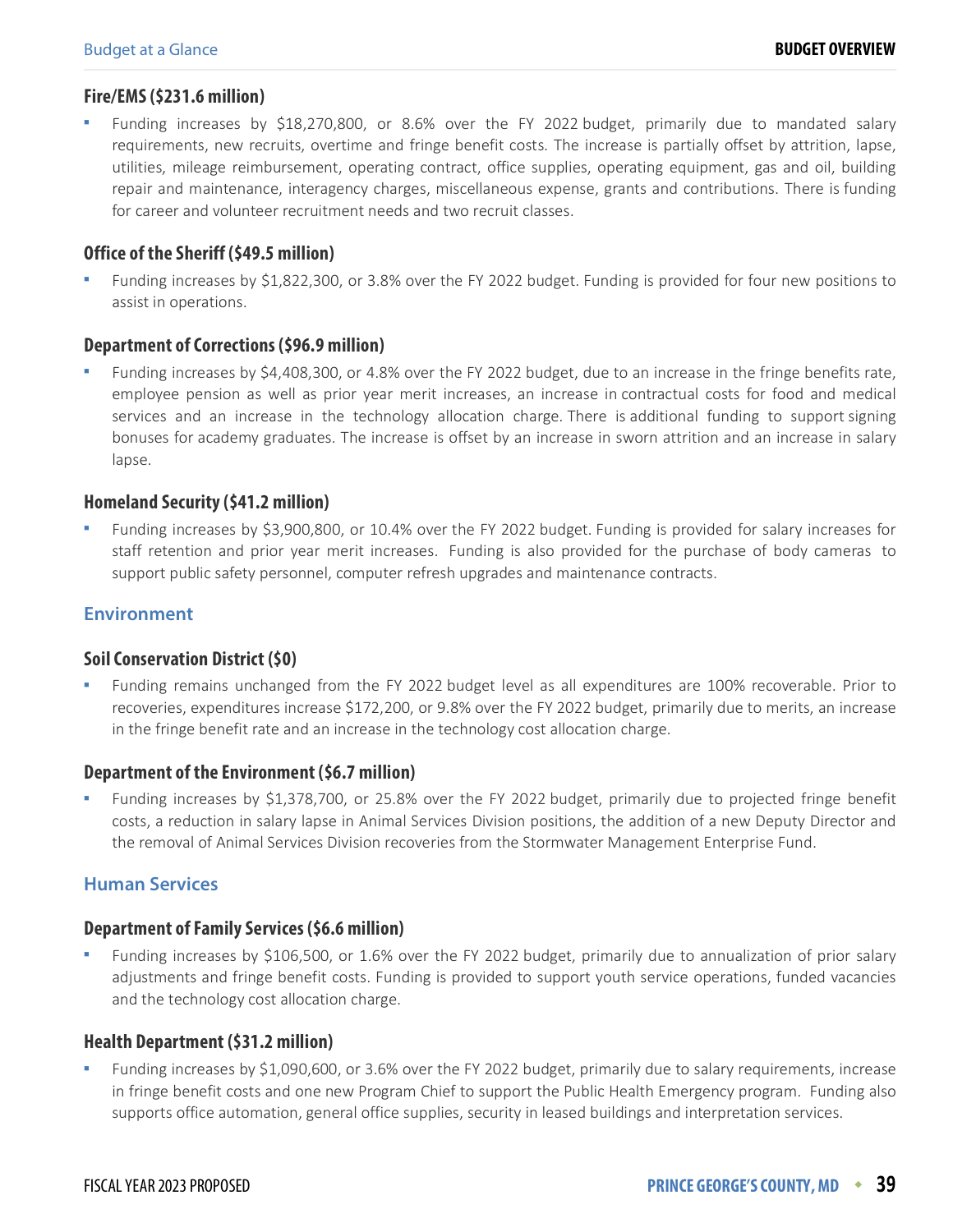#### **Department of Social Services (\$6.3 million)**

 Funding decreases by \$54,500 or 0.9% under the FY 2022 budget, primarily due to salary adjustments, additional funded vacant positions, fringe benefit costs and an increase in office automation. Funding continues to support a ten-year homeless plan consultant and the Prince George's Child Resource Center Family Connects home visiting program.

#### **Infrastructure and Development**

#### **Department of Public Works and Transportation (\$15.5 million)**

 Funding increases by \$1,162,800, or 8.1% over the FY 2022 budget. The increase is primarily due to the increase in transportation contractual service costs including TheBus contract driven by consumer price index (CPI) inflation, projected fringe benefits, annualized prior year merit adjustments for staff, additional funded vacant positions over the prior year and the projected cost of gas and oil for vehicles and equipment. The operating increase also includes funding for the Vision Zero traffic safety initiative, tree trimming, litter removal, Clean Lots Program and snow removal services. Funding also includes a \$6.3 million increase in offsetting recoveries based on the increase in contractual transportation services and prior year mandated salary adjustments.

#### **Department of Permitting, Inspections & Enforcement (\$26.5 million)**

 Funding increases by \$13,408,400, or 102.1% over the FY 2022 budget, primarily due to increased staff attrition and salary lapse, offset by an increase in technology cost allocation charge, consulting services, clean lot charges and other technology initiatives. Additional increases include commercial inspection services to augment the Inspections Division program activities and training for staff. Recoverable expenditures decrease from the Solid Waste and Stormwater Enterprise Funds primarily due to the elimination of recoveries in the Enforcement Division.

#### **Department of Housing and Community Development (\$5.1 million)**

 Funding increases by \$39,000, or 0.8% over the FY 2022 budget, primarily due to funding previously unfunded Accountant and Administrative Aide positions. In operating, the removal of the Housing Authority's Office of Information Technology (OIT) allocation charge is netted against the addition of new contracts: the Comprehensive Housing Strategy Affordable Housing project, the Public Awareness Campaign Dashboard, and Asset Management consulting.

#### **Education and Library**

#### **Memorial Library System (\$34.8 million)**

 Funding increases by \$1,463,300, or 4.4% over the FY 2022 budget, primarily due to an increase in the County contribution and an increase in State Aid. The County's contribution increases by \$1,064,300, or 4.4% over the FY 2022 budget. State Aid contribution increases by \$807,600 or 10.6% over FY 2022. Funding supports a 2% salary increase for eligible staff, the continuation of Sunday hours at branches, full funding to support staffing needs for the Bladensburg Branch opening, increase in insurance premiums, cybersecurity enhancements and the purchase of two delivery vehicles plus replacing a maintenance truck.

#### **Community College (\$126.8 million)**

 Funding increases by \$3,618,400 or 2.9% over the FY 2022 budget, primarily due to increases in County and State Aid and an increase in credit and non-credit tuition and updated enrollment trends. Funding supports the College's strategic efforts toward operational efficiency, Student Lifecycle services, and full implementation of the Pathways program. Funding is included for campus-wide technology upgrades and the Promise Scholarship Program which provides free tuition for graduates of County Public Schools and County residents.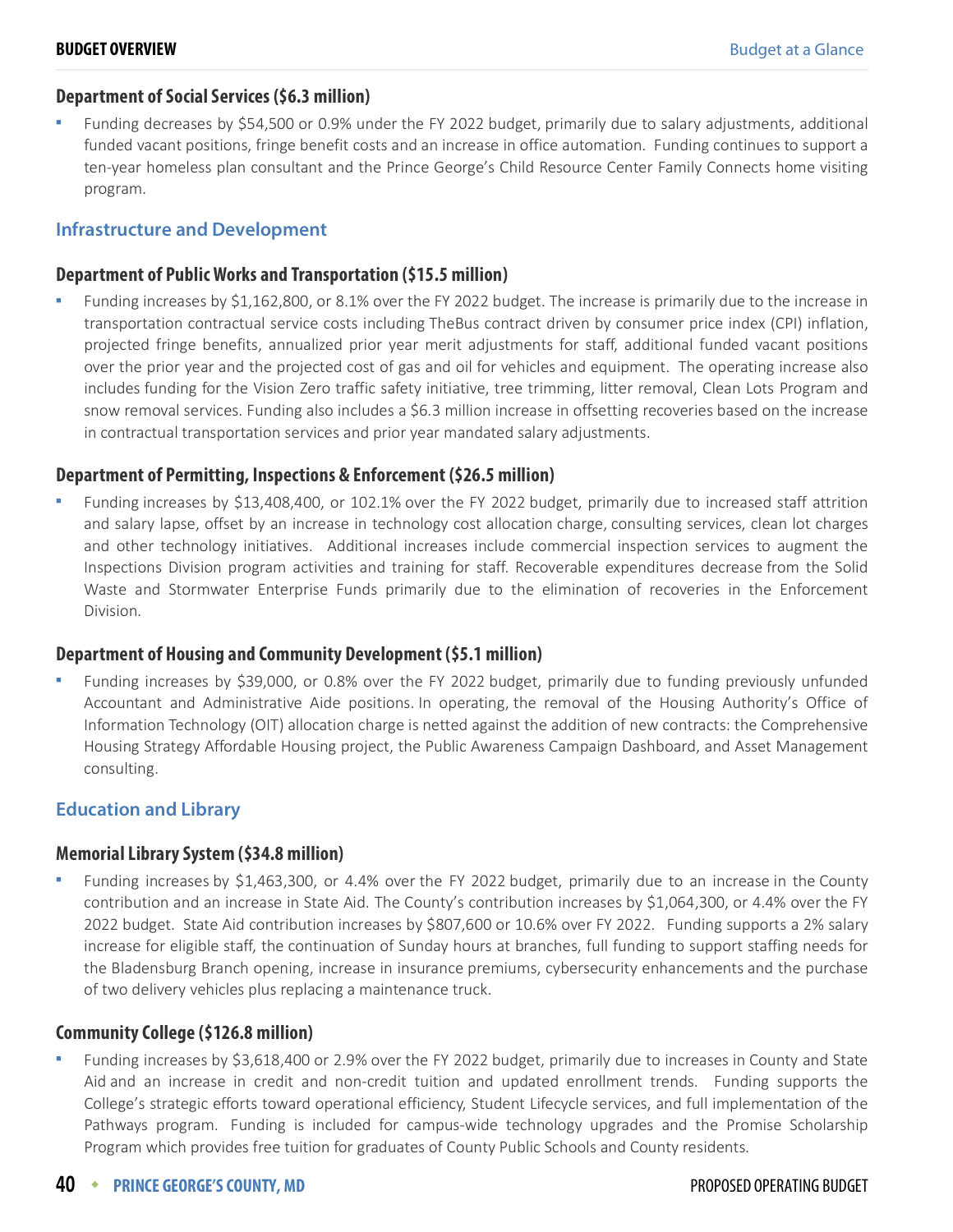#### **Board of Education (\$2.6 billion)**

 Funding increases \$286,253,600, or 12.2% over the FY 2022 budget, primarily due to a \$30,050,000 increase in the County contribution, a \$63.8 million increase in State Aid and a \$177.3 million increase in Federal Aid. The County's contribution totals \$847.0 million, a \$30.1 million or 3.7% increase over the FY 2022 budget and exceeds the former Maintenance of Effort requirement. FY 2023 represents the first year of the new local effort requirements under the Blueprint for Maryland's Future Act ("Kirwan funding") in which the County's local share is run through the prism of the major state formula aid programs which are each driven by unique formulas based on County wealth indicators and pupil populations. Funding supports various expenditure categories for mandatory costs of doing business including employee compensation negotiated commitments; pass through funding for P3/ Alternative Construction Financing projects; lease purchase agreements for buses and textbooks; continued support of universal pre-kindergarten; program continuation of Immersion, additional video lottery terminal funding for the Crossland High School program as well as the reallocation of resources primarily due to the reduction of Federal Coronavirus grants.

#### **Non-Departmental**

#### **Non-Departmental (\$376.0 million)**

- Overall, funding increases \$22,481,600, or 6.4% over the FY 2022 budget, primarily due to an increase in debt service payments, contingency funding for countywide salary improvements, transfers to CIP projects, other leases, utilities and miscellaneous expenses.
- Funding includes \$29.9 million for retiree health and life benefits payments to current retirees.
- Funding includes \$8.1 million for the County's economic development agencies Economic Development Corporation (EDC), Employ Prince George's (previously a division of EDC), Financial Services Corporation and Experience Prince George's to assist their efforts in expanding the County's economic base by attracting and retaining businesses and visitors.

#### **Other Fund Expenditure Overview**

#### **Internal Service Funds (\$69.4 million)**

 The proposed FY 2023 Internal Service Fund Budget is \$69,362,500, an increase of \$5,018,100 or 7.8% over the FY 2022 budget.

#### **Fleet Management Fund (\$15.2 million)**

 Funding increases \$731,900 or 5.1% over the FY 2022 budget, primarily due to projected fringe rate increases from 48.7% to 67.6% and prior year merit increases, partially offset by a reduction in vehicle equipment repair and maintenance costs and depreciation expenses.

#### **Information Technology Fund (\$54.2 million)**

 Funding increases \$4,286,200 or 8.6% over the FY 2022 budget, primarily due to supporting enterprise resource planning (ERP) system hosting, software maintenance renewal, technical staff, COVID related cybersecurity, IT security, telework environment, increased cost in contracts, fiber and server operations.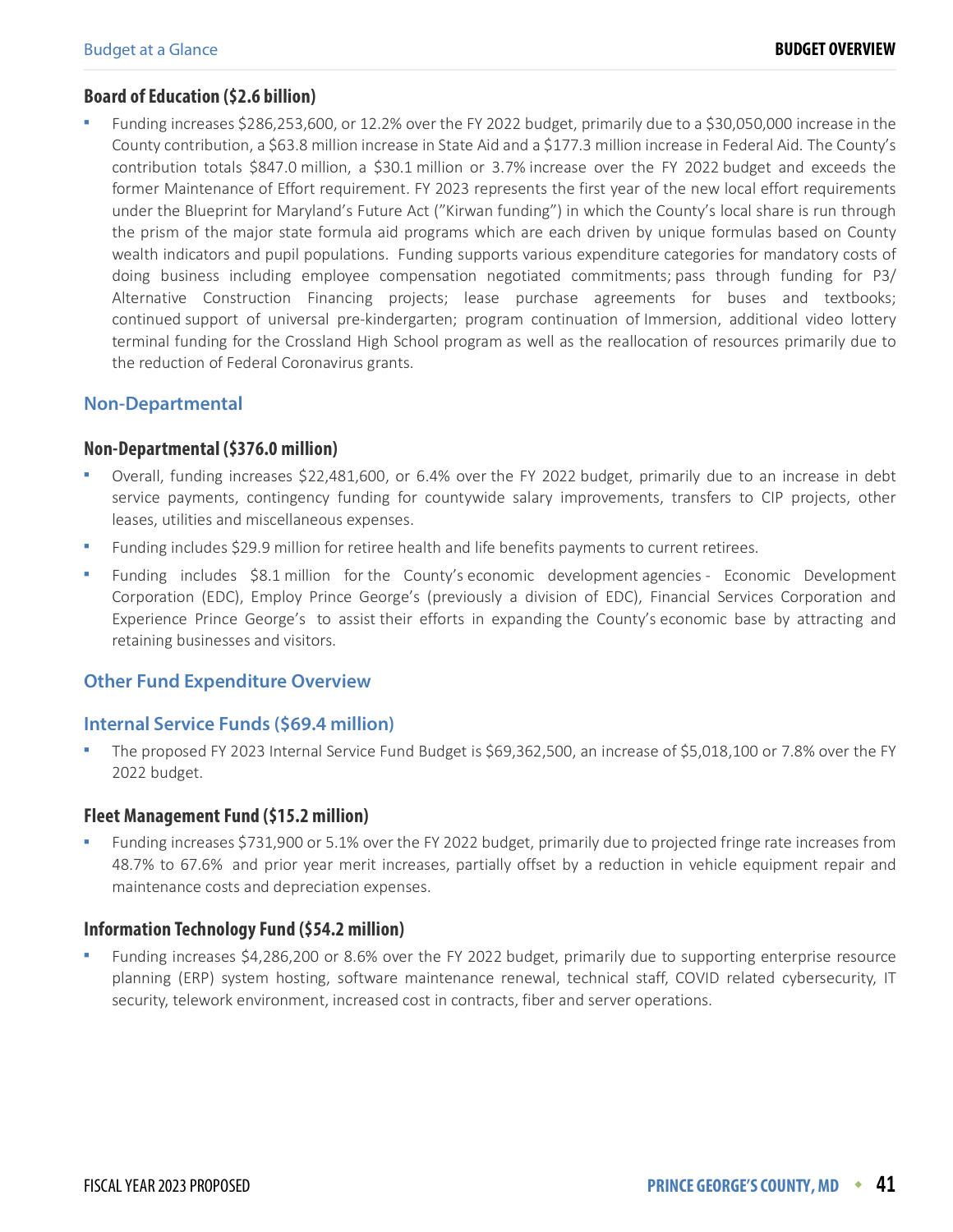#### **Enterprise Funds (\$242.9 million)**

 The proposed FY 2023 Enterprise Fund Budget is \$242,891,000 an increase \$22,741,900 or 10.3% over the FY 2022 budget.

#### **Solid Waste Management (\$126.4 million)**

 Funding increases \$18,902,600 or 17.6% over the FY 2022 budget primarily due to an increase in transfer out to the capital improvement program, contractual services for the operation of the various beautification and litter reduction efforts and vehicle equipment repair costs; funding for the replacement of essential equipment at the landfill; and funding for compensation increases due to an increase in attrition to support staffing needs.

#### **Stormwater Management Fund (\$95.9 million)**

 Funding increases \$4,446,500 or 4.9% over the FY 2022 budget primarily due to an increase consulting contracts for the Climate Action Plan, beautification and litter reduction efforts and the National Pollutant Discharge Elimination System/Municipal Separate Storm Sewer System (NPDES/MS4) permit. In addition, funding increases are included for principal and interest payments on prior-year Stormwater Bond debt and interagency charges from various County agencies. The Stormwater Management Enterprise Fund supports relevant programs in both the Department of Public Works and Transportation and the Department of the Environment.

#### **Local Watershed Protection and Restoration (\$20.6 million)**

 Funding decreases \$607,200 or -2.9% under the FY 2022 budget, primarily due to decrease in debt service payments for water quality related capital expenditures. This fund supports the requirements to meet federal mandates by supporting impervious area restoration through retrofit stormwater controls and mandated rebate programs. Effective July 1, 2013, the County established a Watershed Protection and Restoration Program in accordance with the provisions of House Bill 987. Through the establishment of a stormwater remediation fee for this fund, the County will be able to meet its long-term regulatory mandates for water quality improvement through restoration.

#### **Special Revenue Funds (\$262.5 million)**

 The proposed FY 2023 Special Revenue Fund Budget is \$262,523,500, an increase of \$17,908,500 or 7.3% over the FY 2022 budget.

#### **Debt Service Fund (\$239.8 million)**

 Funding increases \$12,062,500, or 5.3% over the FY 2022 budget due to principal and interest payments on outstanding debt.

#### **Drug Enforcement and Education Fund (\$950,400)**

Funding remains unchanged from the FY 2022 budget.

#### **Property Management Services Fund (\$600,000)**

Funding remains unchanged from the FY 2022 budget.

#### **Collington Center Fund (\$5,000)**

Funding remains unchanged from the FY 2022 budget.

#### **Domestic Violence Fund (\$390,000)**

Funding remains unchanged from the FY 2022 budget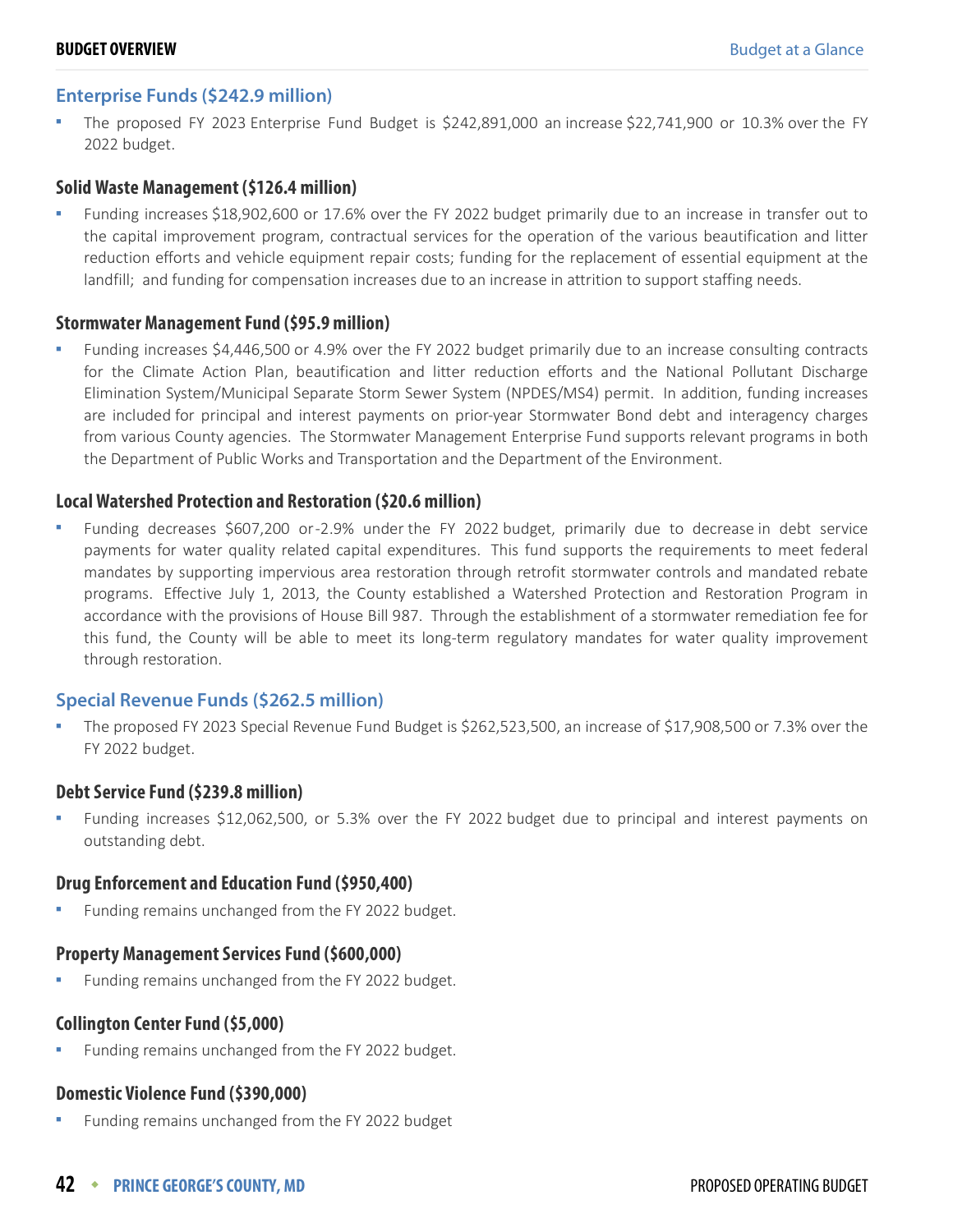#### **Economic Development Incentive Fund (\$9.0 million)**

Funding is unchanged from the FY 2022 budget level.

#### **Housing Investment Trust Fund (\$10.0 million)**

 Funding increases \$5,846,000 or 140.7% over the FY 2022 budget to reflect anticipated spending for the Workforce Housing Gap Financing program.

#### **Transportation Services Improvement Fund (\$1.7 million)**

 Funding remains the same as the FY 2022 budget. Funding supports maintaining Capital Bikeshare stations and docks, refurbishing buses, expanding bus service, improving bus shelters and access to high-quality taxi services.

#### **Grant Program Funds (\$229.6 million)**

 The proposed FY 2023 Grant Program Fund budget totals \$229,570,600, a decrease of \$905,600, or -0.4% under the FY 2022 budget.

#### **Capital Improvement Program**

#### **Board of Education**

- ADA Upgrades (\$1.0 million in FY 2023) provides funding to continue addressing ADA improvements to all school buildings.
- Aging Schools Program (\$1.0 million in FY 2023) provides State funds to address the needs of aging school buildings.
- Alternative Financing Projects (\$461.2 million) construction to continue.
- Asbestos Ceiling Tile Replacement (\$0.8 million in FY 2023)- provides funding to continue abatement and replacement of asbestos ceiling tiles.
- Buried Fuel Tank Replacements (\$0.5 million in FY 2023) continued replacement of buried heating and motor fuel tanks.
- CTE Southern Hub Freestanding Classrooms (\$17.7 million in FY 2023) supports pre-engineered, free standing classrooms for Career and Technology (CTE) center programs being relocated to Crossland High School.
- Central Garage/Transportation Department (\$23.1 million) funding to improve bus and vehicle service areas.
- Code Corrections (\$1.1 million in FY 2023) updating of existing buildings to meet current county, State and federal building codes will continue.
- HVAC Upgrades (\$4.4 million in FY 2023) provides funding to continue air conditioning upgrades
- Kitchen and Food Services (\$2.0 million in FY 2023) provides funding for renovations to food service facilities and equipment.
- Land, Building and Infrastructure (\$0.8 million in FY 2023) funds used for the acquisition of private property for school sites.
- Lead Remediation Projects (\$0.1 million in FY 2023) remediation of possible lead will continue.
- Major Repairs (\$8.7 million in FY 2023) repair and replacement of track surfaces, bleachers, repaving and a variety of items such as expenses associated with meeting federally-mandated regulations will continue.
- New Glenridge Area Middle School (\$89.6 million) construction will continue.
- New Northern Adelphi Area High School (\$250.9 million) planning will continue.
- Parking Lots/Driveways (\$1.5 million in FY 2023) provides funding for addressing increased traffic volume and improve on-site safety.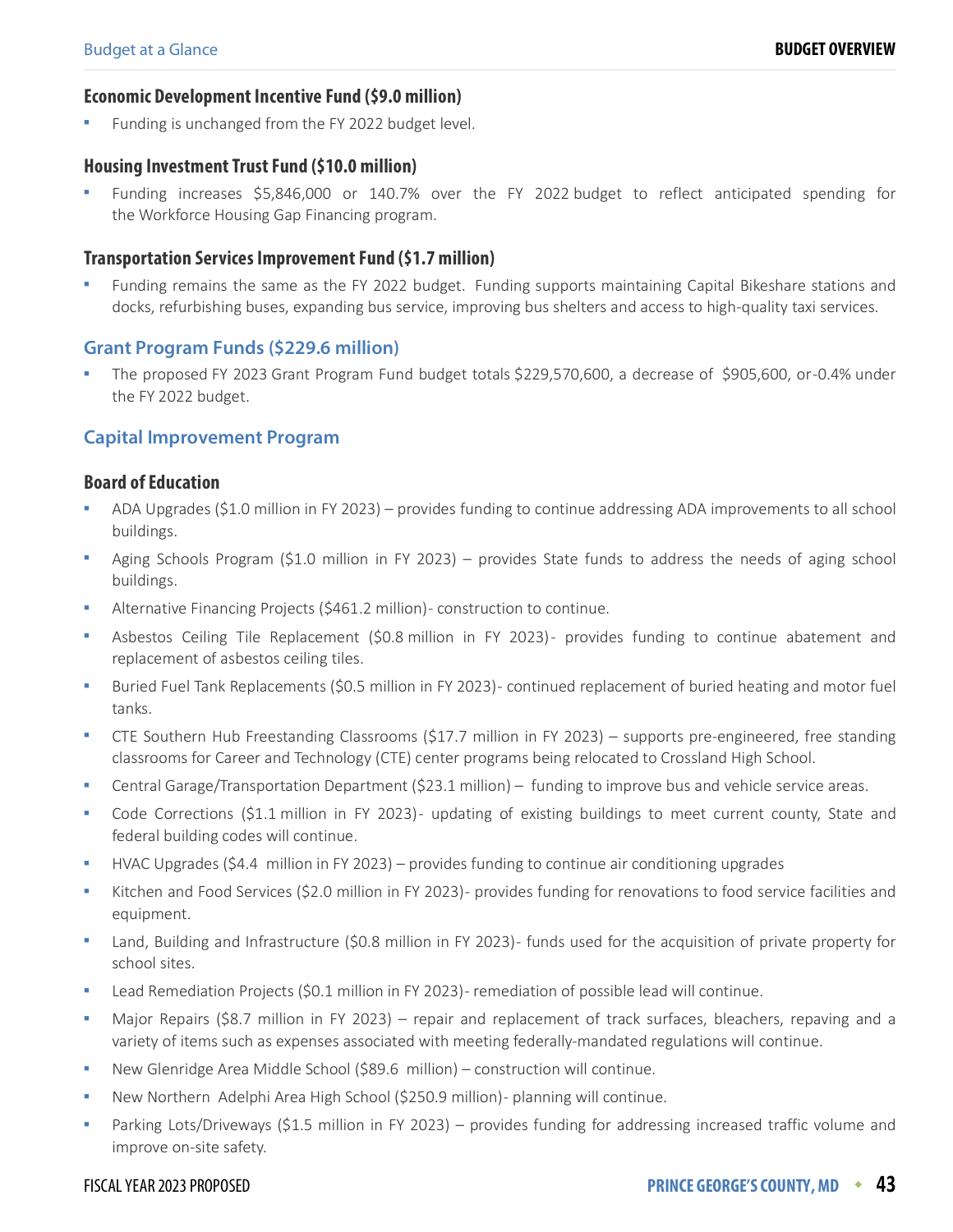- Planning and Design (\$1.0 million in FY 2023)- supports preliminary planning and design for future capital projects.
- Playground Equipment Play Field Replacement (\$1.0 million in FY 2023)- provides funding for replacing outdated playground equipment.
- Roof Replacement Projects (\$4.0 million in FY 2023) provides funding to replace the school's aging roofs.
- Security Upgrades (\$2.5 million in FY 2023) provides funds to address security concerns by providing security cameras and other infrastructure.
- Stadium Upgrades (\$2.0 million in FY 2022)- provides funding to upgrade high school exterior athletic areas.
- Staged Renovation Projects (\$5.4 million in FY 2023) consolidates five former staged renovation projects (Core Enhancements, Future Ready Teaching and Learning, Healthy Schools, Safe Passages and Secure Accessible Facilities Entrances) into a single new project that focuses on summer projects in five stages but flexible enough to continue work during the regular school year.
- Stand-Alone Classrooms (\$5.0 million in FY 2023) provides temporary classrooms.
- Suitland Annex Replacement (\$4218.7 million) design will continue, and construction will begin.
- Systemic Replacements and Renovations (\$30.1 million in FY 2023) contains County and State funding in support of major renovation projects and systemic repairs of structural systems such as roofs, boilers, windows, piping and HVACs. FY 2023 funding supports systemic replacements to include H. Winship Wheatley Early Childhood Center HVAC Replacement, Charles H. Flowers HS Roof Replacement and Phyllis E. Williams Elementary School HVAC Replacement.
- William Schmidt Education Center (\$50.1 million) construction will continue.
- William Wirt Middle School Demolition & Replacement (\$81.7 million) construction will continue.

#### **Public Safety**

- Forensic Lab Renovations (\$3.0 million in FY 2023) construction of planned upgrades continue in FY 2023.
- National Harbor (\$2.0 million in FY 2023) Construction of the National Harbor Public Safety Building continues throughout FY 2023.
- Special Operations Division (\$9.4 million in FY 2023) The project continues with design and permitting in FY 2023.
- Police Station Renovations (\$600 in FY 2023)- improvements and rehabilitation of police stations throughout the County will continue.
- Fire Station Renovations (\$2.0 million in FY 2023) construction for renovations will continue.
- Hyattsville Fire/EMS Station (\$2.0 million in FY 2023) Original plans have changed from new build to renovation only.
- Oxon Hill Fire/EMS (\$.8 million) Design to be completed in FY 2022 and construction will begin in FY 2023.
- Central Control/Administrative Wing Expansion (\$2.8 million) construction will begin.
- Community Corrections Complex (\$566,000 in FY 2023) design will begin.
- Detention Center Housing Renovations (\$7.0 million in FY 2023) continued renovations on Housing Units 5 and 6 and repairs to the sprinkler system, flooring and plumbing.
- Detention Center Improvements (\$3.7 million in FY 2023) funding to repair and upgrade mechanical, electrical and plumbing systems as well as replace inoperable or obsolete major equipment.
- Medical Unit Renovation and Expansion Project (\$19.5 million) installation of medical equipment and project closeout.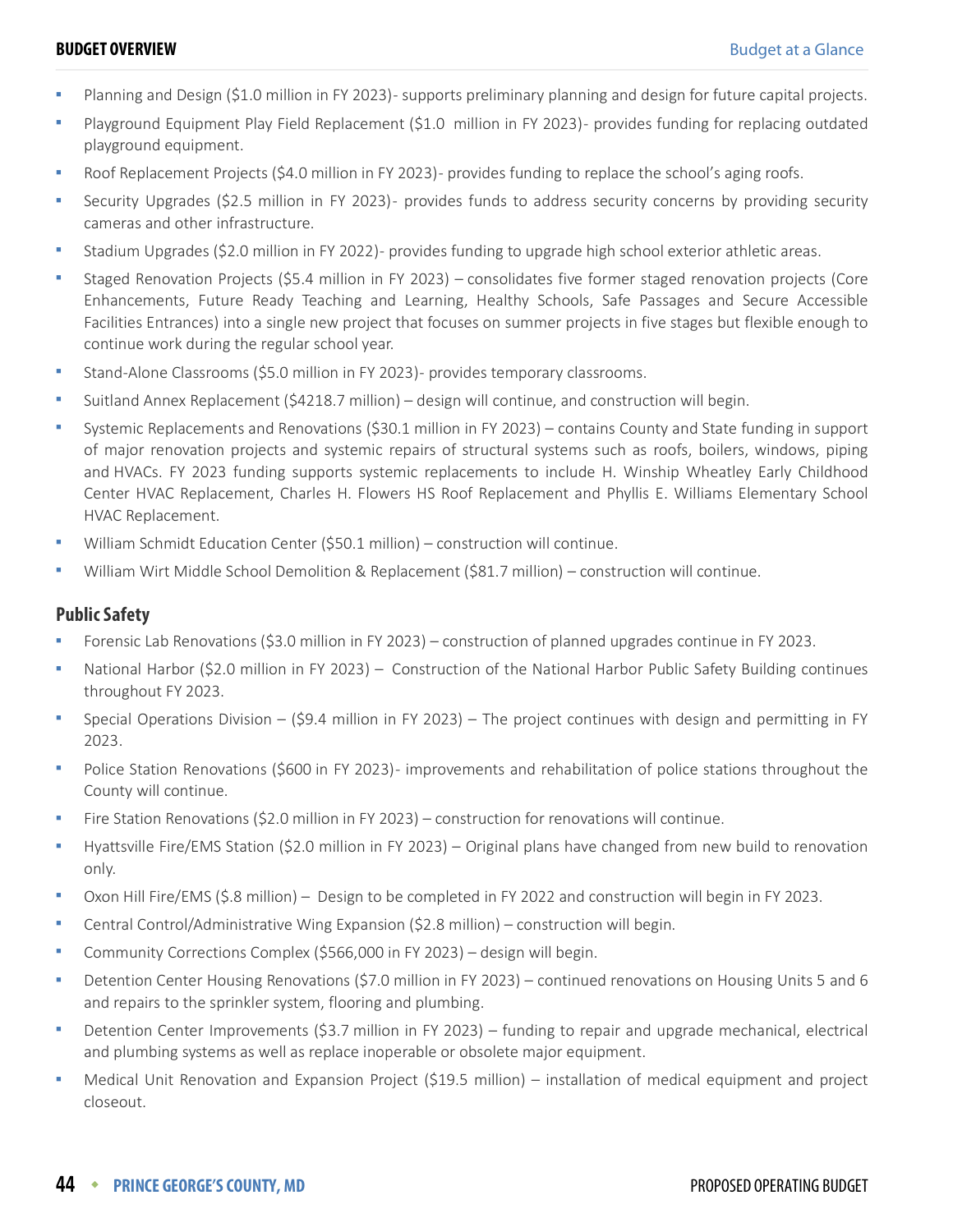#### **Courts**

 Courthouse Renovations (\$2.5 million in FY 2023) – renovations and security improvements will continue in FY 2023 including Courthouse cafeteria and restroom upgrades, security enhancements at the Commissioners' entrance, Maryland Electronic Courts HVAC installation, Duvall Wing renovations and updates to corridor and common areas.

#### **Library**

- Baden Library Renovation (\$2.9 million) construction projected to be completed in FY 2023.
- Bladensburg Library Replacement (\$19.6 million) construction projected to be completed in FY 2023.
- Hyattsville Branch Library (\$37.8 million) construction completed. Funding supports financial close out of any outstanding construction costs and architect fees in FY 2023.
- Langley Park Branch (\$26.5 million) design will continue.
- Library Renovations (\$2.6 million) renovating branch libraries will continue. In FY 2023, interior and exterior painting is planned for the Upper Marlboro branch; window replacement is planned for the Largo-Kettering branch; meeting rooms and restrooms will be renovated, and the roof will be replaced at the Beltsville Branch; collection shelving replacements are planned at the Fairmount Heights and Hillcrest Heights branches; and expansion is planned for the DREAM Lab @ Fairmount Heights.
- Surratts-Clinton Branch Renovations (\$13.9 million) construction completed in December 2021. Funding supports financial close out of any outstanding construction costs and architect fees in FY 2023.

#### **Department of Public Works and Transportation**

- Addison Road Intersection (\$3.9 million in FY 2023) design and construction will continue.
- Amphitheatre (\$31 million) begin design and construction for phased construction of an Amphitheatre as part of the transit oriented development initiative.
- Brandywine Road Club Priority Projects (\$6.2 million in FY 2022) construction to support the Villages at Timothy Branch Subdivision and Mattawoman Drive.
- Bridge Replacement and Rehabilitation (\$15.2 million in FY 2023) funding will continue to support the replacement and rehabilitation of several bridge projects, including Bridge Rehabilitation Federal Aid (\$6.4 million), Bridge Repair and Replacement (\$2.3 million), Brandywine Road (\$2.1 million), Chestnut Avenue (\$2.2 million), Livingston Road (\$350,000), Sunnyside Avenue (\$1.6 million) and Temple Hill Road (\$0.3 million). Funding is also provided for emergency road and bridge repairs (\$153,000).
- Bus Mass Transportation/Metro Access (\$3.2 million in FY 2023) purchase and/or construction will continue.
- Green Street Improvements (\$1.4 million in FY 2023) design and construction will continue utilizing the "complete street concept" to include environmental and bio-retention facilities, pedestrian and bicyclist safety improvements, landscaping enhancements and street lights.
- MD 210 Corridor Improvements (\$6.5 million in FY 2023) support for design; the Maryland Purple Line (\$6.6 million) construction and other priority projects impacting Prince George's County.
- Pedestrian Safety Improvements Project (\$21.6 million in FY 2023) design and construction of roadway improvements to enhance pedestrian safety in various high accident locations continues.
- Planning and Site Acquisition (\$350,000 in FY 2023) planning will continue for acquiring land for road right-ofways for future highways.
- South County Roadway Improvements (\$5.8 million in FY 2023) construction will continue to address traffic congestion and enhance safety at major high volume intersections that have not been improved to accommodate the economic growth in Southern Prince George's County and surrounding areas.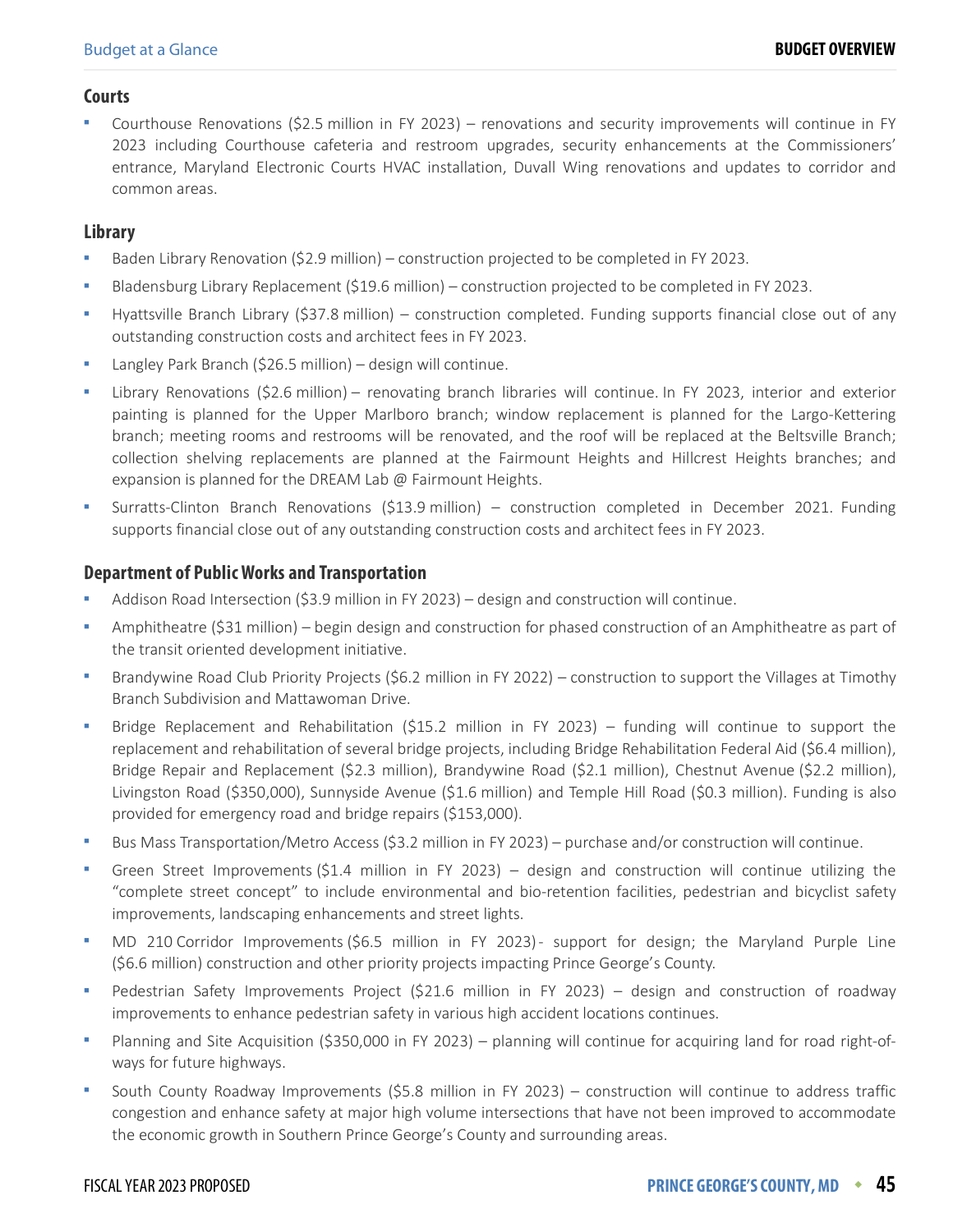- Street Lights and Traffic Signals (\$4.5 million in FY 2023) planning and construction will continue.
- Countywide Road Improvements (\$37.1 million in FY 2023) design and/or construction will continue as related to the Curb and Road Rehabilitation project (\$32.5 million), Developer Contribution Projects project (\$2.1 million), Utility Repair project (\$1.0 million) and Permit Bond Default Revolving Fund project (\$1.5 million).
- Street Tree Removal and Replacement (\$388,000 in FY 2023) tree removal and replacement will continue.
- Traffic Congestion Improvements (\$18.0 million in FY 2023) construction will continue.
- Transit Oriented Development Infrastructure (\$13.0 million in FY 2022) construction will continue.
- Transportation Enhancements (\$2.0 million in FY 2023) construction will continue.
- U.S. 301 Improvements (\$4.1 million in FY 2022)- construction of intersection improvements will continue.
- Virginia Manor Road (\$500,000 in FY 2023) construction will continue.

#### **Department of the Environment**

- Materials Recycling Facility (\$10.9 million) construction will continue for repaving work, replacements of process components such as the balers for the paper and plastics that are heading to market.
- Organics Composting Facility (\$19.2 million) construction to the existing stormwater pond and equipment needs.
- Brown Station Road Landfill (\$202.5 million) construction will continue for upgrades and modifications to the existing leachate pretreatment facility as required by the regulatory arm of WSSC.
- Sandy Hill Landfill (\$43.7 million) design and construction will continue for post-closure care, including replacement of several monitoring wells and other compliance requirements.

#### **Stormwater Management**

- Bear Branch Sub-Watershed (\$2.2 million in FY 2023) stream restoration and water quality projects will continue.
- Calvert Hills (\$20.5 million) flood protection and drainage relief projects for the College Park Calvert Hills area.
- Clean Water Partnership and MS4/NPDES Programs (\$55.9 million in FY 2023) includes impervious area restoration, stream restoration and stormwater quality improvements to reduce the pollutant load.
- Corps of Engineers (COE) County Restoration (\$6.9 million in FY 2023) planning and construction of environmental enhancements and flood control facilities will continue.
- Emergency Response Program (\$390,000 in FY 2023) funding to address any emergencies that arise.
- Endangered Structure Acquisition Program (\$362,000 in FY 2023) construction and acquisition of residential properties within the 100-year floodplain and properties vulnerable to unforeseen conditions.
- Flood Protection and Drainage Improvement (\$16.1 million in FY 2023) planning and construction of flood protection and drainage relief projects to correct home flooding, alleviate road flooding and correct residential yard drainage facilities will continue
- Major Reconstruction Program (\$14.9 million in FY 2022) construction will continue for major drainage and flood control projects throughout the County.
- MS4/NPDES Compliance and Restoration (\$27.6 million in FY 2023) planning and construction of countywide restoration of untreated impervious areas to meet MS4/NPDES Permit, Chesapeake Bay and local requirements with water quality/urban retrofit best management practices (BMPs) will continue.
- Participation Program (\$500,000 in FY 2023) continue to provide the County's contribution for water quality best management practice costs for projects with State agencies and municipalities.
- Stormwater Management Restoration (\$16.3 million in FY 2023) the County continues to implement federal and State mandates which address various stormwater quality improvements including impervious area and stream restoration.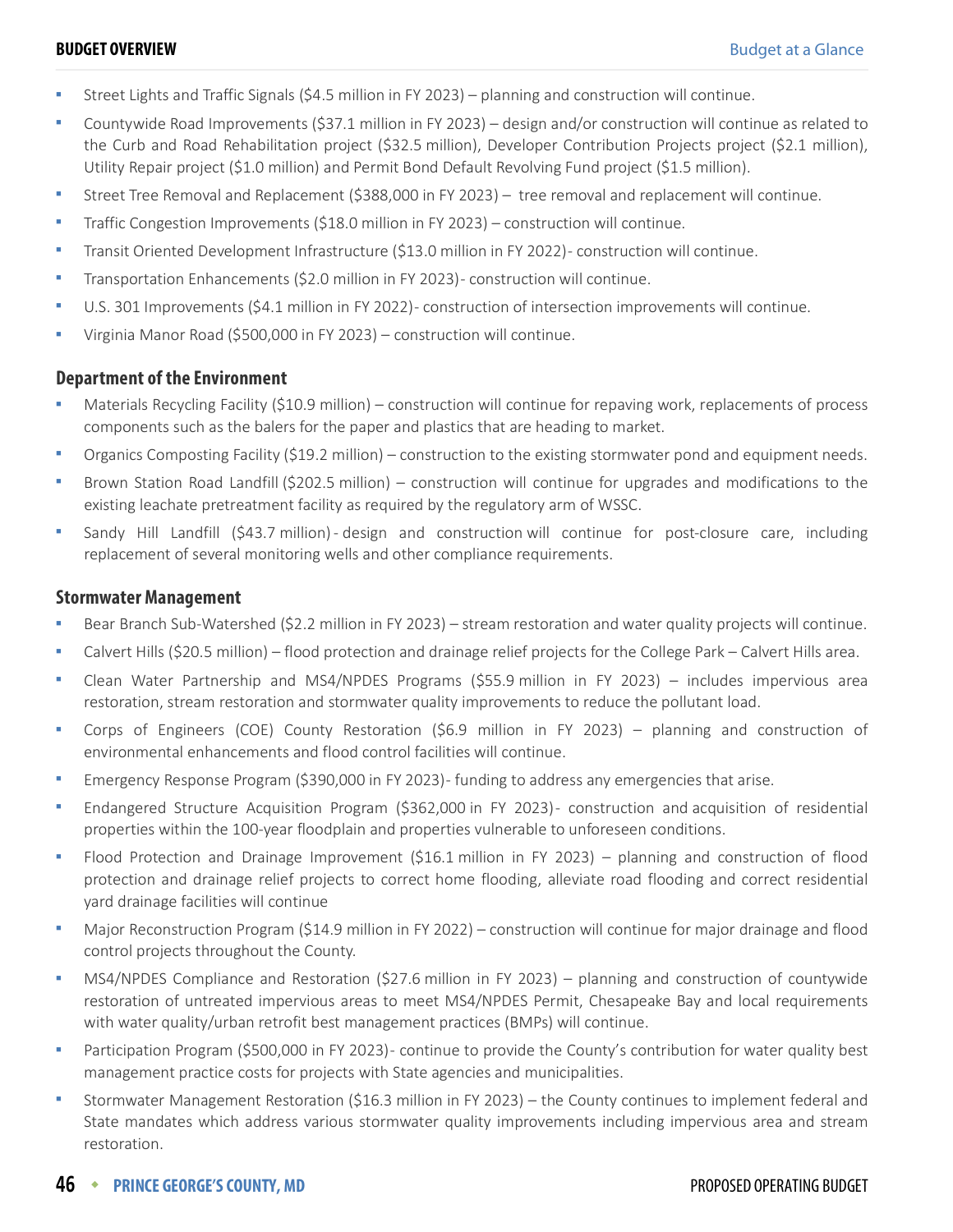#### **Community College**

- College Improvements (\$0.5 million in FY 2022) college improvements consists of replacing two boilers and pneumatic controls located at the Novak Field House.
- Renovate Marlboro Hall (\$112.9 million) construction will continue.

#### **Health**

- Clinical Health Facility (\$20.0 million) funding to support the design and construction of a facility to service the public's clinical and mental health needs.
- Health Facilities Renovations (\$1.1 million in FY 2023) funding for renovations of various health facilities will continue. This includes continued repairs for the Cheverly Health Center, window casement for the Dyer Health Center and an elevator cab and new interior LED lighting at the Largo Administration Building.
- Regional Health and Human Services Center (HHS) (\$57.3 million) construction will continue for the creation of a headquarters building that will co-locate the administrative offices of the Health Department, the Department of Family Services and the Department of Social Services. The HHS Building will serve as a centralized focal point for the delivery of services to older adults, persons with disabilities and family caregivers.

#### **Redevelopment Authority**

- Addison Road/Capitol Heights Metro Corridor (\$3.9 million in FY 2023) funding for two Lyndon Hill lot acquisitions and finishing.
- Cheverly Development (\$697,000 in FY 2023) funding for the cell tower relocation at the Cheverly Hospital site.
- County Revitalization (\$5.1 million in FY 2023) provides funding for Commercial Property Improvement Program (CPIP) and Community Impact Grant (CIG) programs along with the Beacon Heights monopole relocation and land acquisitions for the Pepco/Forestville project.
- Glenarden Apartments Redevelopment (\$6.6 million in FY 2023) funding will support the continuation of Phases 3 and 4 construction of infrastructure and stormwater management, including streets, curbs, gutters, rubble removal, remediation and mass grading.
- Suitland Manor (\$6.1 million in FY 2023) funding supports development near Suitland Road, Evens green, and Parkview projects.

#### **Other County Facilities**

- County Administration Building Refresh (\$11.4 million) review of facility condition assessment for the County Administration building in Upper Marlboro to assess potential future use or disposition of the facility.
- Prince George's Homeless Shelter (\$18.4 million) this project will be delayed. The new projected completion date is in FY 2026. The Office of Central Services will make a decision on the new project site.
- County Building Renovations (\$183.3 million) ongoing construction for renovations and repairs to County-owned properties. Projects planned for FY 2023 include roof repairs, mechanical system upgrades and maintenance as required by code.
- Driver Training Facility and Gun Range (\$96.2 million) the final construction phase of the Emergency Vehicle Operator Course and K-9 facility will be completed in FY 2023.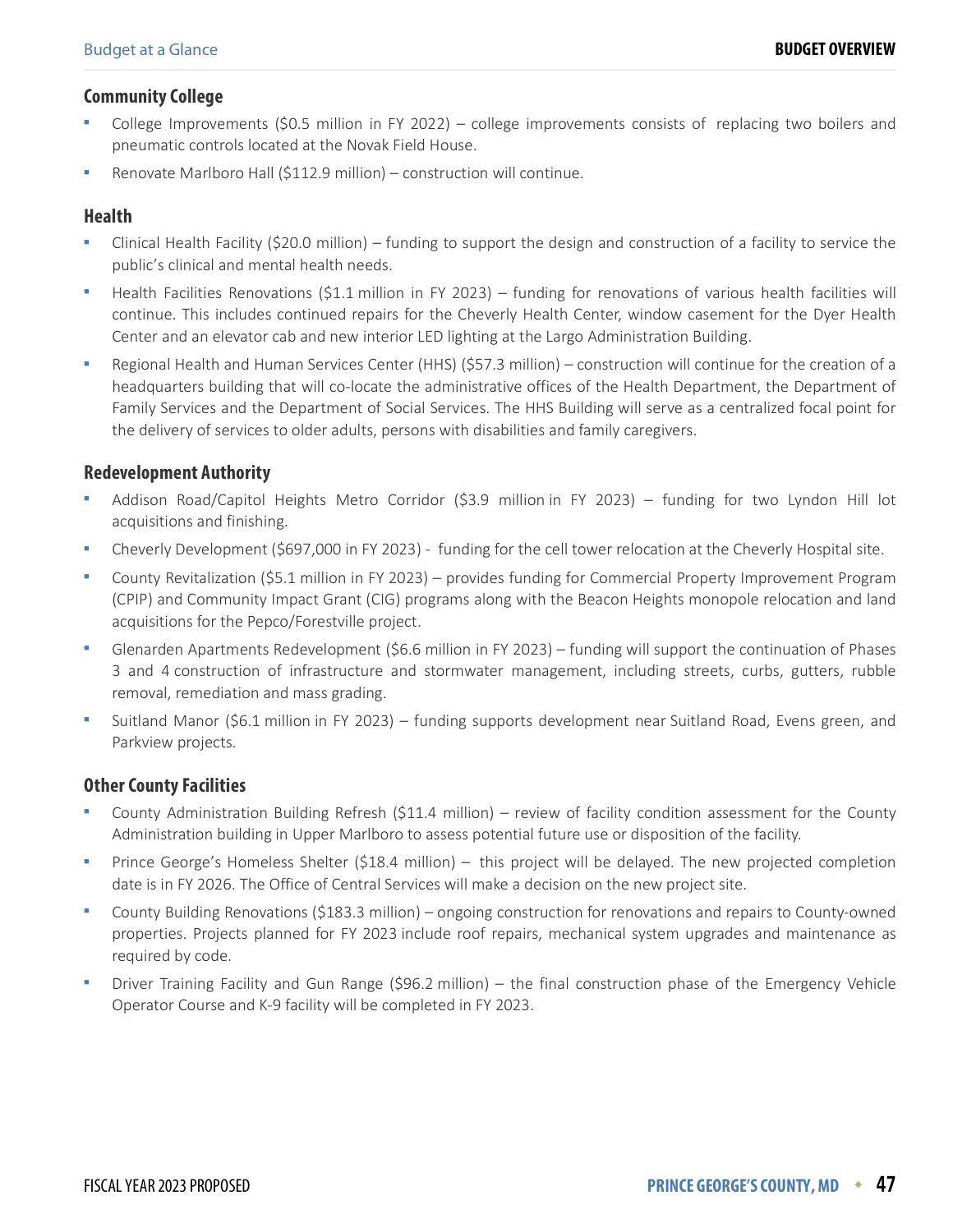<span id="page-15-0"></span>

|                                          |    | <b>REVENUE SUMMARY</b>          |     |                                 |                         |                                   |     |                                   |                                     |
|------------------------------------------|----|---------------------------------|-----|---------------------------------|-------------------------|-----------------------------------|-----|-----------------------------------|-------------------------------------|
|                                          |    | <b>FY 2021</b><br><b>ACTUAL</b> |     | <b>FY 2022</b><br><b>BUDGET</b> |                         | <b>FY 2022</b><br><b>ESTIMATE</b> |     | <b>FY 2023</b><br><b>PROPOSED</b> | <b>CHANGE</b><br><b>FY22 - FY23</b> |
| <b>TAXES</b>                             |    |                                 |     |                                 |                         |                                   |     |                                   |                                     |
| <b>Real Property</b>                     |    |                                 |     |                                 |                         |                                   |     |                                   |                                     |
| General                                  | \$ | 842,140,511                     | \$  | 876,095,900                     | \$                      | 874,092,500                       | \$  | 915,164,100                       | 4.5%                                |
| Board of Education - Tax Increase        |    | 41,092,795                      |     | 36,504,000                      |                         | 36,420,600                        |     | 38,131,800                        | 4.5%                                |
| <b>Subtotal Real Property</b>            | \$ | 883,233,306                     | \$  | 912,599,900                     | \$                      | 910,513,100                       | \$  | 953,295,900                       | 4.5%                                |
| <b>Personal Property</b>                 |    |                                 |     |                                 |                         |                                   |     |                                   |                                     |
| Unincorporated Businesses                | \$ | 6,080,871                       | \$  | 3,933,700 \$                    |                         | 4,370,800                         | -\$ | 4,370,800                         | 11.1%                               |
| <b>Rails and Public Utilities</b>        |    | 39,053,742                      |     | 33,842,900                      |                         | 37,603,200                        |     | 37,603,200                        | 11.1%                               |
| <b>Incorporated Businesses</b>           |    | 46,667,316                      |     | 32,392,900                      |                         | 35,992,100                        |     | 35,992,100                        | 11.1%                               |
| Board of Education - Tax Increase        |    | 3,807,023                       |     | 2,923,700                       |                         | 3,248,600                         |     | 3,248,600                         | 11.1%                               |
| <b>Subtotal Personal Property</b>        | \$ | 95,608,952                      | \$  | 73,093,200                      | -\$                     | 81,214,700                        | \$  | 81,214,700                        | 11.1%                               |
| <b>Total Property</b>                    | \$ | 978,842,258                     | \$  | 985,693,100                     | \$                      | 991,727,800                       | \$  | 1,034,510,600                     | 5.0%                                |
| Income Tax Receipts                      | \$ | 738,348,907                     | \$  | 633,518,700                     | \$                      | 730,000,000                       | \$  | 758,381,700                       | 19.7%                               |
| State Income Disparity Grant             |    | 35,943,016                      |     | 36,273,400                      |                         | 36,273,400                        |     | 43,703,900                        | 20.5%                               |
| <b>Subtotal Income</b>                   | \$ | 774,291,923                     | \$  | 669,792,100                     | \$                      | 766,273,400                       | \$  | 802,085,600                       | 19.8%                               |
| Transfer                                 | \$ | 143,642,925                     | \$  | 123,420,000                     | \$                      | 133,420,000                       | \$  | 135,888,400                       | 10.1%                               |
| Recordation                              |    | 60,279,962                      |     | 51,000,000                      |                         | 51,000,000                        |     | 41,616,000                        | $-18.4%$                            |
| <b>Subtotal Transfer and Recordation</b> | \$ | 203,922,887                     | \$  | 174,420,000                     | $\sqrt[6]{\frac{1}{2}}$ | 184,420,000                       | \$  | 177,504,400                       | 1.8%                                |
| <b>Other Local Taxes</b>                 |    |                                 |     |                                 |                         |                                   |     |                                   |                                     |
| Energy                                   | \$ | 73,332,473                      | \$  | 72,420,000                      | - \$                    | 72,420,000                        | \$  | 73,868,400                        | 2.0%                                |
| Telecommunications                       |    | 14,845,333                      |     | 13,500,000                      |                         | 13,500,000                        |     | 10,935,000                        | $-19.0%$                            |
| Admissions and Amusement                 |    | 3,623,865                       |     | 8,250,000                       |                         | 11,500,000                        |     | 11,500,000                        | 39.4%                               |
| Hotel-Motel                              |    | 6,028,909                       |     | 7,000,000                       |                         | 8,600,000                         |     | 8,772,000                         | 25.3%                               |
| Penalties & Interest on Property Taxes   |    | 3,705,934                       |     | 3,400,000                       |                         | 3,400,000                         |     | 3,400,000                         | 0.0%                                |
| <b>Trailer Camp</b>                      |    | 41,860                          |     | 35,000                          |                         | 35,000                            |     | 35,700                            | 2.0%                                |
| <b>Subtotal Other Local Taxes</b>        | \$ | 101,578,374 \$                  |     | 104,605,000                     |                         | 109,455,000                       | \$  | 108,511,100                       | 3.7%                                |
| <b>State Shared Taxes</b>                |    |                                 |     |                                 |                         |                                   |     |                                   |                                     |
| Highway User Revenues                    | \$ | 6,812,183                       |     | \$6,654,200                     |                         | $$6,922,400$ \$                   |     | 7,186,500                         | 8.0%                                |
| Transfer Taxes on Corporate Assets       |    | 810,364                         |     | 600,000                         |                         | 800,000                           |     | 800,000                           | 33.3%                               |
| <b>Subtotal State Shared Tax</b>         | \$ | 7,622,547                       | -\$ | 7,254,200 \$                    |                         | 7,722,400                         | \$  | \$7,986,500                       | 10.1%                               |
| <b>TOTAL TAXES</b>                       | S  | 2,066,257,989                   |     | \$1,941,764,400                 |                         | \$2,059,598,600                   |     | \$2,130,598,200                   | 9.7%                                |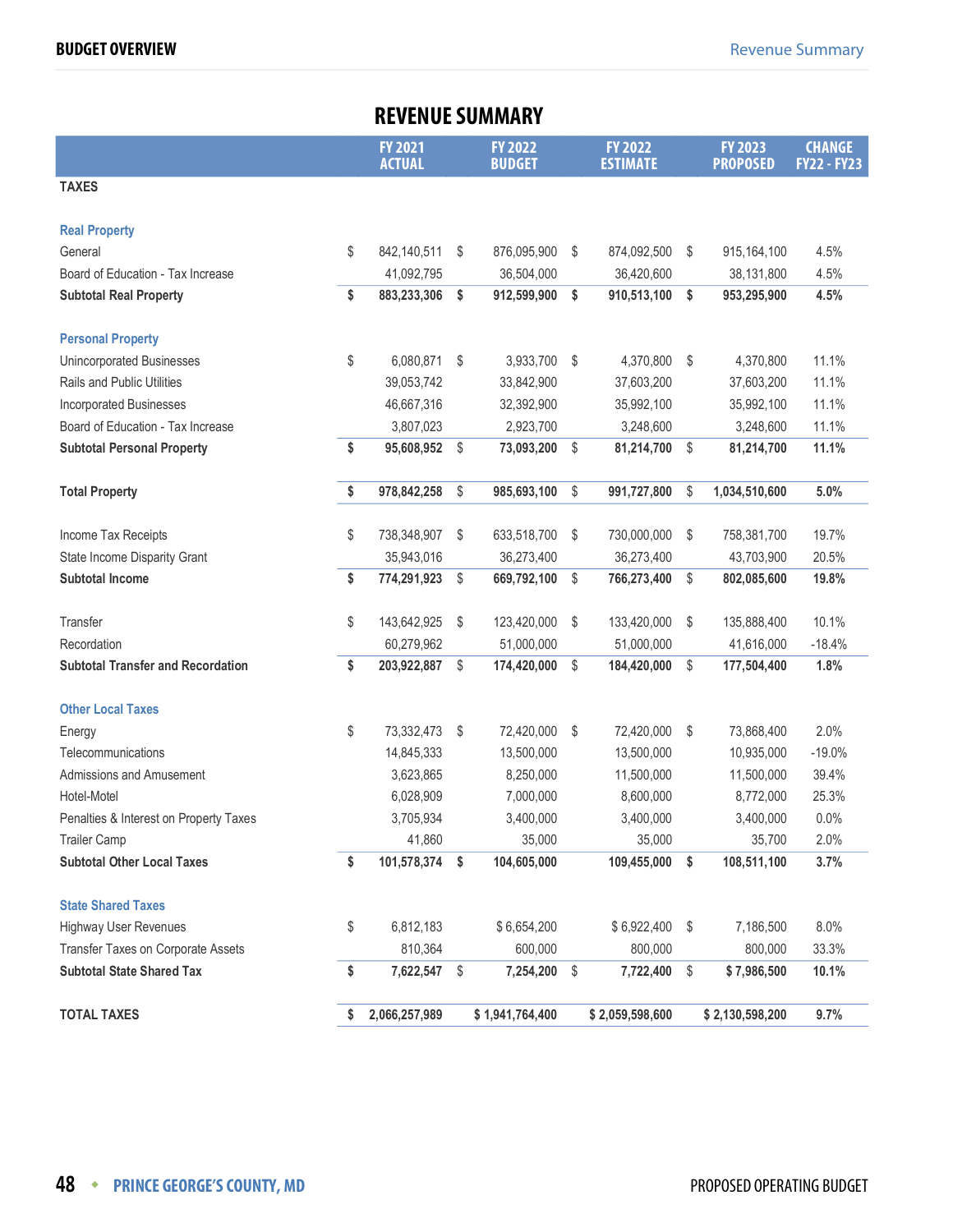## **REVENUE SUMMARY** (continued)

|                                          | <b>FY 2021</b><br><b>ACTUAL</b> | <b>FY 2022</b><br><b>BUDGET</b> | <b>FY 2022</b><br><b>ESTIMATE</b> | <b>FY 2023</b><br><b>PROPOSED</b> | <b>CHANGE</b><br><b>FY22 - FY23</b> |
|------------------------------------------|---------------------------------|---------------------------------|-----------------------------------|-----------------------------------|-------------------------------------|
| <b>LICENSES &amp; PERMITS</b>            |                                 |                                 |                                   |                                   |                                     |
|                                          |                                 |                                 |                                   |                                   |                                     |
| <b>Permits and Licenses</b>              |                                 |                                 |                                   |                                   |                                     |
| <b>Building and Grading Permits</b>      | \$<br>24,742,134                | \$23,726,400                    | \$20,000,000                      | \$<br>20,000,000                  | $-15.7%$                            |
| <b>Street Use Permits</b>                | 4,708,137                       | 4,974,300                       | 4,974,300                         | 5,073,800                         | 2.0%                                |
| <b>Business Licenses</b>                 | 4,459,534                       | 5,457,700                       | 5,457,700                         | 5,566,900                         | 2.0%                                |
| Liquor Licenses                          | 1,098,660                       | 2,250,900                       | 2,250,900                         | 2,295,900                         | 2.0%                                |
| <b>Animal Licenses</b>                   | 111,608                         | 94,100                          | 94,100                            | 96,000                            | 2.0%                                |
| <b>Health Permits</b>                    | 1,945,171                       | 3,021,700                       | 2,200,000                         | 2,244,000                         | $-25.7%$                            |
| <b>Other Licenses</b>                    | 971,595                         | 983,700                         | 983,700                           | 1,003,400                         | 2.0%                                |
| Subtotal                                 | \$<br>38,036,839                | \$<br>40,508,800                | \$<br>35,960,700                  | \$<br>36,280,000                  | $-10.4%$                            |
|                                          |                                 |                                 |                                   |                                   |                                     |
| <b>Gaming Revenues</b>                   |                                 |                                 |                                   |                                   |                                     |
| Video Lottery Terminal                   | \$<br>4,977,387                 | \$<br>14,422,100                | \$<br>15,863,800                  | \$<br>16,303,300                  |                                     |
| <b>Table Games</b>                       | 15,281,993                      | 15,581,200                      | 16,112,400                        | 16,434,600                        | 5.5%                                |
| <b>Subtotal</b>                          | \$<br>20,259,380                | \$<br>30,003,300                | \$<br>31,976,200                  | \$<br>32,737,900                  | 9.1%                                |
|                                          |                                 |                                 |                                   |                                   |                                     |
| <b>TOTAL LICENSES PERMITS</b>            | \$<br>58,296,219                | \$<br>70,512,100                | \$<br>67,936,900                  | \$<br>69,017,900                  | $-2.1%$                             |
| <b>USE OF MONEY AND PROPERTY</b>         |                                 |                                 |                                   |                                   |                                     |
|                                          |                                 |                                 |                                   |                                   |                                     |
| <b>Property Rental</b>                   | \$<br>2,694,025                 | \$<br>1,500,000                 | \$<br>1,000,000                   | \$<br>1,020,000                   | $-32.0%$                            |
| Interest Income                          | 153,061                         | 6,500,000                       | 4,000,000                         | 4,040,000                         | $-37.8%$                            |
| Commission and Charges                   | 314,761                         | 430,000                         | 430,000                           | 438,600                           | 2.0%                                |
| Other Use of Money and Property          | 159,585                         | 100,000                         | 100,000                           | 102,000                           | 2.0%                                |
| <b>TOTAL USE OF MONEY &amp; PROPERTY</b> | \$<br>3,321,432                 | \$<br>8,530,000                 | \$<br>5,530,000                   | \$<br>5,600,600                   | $-34.3%$                            |
| <b>CHARGES FOR SERVICES</b>              |                                 |                                 |                                   |                                   |                                     |
| <b>Corrections Charges</b>               | \$<br>405,876                   | \$<br>779,100                   | \$<br>779,100 \$                  | 794,700                           | 2.0%                                |
| <b>Tax Collection Charges</b>            | (84, 279)                       |                                 |                                   |                                   | 0.0%                                |
| Animal Control Charges                   | 93,037                          | 152,200                         | 100,000                           | 102,000                           | $-33.0%$                            |
| Sheriff Charges                          | 310,719                         | 3,031,600                       | 2,000,000                         | 2,040,000                         | $-32.7%$                            |
| <b>Health Fees</b>                       | 5,763,561                       | 4,719,900                       | 4,719,900                         | 4,814,300                         | 2.0%                                |
| Cable Franchise                          | 11,661,488                      | 12,667,700                      | 11,000,000                        | 11,220,000                        | $-11.4%$                            |
| Local 911 Fee                            | 9,529,726                       | 14,378,200                      | 9,600,000                         | 18,000,000                        | 25.2%                               |
| <b>Emergency Transportation Fee</b>      | 14,159,492                      | 15,557,900                      | 27,543,700                        | 30,280,000                        | 94.6%                               |
| Other Service Charges                    | 4,904,162                       | 8,622,500                       | 4,000,000                         | 4,050,000                         | $-53.0%$                            |
| <b>TOTAL CHARGES FOR SERVICES</b>        | \$<br>46,743,782                | \$<br>59,909,100                | \$<br>59,742,700                  | \$<br>71,301,000                  | 19.0%                               |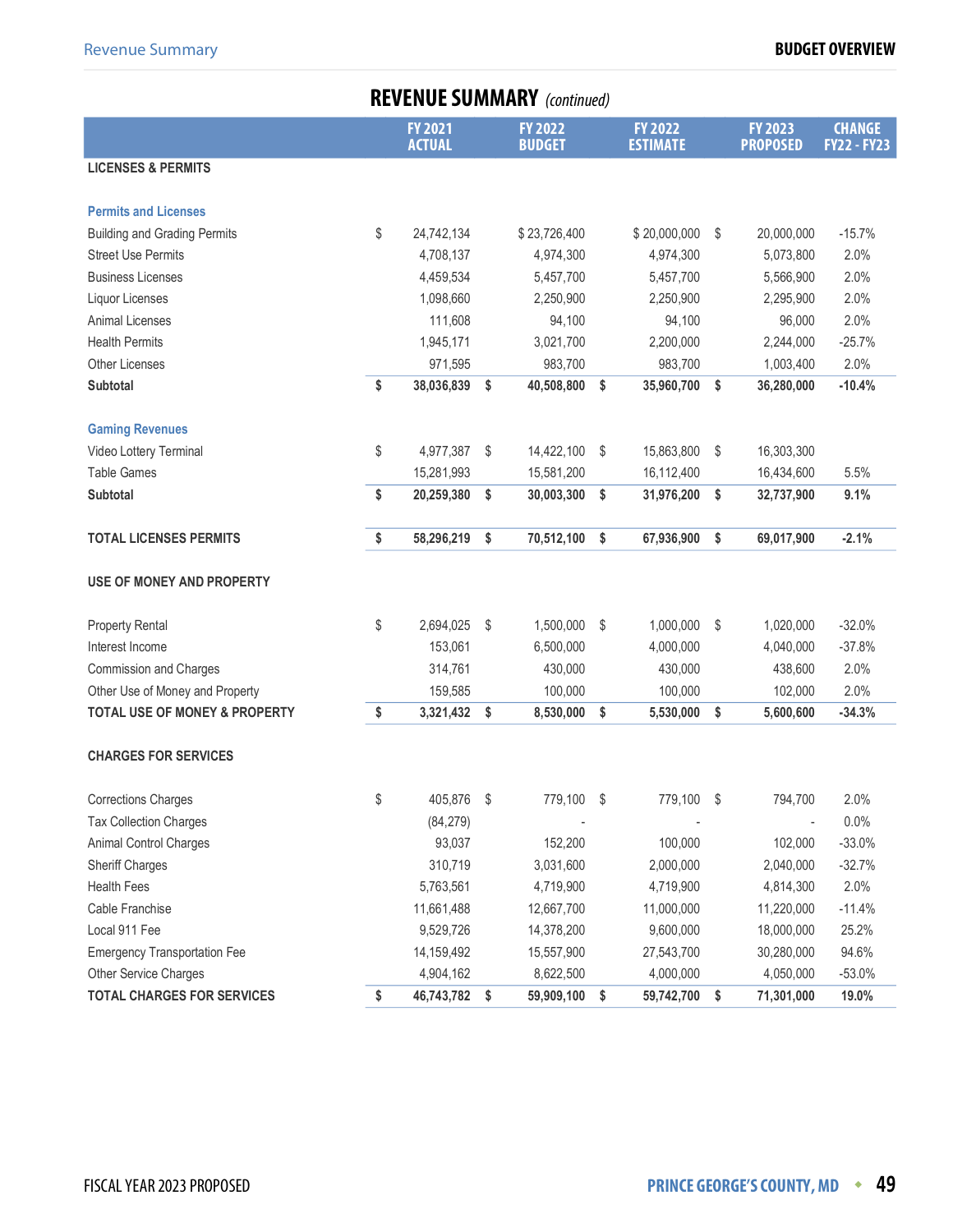|                                                              | <b>REVENUE SUMMARY</b> (continued) |                                 |                         |                                 |               |                                   |    |                                   |                                     |  |  |
|--------------------------------------------------------------|------------------------------------|---------------------------------|-------------------------|---------------------------------|---------------|-----------------------------------|----|-----------------------------------|-------------------------------------|--|--|
|                                                              |                                    | <b>FY 2021</b><br><b>ACTUAL</b> |                         | <b>FY 2022</b><br><b>BUDGET</b> |               | <b>FY 2022</b><br><b>ESTIMATE</b> |    | <b>FY 2023</b><br><b>PROPOSED</b> | <b>CHANGE</b><br><b>FY22 - FY23</b> |  |  |
| <b>INTERGOVERNMENTAL REVENUES</b>                            |                                    |                                 |                         |                                 |               |                                   |    |                                   |                                     |  |  |
| <b>State</b>                                                 |                                    |                                 |                         |                                 |               |                                   |    |                                   |                                     |  |  |
| Police Aid Grant                                             | \$                                 | 11,430,985                      | \$                      | 11,437,000                      | \$            | 11,437,000                        | S  | 16,551,400                        | 44.7%                               |  |  |
| <b>Local Health Grant</b>                                    |                                    | 3,409,643                       |                         | 6,885,700                       |               | 6,885,700                         |    | 6,885,700                         | 0.0%                                |  |  |
| Racing Grant                                                 |                                    | 1,000,000                       |                         | 1,000,000                       |               | 1,000,000                         |    | 1,000,000                         | 0.0%                                |  |  |
| Teacher Retirement Supplemental Grant                        |                                    | 9,628,702                       |                         | 9,628,700                       |               | 9,628,700                         |    | 9,628,700                         | 0.0%                                |  |  |
| State Grants - Other                                         |                                    | 5,337,270                       |                         | 4,652,700                       |               | 0                                 |    | 0                                 | $-100.0\%$                          |  |  |
| Subtotal                                                     | \$                                 | 30,806,600                      | \$                      | 33,604,100                      | s.            | 28,951,400                        | \$ | 34,065,800                        | 1.4%                                |  |  |
| <b>Federal</b>                                               |                                    |                                 |                         |                                 |               |                                   |    |                                   |                                     |  |  |
| Federal Grants (SCAAP)                                       | \$                                 | 4,014                           | \$                      | 1,000,000                       | $\sqrt[6]{3}$ | 0                                 | \$ | 0                                 | $-100.0\%$                          |  |  |
| PL95-469 Fish & Wildlife Grant                               |                                    | 137,056                         |                         | 158,600                         |               | 158,600                           |    | 158,600                           | 0.0%                                |  |  |
| Land Management Grant                                        |                                    | 11,360                          |                         | 11,500                          |               | 11,500                            |    | 11,500                            | 0.0%                                |  |  |
| <b>FEMA Reimbursement</b>                                    |                                    | 5,357,747                       |                         | 0                               |               | 1,000,000                         |    | 0                                 | 0.0%                                |  |  |
| <b>DSS Salary Reimbursement</b>                              |                                    | 288,751                         |                         | 100,000                         |               | 100,000                           |    | 100,000                           | 0.0%                                |  |  |
| <b>Subtotal</b>                                              | \$                                 | 5,798,928                       | \$                      | 1,270,100                       | \$            | 1,270,100                         | \$ | 270,100                           | $-78.7%$                            |  |  |
| Local                                                        |                                    |                                 |                         |                                 |               |                                   |    |                                   |                                     |  |  |
| Miscellaneous M-NCPPC Revenue                                | \$                                 | 3,393,219                       | \$                      | 4,500,000                       | \$            | 3,693,500                         | \$ | 3,767,400                         | $-16.3%$                            |  |  |
| Other                                                        |                                    | 30                              |                         | 1,000,000                       |               | 0                                 |    | 0                                 | $-100.0\%$                          |  |  |
| <b>Subtotal</b>                                              | \$                                 | 3,393,249                       | \$                      | 5,500,000                       | \$            | 3,693,500                         | \$ | 3,767,400                         | $-31.5%$                            |  |  |
| <b>TOTAL INTERGOVERNMENTAL REVENUES</b>                      | \$                                 | 39,998,777                      | \$                      | 40,374,200                      | \$            | 33,915,000                        | \$ | 38,103,300                        | $-5.6%$                             |  |  |
| <b>MISCELLANEOUS</b>                                         |                                    |                                 |                         |                                 |               |                                   |    |                                   |                                     |  |  |
|                                                              |                                    |                                 |                         |                                 |               |                                   |    |                                   |                                     |  |  |
| Fines and Forfeitures - Automated Speed<br>Enforcement (ASE) | \$                                 | 4,302,000                       | \$                      | 4,590,000                       | \$            | 4,900,000                         | \$ | 4,100,000                         | $-10.7%$                            |  |  |
| Fines and Forfeitures - Other                                |                                    | 3,855,701                       |                         | 6,500,000                       |               | 3,670,000                         |    | 4,200,000                         | $-35.4%$                            |  |  |
| Miscellaneous Sales                                          |                                    | 1,067,925                       |                         | 470,100                         |               | 470,100                           |    | 479,500                           | 2.0%                                |  |  |
| <b>Other Miscellaneous Receipts</b>                          |                                    | 1,420,691                       |                         | 1,600,000                       |               | 1,000,000                         |    | 1,020,000                         | $-36.3%$                            |  |  |
| <b>TOTAL MISCELLANEOUS</b>                                   | \$                                 | 10,646,317                      | \$                      | 13,160,100                      | \$            | 10,040,100                        | \$ | 9,799,500                         | $-25.5%$                            |  |  |
| <b>OTHER FINANCING SOURCES</b>                               |                                    |                                 |                         |                                 |               |                                   |    |                                   |                                     |  |  |
| <b>TRANSFERS IN</b>                                          |                                    |                                 |                         |                                 |               |                                   |    |                                   |                                     |  |  |
| Use of Fund Balance                                          | \$                                 |                                 | \$                      | 43,300,400                      | - \$          |                                   | \$ |                                   | $-100.0\%$                          |  |  |
| Stadium Impact Grant                                         |                                    |                                 |                         |                                 |               |                                   |    |                                   | 0.0%                                |  |  |
| <b>TOTAL OTHER FINANCING SOURCES</b>                         | \$                                 | ×,                              | $\sqrt[6]{\frac{1}{2}}$ | 43,300,400 \$                   |               | $\sim 10$                         | \$ | $\blacksquare$                    | $-100.0%$                           |  |  |
| <b>TOTAL COUNTY SOURCES</b>                                  | \$                                 | 2,225,264,516                   | \$                      | 2,177,550,300                   | \$            | 2,236,763,300                     | \$ | 2,324,420,500                     | 6.7%                                |  |  |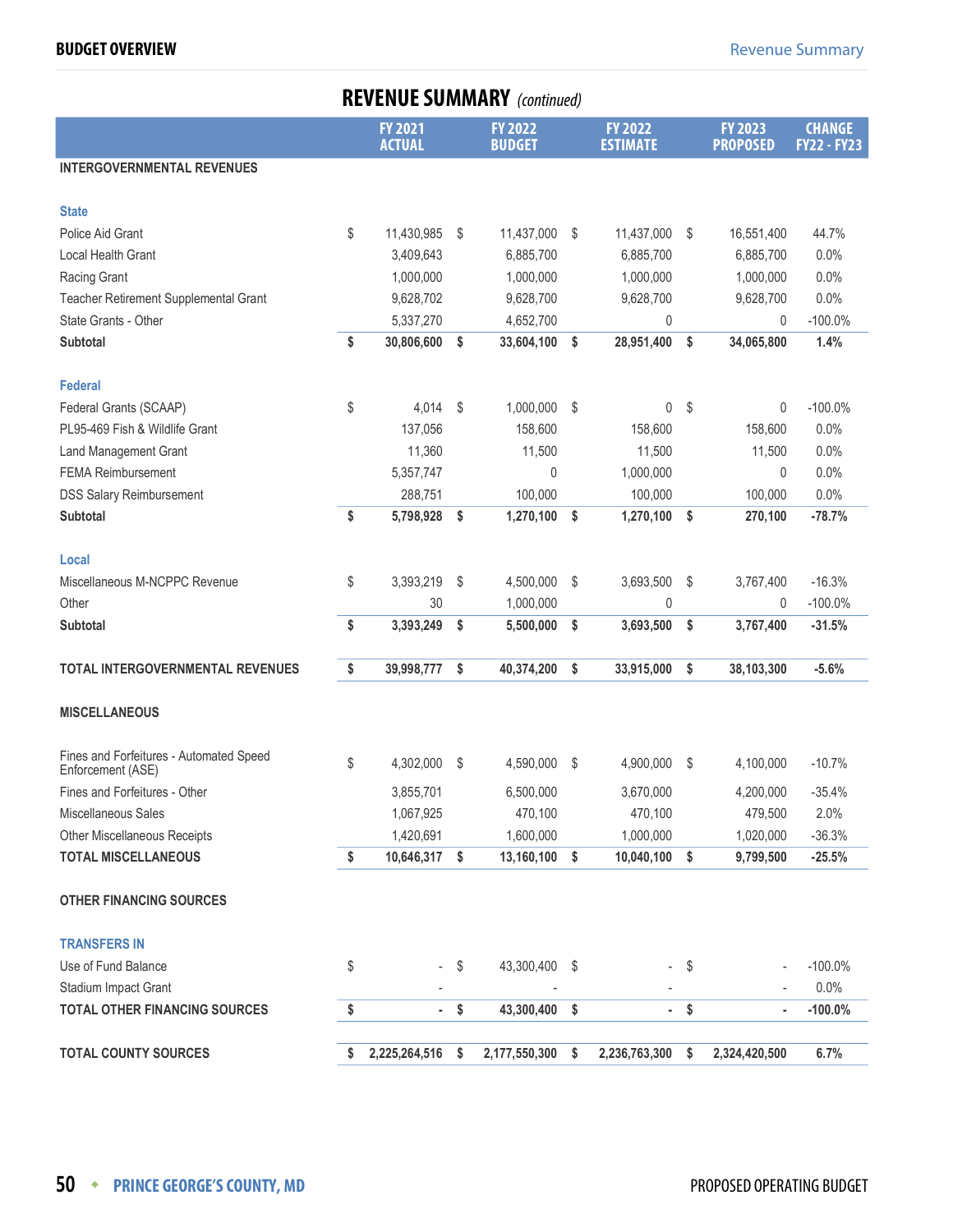## **REVENUE SUMMARY** (continued)

|                                            | <b>FY 2021</b><br><b>ACTUAL</b> |    | <b>FY 2022</b><br><b>BUDGET</b> |    | <b>FY 2022</b><br><b>ESTIMATE</b> | <b>FY 2023</b><br><b>PROPOSED</b> | <b>CHANGE</b><br><b>FY22 - FY23</b> |
|--------------------------------------------|---------------------------------|----|---------------------------------|----|-----------------------------------|-----------------------------------|-------------------------------------|
| <b>OUTSIDE SOURCES</b>                     |                                 |    |                                 |    |                                   |                                   |                                     |
| Board of Education                         | \$<br>1,418,267,877             | S  | 1,526,285,100                   | S  | 1,958,229,500                     | \$<br>1,782,488,700               | 16.8%                               |
| <b>Community College</b>                   | 70,202,013                      |    | 81,468,600                      |    | 70,801,400                        | 82,886,000                        | 1.7%                                |
| Library                                    | 8,170,016                       |    | 9,331,800                       |    | 9,040,700                         | 9,730,800                         | 4.3%                                |
| <b>TOTAL OUTSIDE SOURCES</b>               | \$<br>1,496,639,906             | S  | 1,617,085,500                   | \$ | 2,038,071,600                     | \$<br>1,875,105,500               | 16.0%                               |
|                                            |                                 |    |                                 |    |                                   |                                   |                                     |
| <b>TOTAL - GENERAL FUND</b>                | \$<br>3,721,904,422             | \$ | 3,794,635,800                   | \$ | 4,274,834,900                     | \$<br>4,199,526,000               | 10.7%                               |
|                                            |                                 |    |                                 |    |                                   |                                   |                                     |
| <b>INTERNAL SERVICE FUNDS</b>              |                                 |    |                                 |    |                                   |                                   |                                     |
| Fleet Management                           | \$<br>12,919,078                | \$ | 14,462,700                      | \$ | 13,122,500                        | \$<br>15,194,600                  | 5.1%                                |
| Information Technology                     | 48,938,529                      |    | 49,881,700                      |    | 49,782,600                        | 54, 167, 900                      | 8.6%                                |
| <b>TOTAL - INTERNAL SERVICE FUNDS</b>      | \$<br>61,857,607                | \$ | 64,344,400                      | \$ | 62,905,100                        | \$<br>69,362,500                  | 7.8%                                |
| <b>ENTERPRISE FUNDS</b>                    |                                 |    |                                 |    |                                   |                                   |                                     |
| Stormwater Management                      | \$<br>65,744,485                | \$ | 91,480,300                      | Ŝ. | 65,897,100                        | \$<br>95,926,800                  | 4.9%                                |
| Watershed Protection and Restoration       | 15,031,745                      |    | 21,215,600                      |    | 15,664,200                        | 20,608,400                        | $-2.9%$                             |
| Solid Waste                                | 96,419,715                      |    | 107,453,200                     |    | 107,633,500                       | 126,355,800                       | 17.6%                               |
| <b>TOTAL - ENTERPRISE FUNDS</b>            | \$<br>177,195,945               | \$ | 220,149,100                     | \$ | 189,194,800                       | \$<br>242,891,000                 | 10.3%                               |
|                                            |                                 |    |                                 |    |                                   |                                   |                                     |
| <b>SPECIAL REVENUE FUNDS</b>               |                                 |    |                                 |    |                                   |                                   |                                     |
| Debt Service                               | \$<br>213,126,279               | \$ | 227,765,900                     | \$ | 224,764,300                       | \$<br>239,828,400                 | 5.3%                                |
| Drug Enforcement & Education               | 1,422,524                       |    | 950,400                         |    | 950,400                           | 950,400                           | 0.0%                                |
| Collington Center                          | 0                               |    | 5,000                           |    | 5,000                             | 5,000                             | 0.0%                                |
| <b>Property Management &amp; Services</b>  | 703,259                         |    | 600,000                         |    | 1,351,300                         | 600,000                           | 0.0%                                |
| Domestic Violence                          | 358,965                         |    | 390,000                         |    | 390,000                           | 390,000                           | 0.0%                                |
| Economic Development Incentive (EDI)       | 2,187,107                       |    | 9,000,000                       |    | 4,090,900                         | 9,000,000                         | 0.0%                                |
| Housing Investment Trust Fund              | 104,743                         |    | 4,154,000                       |    | 500,000                           | 10,000,000                        | 140.7%                              |
| <b>Transportation Services Improvement</b> | 2,837,286                       |    | 1,749,700                       |    | 1,599,700                         | 1,749,700                         | 0.0%                                |
| <b>TOTAL - SPECIAL REVENUE FUNDS</b>       | \$<br>220,740,163               | \$ | 244,615,000                     | \$ | 233,651,600                       | \$<br>262,523,500                 | 7.3%                                |
| <b>TOTAL - GRANT PROGRAM FUNDS</b>         | \$<br>384,012,508               | \$ | 230,476,200                     | \$ | 426,316,700                       | \$<br>229,570,600                 | $-0.4%$                             |
|                                            |                                 |    |                                 |    |                                   |                                   |                                     |
| <b>TOTAL - ALL FUNDS</b>                   | \$<br>4,565,710,645             | \$ | 4,554,220,500                   | \$ | 5,186,903,100                     | \$<br>5,003,873,600               | 9.9%                                |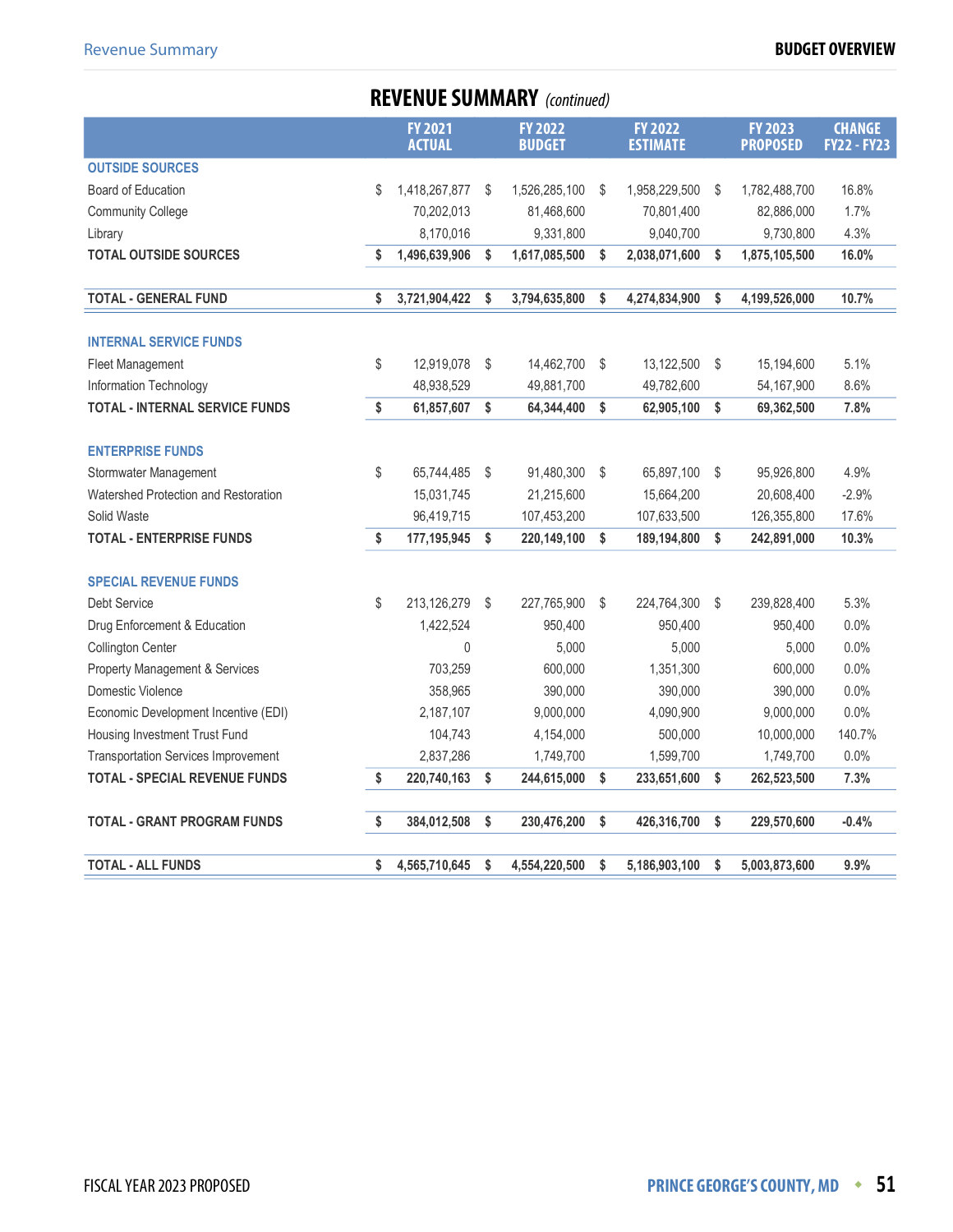<span id="page-19-0"></span>

|                                      | <b>APPROPRIATION SUMMARY</b>    |                                 |                                   |                                   |                                     |
|--------------------------------------|---------------------------------|---------------------------------|-----------------------------------|-----------------------------------|-------------------------------------|
| <b>FUNCTION/AGENCY</b>               | <b>FY 2021</b><br><b>ACTUAL</b> | <b>FY 2022</b><br><b>BUDGET</b> | <b>FY 2022</b><br><b>ESTIMATE</b> | <b>FY 2023</b><br><b>PROPOSED</b> | <b>CHANGE</b><br><b>FY22 - FY23</b> |
| <b>GENERAL GOVERNMENT</b>            |                                 |                                 |                                   |                                   |                                     |
| <b>County Executive</b>              | \$8,330,900                     | \$7,985,500                     | \$8,386,300                       | \$10,094,500                      | 26.4%                               |
| <b>County Council</b>                | 19,729,728                      | 24,198,000                      | 24,198,000                        | 26,411,700                        | 9.1%                                |
| Office of Ethics and Accountability  | 937,199                         | 936,000                         | 956,600                           | 1,025,100                         | 9.5%                                |
| Personnel Board                      | 362,404                         | 402,600                         | 387,300                           | 420,900                           | 4.5%                                |
| Office of Finance                    | 4,730,600                       | 4,986,400                       | 5,254,100                         | 5,381,700                         | 7.9%                                |
| Citizen Complaint Oversight Panel    | 344,020                         | 404,000                         | 367,400                           |                                   | $-100.0%$                           |
| Office of Community Relations        | 7,260,299                       | 5,058,100                       | 5,272,900                         | 5,467,200                         | 8.1%                                |
| Office of Human Rights               |                                 | 2,305,700                       | 2,279,300                         | 2,403,100                         | 4.2%                                |
| People's Zoning Counsel              | 250,000                         | 250,000                         | 250,000                           | 250,000                           | 0.0%                                |
| Office of Management and Budget      | 2,831,706                       | 3,381,700                       | 3,083,800                         | 3,631,400                         | 7.4%                                |
| Board of License Commissioners       | 1,726,499                       | 1,696,700                       | 1,742,600                         | 1,783,800                         | 5.1%                                |
| Office of Law                        | 4,469,300                       | 4,140,000                       | 3,657,300                         | 4,676,000                         | 12.9%                               |
| Office of Human Resources Management | 7,150,590                       | 8,682,900                       | 8,834,100                         | 9,677,700                         | 11.5%                               |
| Office of Information Technology     | 4,711,100                       |                                 |                                   | 1,650,000                         | 0.0%                                |
| <b>Board of Elections</b>            | 6,293,345                       | 6,169,500                       | 9,470,200                         | 8,842,700                         | 43.3%                               |
| Police Accountability Board          |                                 |                                 |                                   | 499,400                           | 0.0%                                |
| Administrative Charging Committee    |                                 |                                 |                                   | 921,100                           | 0.0%                                |
| Office of Central Services           | 26,077,361                      | 23,515,800                      | 26,207,400                        | 28,290,800                        | 20.3%                               |
| <b>SUBTOTAL</b>                      | \$95,205,051                    | \$94,112,900                    | \$100,347,300                     | \$111,427,100                     | 18.4%                               |
|                                      |                                 |                                 |                                   |                                   |                                     |
| <b>COURTS</b>                        |                                 |                                 |                                   |                                   |                                     |
| <b>Circuit Court</b>                 | \$19,895,746                    | \$18,748,300                    | \$20,188,200                      | \$20,889,600                      | 11.4%                               |
| Orphans' Court                       | 565,600                         | 567,000                         | 501,500                           | 565,600                           | $-0.2%$                             |
| <b>SUBTOTAL</b>                      | \$20,461,346                    | \$19,315,300                    | \$20,689,700                      | \$21,455,200                      | 11.1%                               |
| <b>PUBLIC SAFETY</b>                 |                                 |                                 |                                   |                                   |                                     |
| Office of the State's Attorney       | \$19,003,845                    | \$19,902,400                    | \$20,378,500                      | \$21,989,700                      | 10.5%                               |
| Police Department                    | 339,097,429                     | 336,323,200                     | 341,752,700                       | 360,221,400                       | 7.1%                                |
| Fire/EMS Department                  | 199,667,893                     | 213,310,300                     | 220,258,400                       | 231,581,100                       | 8.6%                                |
| Office of the Sheriff                | 49,624,997                      | 47,681,800                      | 51,906,300                        | 49,504,100                        | 3.8%                                |
| Department of Corrections            | 94,849,200                      | 92,482,100                      | 94,718,100                        | 96,890,400                        | 4.8%                                |
| Office of Homeland Security          | 37,278,848                      | 37,334,000                      | 36,970,700                        | 41,234,800                        | 10.4%                               |
| <b>SUBTOTAL</b>                      | \$739,522,212                   | \$747,033,800                   | \$765,984,700                     | \$801,421,500                     | 7.3%                                |
| <b>ENVIRONMENT</b>                   |                                 |                                 |                                   |                                   |                                     |
| Soil Conservation District           | $\$ -                           | $\mathcal{S}$ -                 | $\$ -                             | $\mathbb{S}$ -                    | 0.0%                                |
| Department of the Environment        | 4,238,628                       | 5,334,000                       | 4,836,700                         | 6,712,700                         | 25.8%                               |
| <b>SUBTOTAL</b>                      | \$4,238,628                     | \$5,334,000                     | \$4,836,700                       | \$6,712,700                       | 25.8%                               |
|                                      |                                 |                                 |                                   |                                   |                                     |
| <b>HUMAN SERVICES</b>                |                                 |                                 |                                   |                                   |                                     |
| Department of Family Services        | \$5,462,488                     | \$6,507,800                     | \$6,179,700                       | \$6,614,300                       | 1.6%                                |

## Health Department 1 1 1 36,450,250 30,142,500 36,503,000 31,233,100 3.6% Department of Social Services **5,739,208** 6,341,200 5,874,900 6,286,700 -0.9% **SUBTOTAL \$ 47,651,946 \$ 42,991,500 \$ 48,557,600 \$ 44,134,100 2.7%**

### **52 • PRINCE GEORGE'S COUNTY, MD PROPOSED OPERATING BUDGET**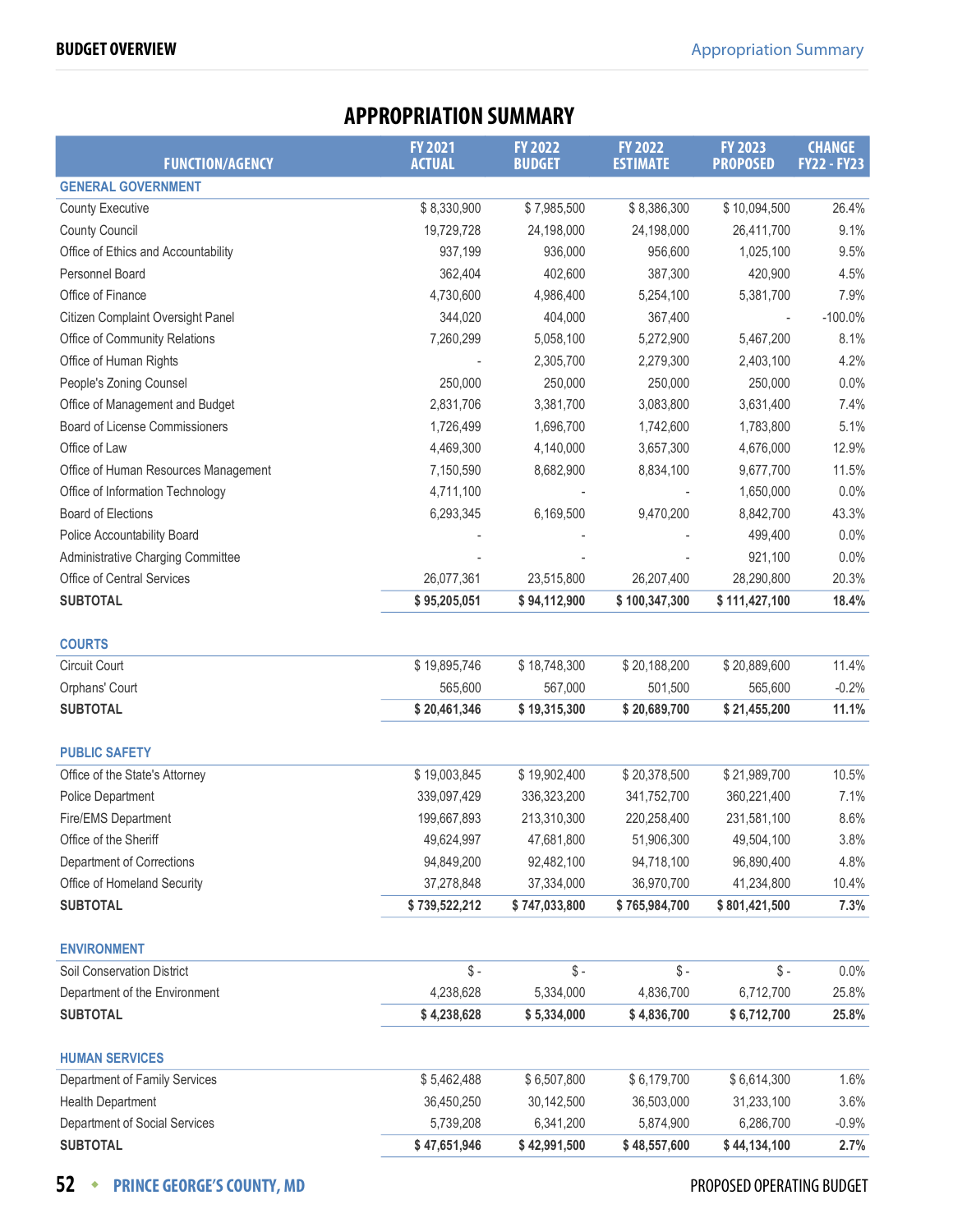## **APPROPRIATION SUMMARY** (continued)

| <b>FUNCTION/AGENCY</b>                     | <b>FY 2021</b><br><b>ACTUAL</b> | <b>FY 2022</b><br><b>BUDGET</b> | <b>FY 2022</b><br><b>ESTIMATE</b> | <b>FY 2023</b><br><b>PROPOSED</b> | <b>CHANGE</b><br><b>FY22 - FY23</b> |
|--------------------------------------------|---------------------------------|---------------------------------|-----------------------------------|-----------------------------------|-------------------------------------|
| <b>INFRASTRUCTURE AND DEVELOPMENT</b>      |                                 |                                 |                                   |                                   |                                     |
| Public Works & Transportation              | \$14,013,510                    | \$14,344,400                    | \$14,117,700                      | \$15,507,200                      | 8.1%                                |
| Permitting, Inspections & Enforcement      | 11,471,900                      | 13,138,800                      | 15,267,900                        | 26,547,200                        | 102.1%                              |
| Housing & Community Development            | 4,853,599                       | 5,016,700                       | 5,019,100                         | 5,055,700                         | 0.8%                                |
| <b>SUBTOTAL</b>                            | \$30,339,009                    | \$32,499,900                    | \$34,404,700                      | \$47,110,100                      | 45.0%                               |
|                                            |                                 |                                 |                                   |                                   |                                     |
| <b>EDUCATION AND LIBRARY</b>               |                                 |                                 |                                   |                                   |                                     |
| Library                                    | \$32,972,016                    | \$33,361,600                    | \$33,070,500                      | \$34,824,900                      | 4.4%                                |
| <b>Community College</b>                   | 114,241,343                     | 123,194,800                     | 114,727,600                       | 126,813,200                       | 2.9%                                |
| <b>Board of Education</b>                  | 2,202,316,717                   | 2,343,232,400                   | 2,775,176,800                     | 2,629,486,000                     | 12.2%                               |
| <b>SUBTOTAL</b>                            | \$2,349,530,076                 | \$2,499,788,800                 | \$2,922,974,900                   | \$2,791,124,100                   | 11.7%                               |
| <b>NON-DEPARTMENTAL</b>                    |                                 |                                 |                                   |                                   |                                     |
| Debt Service                               | \$150,105,593                   | \$170,862,700                   | \$162,937,400                     | \$179,430,000                     | 5.0%                                |
| Grants & Transfers                         | 33,223,807                      | 42,422,500                      | 43,034,600                        | 43,216,200                        | 1.9%                                |
| Other                                      | 124,063,485                     | 126,474,400                     | 124,559,400                       | 131,695,000                       | 4.1%                                |
| Contingency                                |                                 | 13,800,000                      |                                   | 21,800,000                        | 58.0%                               |
| <b>SUBTOTAL</b>                            | \$307,392,885                   | \$353,559,600                   | \$330,531,400                     | \$376,141,200                     | 6.4%                                |
| <b>TOTAL - GENERAL FUND</b>                | \$3,594,341,153                 | \$3,794,635,800                 | \$4,228,327,000                   | \$4,199,526,000                   | 10.7%                               |
|                                            |                                 |                                 |                                   |                                   |                                     |
| <b>INTERNAL SERVICE FUNDS</b>              |                                 |                                 |                                   |                                   |                                     |
| Fleet Management                           | \$14,793,537                    | \$14,462,700                    | \$14,735,000                      | \$15,194,600                      | 5.1%                                |
| Information Technology                     | 46,803,245                      | 49,881,700                      | 49,643,400                        | 54,167,900                        | 8.6%                                |
| <b>TOTAL - INTERNAL SERVICE FUNDS</b>      | \$61,596,782                    | \$64,344,400                    | \$64,378,400                      | \$69,362,500                      | 7.8%                                |
| <b>ENTERPRISE FUNDS</b>                    |                                 |                                 |                                   |                                   |                                     |
| Stormwater Management                      | \$46,368,612                    | \$91,480,300                    | \$69,052,700                      | \$95,926,800                      | 4.9%                                |
| Solid Waste Management                     | 97,954,329                      | 107,453,200                     | 108,375,300                       | 126,355,800                       | 17.6%                               |
| Local Watershed Protection and Restoration | 12,625,739                      | 21,215,600                      | 14,877,000                        | 20,608,400                        | $-2.9%$                             |
| <b>TOTAL - ENTERPRISE FUNDS</b>            | \$156,948,680                   | \$220,149,100                   | \$192,305,000                     | \$242,891,000                     | 10.3%                               |
|                                            |                                 |                                 |                                   |                                   |                                     |
| <b>SPECIAL REVENUE FUNDS</b>               |                                 |                                 |                                   |                                   |                                     |
| <b>Debt Service</b>                        | \$210,421,346                   | \$227,765,900                   | \$224,764,300                     | \$239,828,400                     | 5.3%                                |
| Drug Enforcement & Education               | 404,667                         | 950,400                         | 950,400                           | 950,400                           | 0.0%                                |
| Property Management & Services             | 676,569                         | 600,000                         | 600,000                           | 600,000                           | 0.0%                                |
| Domestic Violence                          | 348,000                         | 390,000                         | 390,000                           | 390,000                           | 0.0%                                |
| <b>Collington Center</b>                   | 5,000                           | 5,000                           | 5,000                             | 5,000                             | 0.0%                                |
| Housing Investment Trust                   | 106,425                         | 4,154,000                       | 4,247,900                         | 10,000,000                        | 140.7%                              |
| <b>Transportation Services Improvement</b> | 581,086                         | 1,749,700                       | 600,000                           | 1,749,700                         | 0.0%                                |
| Economic Development Incentive             | 6,410,319                       | 9,000,000                       | 4,090,900                         | 9,000,000                         | 0.0%                                |
| <b>TOTAL - SPECIAL REVENUE FUNDS</b>       | \$218,953,412                   | \$244,615,000                   | \$235,648,500                     | \$262,523,500                     | 7.3%                                |
| <b>TOTAL - GRANT PROGRAMS FUND</b>         | \$384,012,508                   | \$230,476,200                   | \$426,316,700                     | \$229,570,600                     | $-0.4%$                             |
| <b>TOTAL - ALL FUNDS</b>                   | \$4,415,852,535                 | \$4,554,220,500                 | \$5,146,975,600                   | \$5,003,873,600                   | 9.9%                                |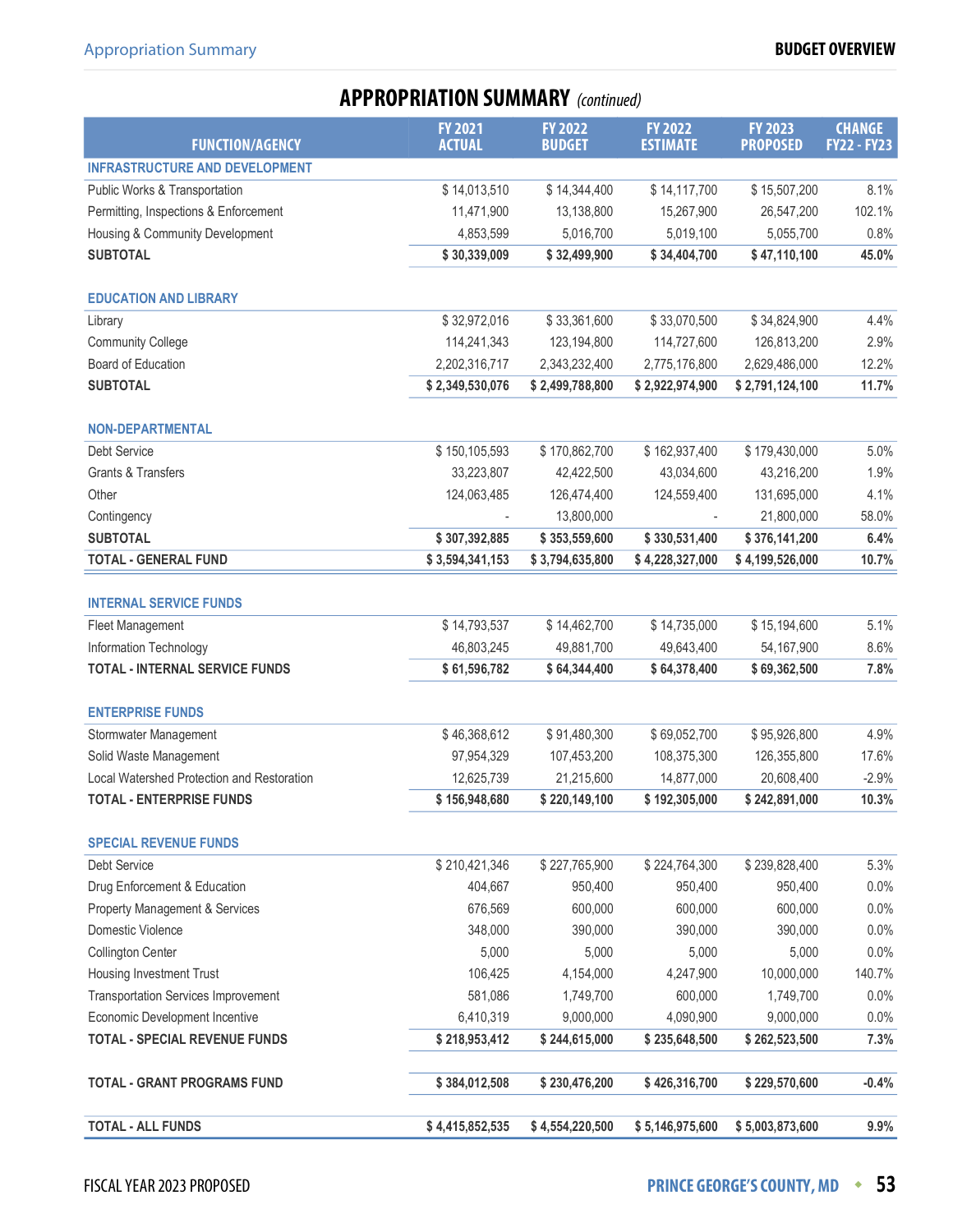## **CONSOLIDATED FUND SUMMARY**

<span id="page-21-0"></span>

|                                       |                               | <b>INTERNAL</b>                |                                     |                                   |                              |                                  |
|---------------------------------------|-------------------------------|--------------------------------|-------------------------------------|-----------------------------------|------------------------------|----------------------------------|
| <b>FUNCTION/AGENCY</b>                | <b>GENERAL</b><br><b>FUND</b> | <b>SERVICE</b><br><b>FUNDS</b> | <b>SPECIAL REV.</b><br><b>FUNDS</b> | <b>ENTERPRISE</b><br><b>FUNDS</b> | <b>GRANT</b><br><b>FUNDS</b> | <b>TOTAL</b><br><b>ALL FUNDS</b> |
| <b>GENERAL GOVERNMENT</b>             |                               |                                |                                     |                                   |                              |                                  |
| <b>County Executive</b>               | 10,094,500                    |                                |                                     |                                   |                              | \$10,094,500                     |
| <b>County Council</b>                 | 26,411,700                    |                                |                                     |                                   |                              | 26,411,700                       |
| Office of Ethics and Accountability   | 1,025,100                     |                                |                                     |                                   |                              | 1,025,100                        |
| Personnel Board                       | 420,900                       |                                |                                     |                                   |                              | 420,900                          |
| Office of Finance                     | 5,381,700                     |                                |                                     |                                   |                              | 5,381,700                        |
| Citizen Complaint Oversight Panel     |                               |                                |                                     |                                   |                              |                                  |
| Office of Community Relations         | 5,467,200                     |                                |                                     |                                   |                              | 5,467,200                        |
| Office of Human Rights                | 2,403,100                     |                                |                                     |                                   | 60,000                       | 2,463,100                        |
| People's Zoning Counsel               | 250,000                       |                                |                                     |                                   |                              | 250,000                          |
| Office of Management and Budget       | 3,631,400                     |                                |                                     |                                   |                              | 3,631,400                        |
| <b>Board of License Commissioners</b> | 1,783,800                     |                                |                                     |                                   |                              | 1,783,800                        |
| Office of Law                         | 4,676,000                     |                                |                                     |                                   |                              | 4,676,000                        |
| Office of Human Resources Management  | 9,677,700                     |                                |                                     |                                   |                              | 9,677,700                        |
| Office of Info. Technology            | 1,650,000                     | 54,167,900                     |                                     |                                   |                              | 55,817,900                       |
| <b>Board of Elections</b>             | 8,842,700                     |                                |                                     |                                   |                              | 8,842,700                        |
| Police Accountability Board           | 499,400                       |                                |                                     |                                   |                              | 499,400                          |
| Administrative Charging Committee     | 921,100                       |                                |                                     |                                   |                              | 921,100                          |
| Office of Central Services            | 28,290,800                    | 15,194,600                     | 605,000                             |                                   |                              | 44,090,400                       |
| <b>SUBTOTAL</b>                       | \$111,427,100                 | \$69,362,500                   | \$605,000                           | $\sqrt{$}$ .                      | \$60,000                     | \$181,454,600                    |
| <b>COURTS</b>                         |                               |                                |                                     |                                   |                              |                                  |
| Circuit Court                         | \$20,889,600                  |                                |                                     |                                   | \$5,087,300                  | \$25,976,900                     |
| Orphans' Court                        | 565,600                       |                                |                                     |                                   |                              | 565,600                          |
| <b>SUBTOTAL</b>                       | \$21,455,200                  | $$ -$                          | $\frac{1}{2}$                       | $\sqrt{s}$ -                      | \$5,087,300                  | \$26,542,500                     |
| <b>PUBLIC SAFETY</b>                  |                               |                                |                                     |                                   |                              |                                  |
| Office of the State's Attorney        | \$21,989,700                  |                                |                                     |                                   | \$2,428,500                  | \$24,418,200                     |
| Police Department                     | 360,221,400                   |                                | 950,400                             |                                   | 5,618,100                    | 366,789,900                      |
| Fire/EMS Department                   | 231,581,100                   |                                |                                     |                                   | 9,782,100                    | 241,363,200                      |
| Office of the Sheriff                 | 49,504,100                    |                                |                                     |                                   | 1,879,300                    | 51,383,400                       |
| Department of Corrections             | 96,890,400                    |                                |                                     |                                   | 200,000                      | 97,090,400                       |
| Office of Homeland Security           | 41,234,800                    |                                |                                     |                                   | 2,110,800                    | 43,345,600                       |
| <b>SUBTOTAL</b>                       | \$801,421,500                 | \$-                            | \$950,400                           | $\sqrt{$}$ .                      | \$22,018,800                 | \$824,390,700                    |
| <b>ENVIRONMENT</b>                    |                               |                                |                                     |                                   |                              |                                  |
| Soil Conservation District            | $\mathsf S$ -                 |                                |                                     |                                   |                              | $\frac{1}{2}$                    |
| Department of the Environment         | 6,712,700                     |                                |                                     | 242,891,000                       | 61,200                       | 249,664,900                      |
| <b>SUBTOTAL</b>                       | \$6,712,700                   | \$-                            | \$-                                 | \$242,891,000                     | \$61,200                     | \$249,664,900                    |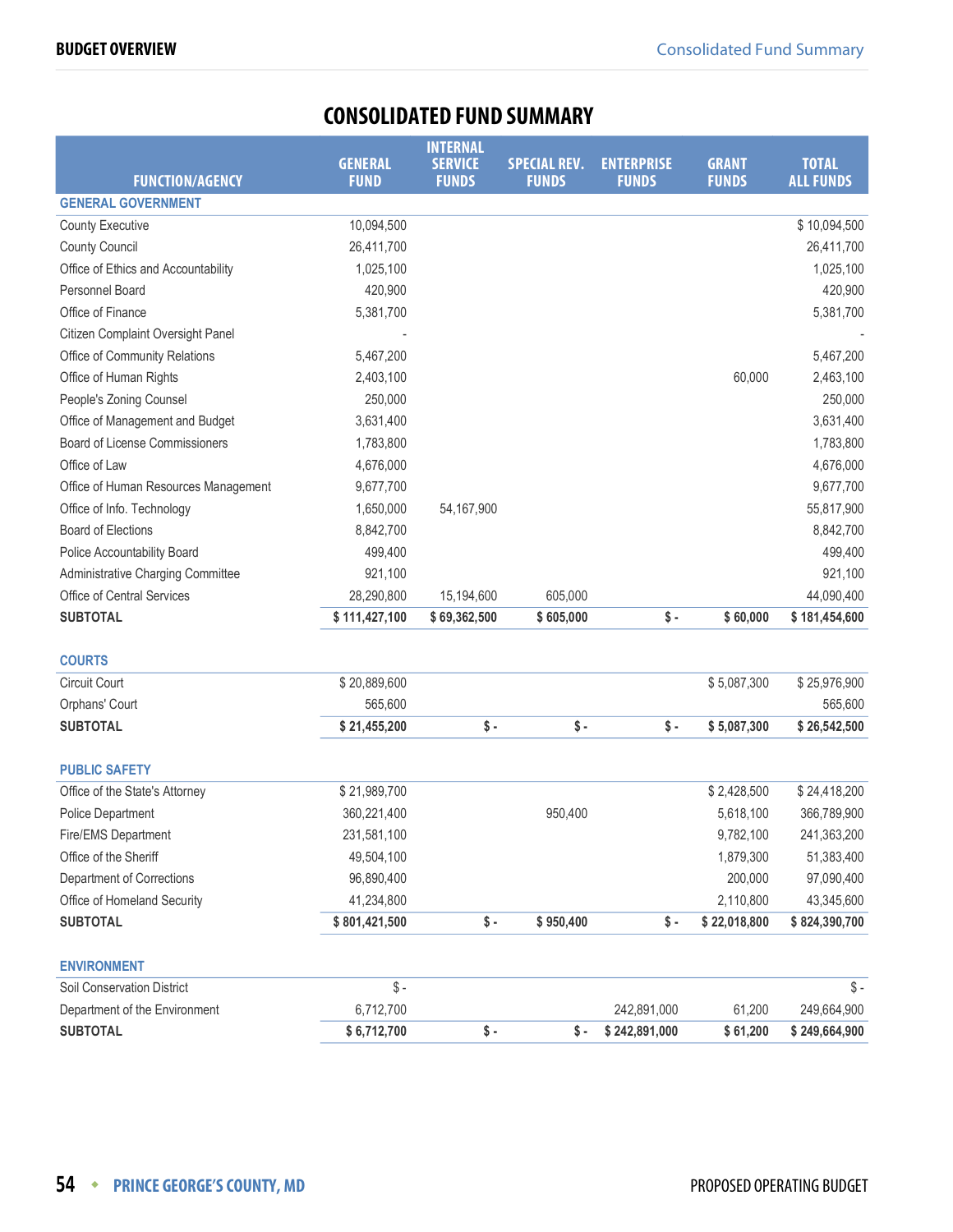## **CONSOLIDATED FUND SUMMARY** (continued)

|                                       | <b>GENERAL</b>  | <b>INTERNAL</b>                |                                     | <b>ENTERPRISE</b> | <b>GRANT</b>    | <b>TOTAL</b>     |
|---------------------------------------|-----------------|--------------------------------|-------------------------------------|-------------------|-----------------|------------------|
| <b>FUNCTION/AGENCY</b>                | <b>FUND</b>     | <b>SERVICE</b><br><b>FUNDS</b> | <b>SPECIAL REV.</b><br><b>FUNDS</b> | <b>FUNDS</b>      | <b>FUNDS</b>    | <b>ALL FUNDS</b> |
| <b>HUMAN SERVICES</b>                 |                 |                                |                                     |                   |                 |                  |
| Department of Family Services         | \$6,614,300     |                                | \$390,000                           |                   | \$11,450,100    | \$18,454,400     |
| <b>Health Department</b>              | 31,233,100      |                                |                                     |                   | 54,974,500      | 86,207,600       |
| Department of Social Services         | 6,286,700       |                                |                                     |                   | 19,582,800      | 25,869,500       |
| <b>SUBTOTAL</b>                       | \$44,134,100    | $\sqrt{s}$ -                   | \$390,000                           | $\sqrt{$}$ .      | \$86,007,400    | \$130,531,500    |
| <b>INFRASTRUCTURE AND DEVELOPMENT</b> |                 |                                |                                     |                   |                 |                  |
| Public Works & Transportation         | \$15,507,200    |                                | \$1,749,700                         |                   | \$1,001,900     | \$18,258,800     |
| Permitting, Inspections & Enforcement | 26,547,200      |                                |                                     |                   |                 | 26,547,200       |
| Housing & Community Development       | 5,055,700       |                                | 10,000,000                          |                   | 106,334,000     | 121,389,700      |
| <b>SUBTOTAL</b>                       | \$47,110,100    | $\sqrt{s}$ -                   | \$11,749,700                        | \$-               | \$107,335,900   | \$166,195,700    |
| <b>EDUCATION &amp; LIBRARY</b>        |                 |                                |                                     |                   |                 |                  |
| Library                               | \$34,824,900    |                                |                                     |                   |                 | \$34,824,900     |
| <b>Community College</b>              | 126,813,200     |                                |                                     |                   |                 | 126,813,200      |
| Board of Education                    | 2,629,486,000   |                                |                                     |                   |                 | 2,629,486,000    |
| <b>SUBTOTAL</b>                       | \$2,791,124,100 | $\sqrt{s}$ -                   | $\sqrt{$}$ -                        | $\sqrt{s}$ .      | $\mathsf{\$}$ . | \$2,791,124,100  |
| <b>NON-DEPARTMENTAL</b>               |                 |                                |                                     |                   |                 |                  |
| Debt Service                          | \$179,430,000   |                                | \$239,828,400                       |                   |                 | \$419,258,400    |
| <b>Grants &amp; Transfers</b>         | 43,216,200      |                                |                                     |                   | 9,000,000       | 52,216,200       |
| Other                                 | 131,695,000     |                                |                                     |                   |                 | 131,695,000      |
| Contingency                           | 21,800,000      |                                |                                     |                   |                 | 21,800,000       |
| Economic Development Incentive        |                 |                                | 9,000,000                           |                   |                 | 9,000,000        |
| <b>SUBTOTAL</b>                       | \$376,141,200   | $\frac{1}{2}$ -                | \$248,828,400                       | $\sqrt{$}$ .      | \$9,000,000     | \$633,969,600    |
| <b>GRAND TOTAL</b>                    | \$4,199,526,000 | \$69,362,500                   | \$262,523,500                       | \$242,891,000     | \$229,570,600   | \$5,003,873,600  |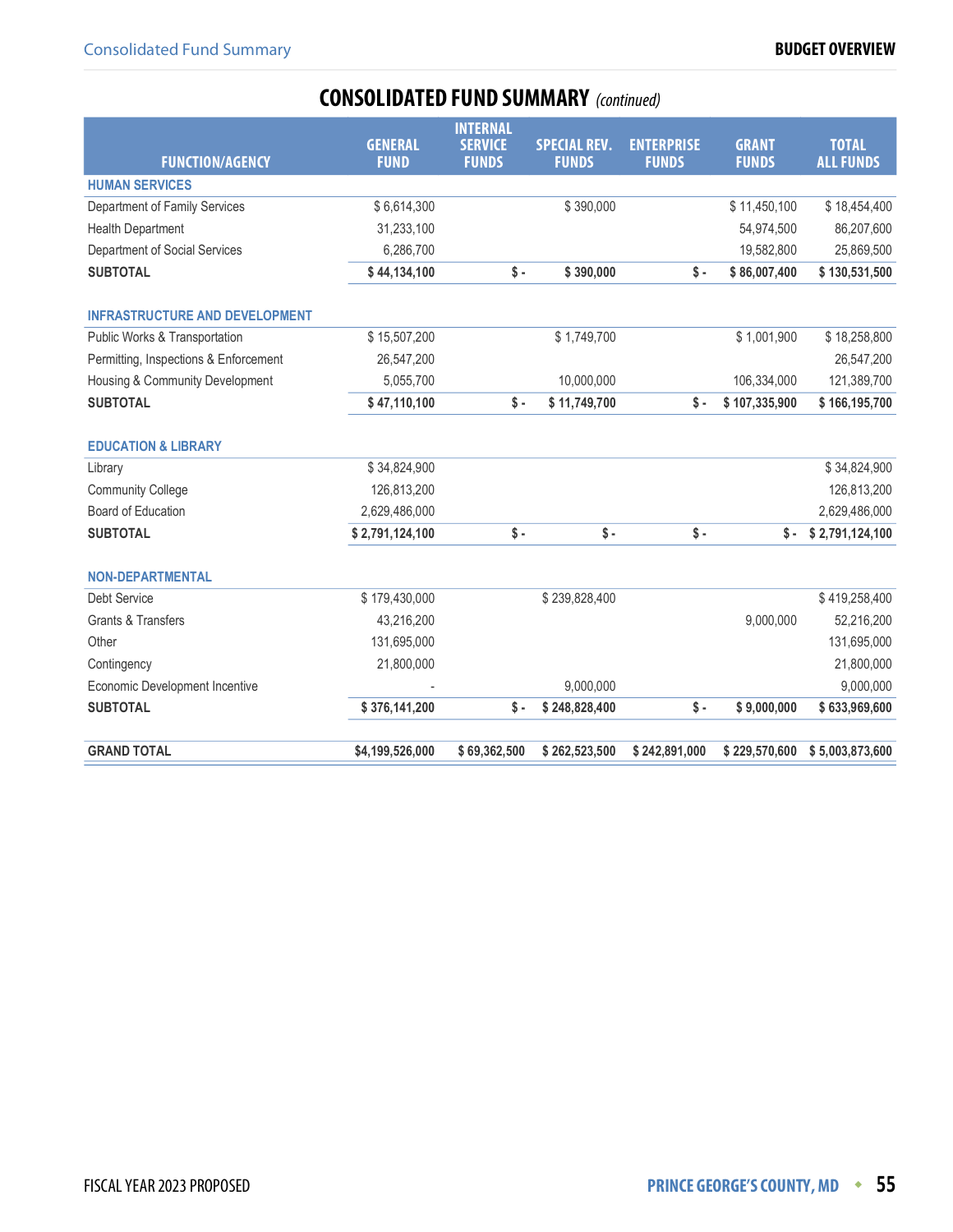## **GENERAL FUND CONSOLIDATED EXPENDITURE SUMMARY**

<span id="page-23-0"></span>

|                                         |                     | <b>FRINGE</b>   |                  |                 |                 |               |
|-----------------------------------------|---------------------|-----------------|------------------|-----------------|-----------------|---------------|
| <b>FUNCTION/AGENCY</b>                  | <b>COMPENSATION</b> | <b>BENEFITS</b> | <b>OPERATING</b> | <b>CAPITAL</b>  | <b>RECOVERY</b> | <b>TOTAL</b>  |
| <b>GENERAL GOVERNMENT</b>               |                     |                 |                  |                 |                 |               |
| <b>County Executive</b>                 | \$7,120,900         | \$2,135,000     | \$838,600        | $\$\$ -         | $\frac{1}{2}$ - | \$10,094,500  |
| <b>County Council</b>                   | 15,051,800          | 4,549,000       | 8,114,100        | 29,400          | (1, 332, 600)   | 26,411,700    |
| Office of Ethics and Accountability     | 685,300             | 229,600         | 110,200          |                 |                 | 1,025,100     |
| Personnel Board                         | 243,600             | 72,400          | 104,900          |                 |                 | 420,900       |
| Office of Finance                       | 5,846,200           | 2,124,300       | 1,293,200        |                 | (3,882,000)     | 5,381,700     |
| Citizen Complaint Oversight Panel       |                     |                 |                  |                 |                 |               |
| Office of Community Relations           | 3,550,400           | 1,222,000       | 694,800          |                 |                 | 5,467,200     |
| Office of Human Rights                  | 1,020,800           | 391,100         | 991,200          |                 |                 | 2,403,100     |
| People's Zoning Counsel                 |                     |                 | 250,000          |                 |                 | 250,000       |
| Office of Management and Budget         | 2,556,100           | 810,700         | 466,500          |                 | (201, 900)      | 3,631,400     |
| Board of License Commissioners          | 1,126,500           | 429,300         | 228,000          |                 |                 | 1,783,800     |
| Office of Law                           | 5,894,500           | 1,940,100       | 605,800          |                 | (3,764,400)     | 4,676,000     |
| Office of Human Resources<br>Management | 7,073,800           | 2,370,900       | 4,976,400        |                 | (4,743,400)     | 9,677,700     |
| Office of Information Technology        |                     |                 | 1,650,000        |                 |                 | 1,650,000     |
| <b>Board of Elections</b>               | 5,339,900           | 1,063,500       | 2,439,300        |                 |                 | 8,842,700     |
| Police Accountability Board             | 241,000             | 86,600          | 171,800          |                 |                 | 499,400       |
| Administrative Charging Committee       | 420,000             | 151,000         | 350,100          |                 |                 | 921,100       |
| Office of Central Services              | 11,289,800          | 4,223,600       | 13,851,900       |                 | (1,074,500)     | 28,290,800    |
| <b>SUBTOTAL</b>                         | \$67,460,600        | \$21,799,100    | \$37,136,800     | \$29,400        | \$ (14,998,800) | \$111,427,100 |
|                                         |                     |                 |                  |                 |                 |               |
| <b>COURTS</b>                           |                     |                 |                  |                 |                 |               |
| Circuit Court                           | \$12,468,300        | \$4,465,600     | \$3,955,700      | $$ -$           | $\$ -           | \$20,889,600  |
| Orphans' Court                          | 388,100             | 130,100         | 47,400           |                 |                 | 565,600       |
| <b>SUBTOTAL</b>                         | \$12,856,400        | \$4,595,700     | \$4,003,100      | $$ -$           | \$-             | \$21,455,200  |
| <b>PUBLIC SAFETY</b>                    |                     |                 |                  |                 |                 |               |
| Office of the State's Attorney          | \$14,532,800        | \$5,168,000     | \$2,403,800      | $$ -$           | \$(114,900)     | \$21,989,700  |
| Police Department                       | 194,503,300         | 124,495,000     | 41,573,600       |                 | (350, 500)      | 360,221,400   |
| Fire/EMS Department                     | 116,136,800         | 88,863,400      | 26,340,900       | 240,000         |                 | 231,581,100   |
| Office of the Sheriff                   | 25,653,900          | 18,473,500      | 5,376,700        |                 |                 | 49,504,100    |
| Department of Corrections               | 52,965,200          | 29,044,000      | 14,829,000       | 275,000         | (222, 800)      | 96,890,400    |
| Office of Homeland Security             | 16,393,900          | 5,600,800       | 19,240,100       |                 |                 | 41,234,800    |
| <b>SUBTOTAL</b>                         | \$420,185,900       | \$271,644,700   | \$109,764,100    | \$515,000       | \$ (688, 200)   | \$801,421,500 |
|                                         |                     |                 |                  |                 |                 |               |
| <b>ENVIRONMENT</b>                      |                     |                 |                  |                 |                 |               |
| Soil Conservation District              | \$1,352,900         | \$473,700       | \$105,100        | $\frac{1}{2}$ - | \$ (1,931,700)  | \$-           |
| Department of the Environment           | 7,224,600           | 2,984,900       | 1,655,300        |                 | (5, 152, 100)   | 6,712,700     |
| <b>SUBTOTAL</b>                         | \$8,577,500         | \$3,458,600     | \$1,760,400      | $\$ -           | \$ (7,083,800)  | \$6,712,700   |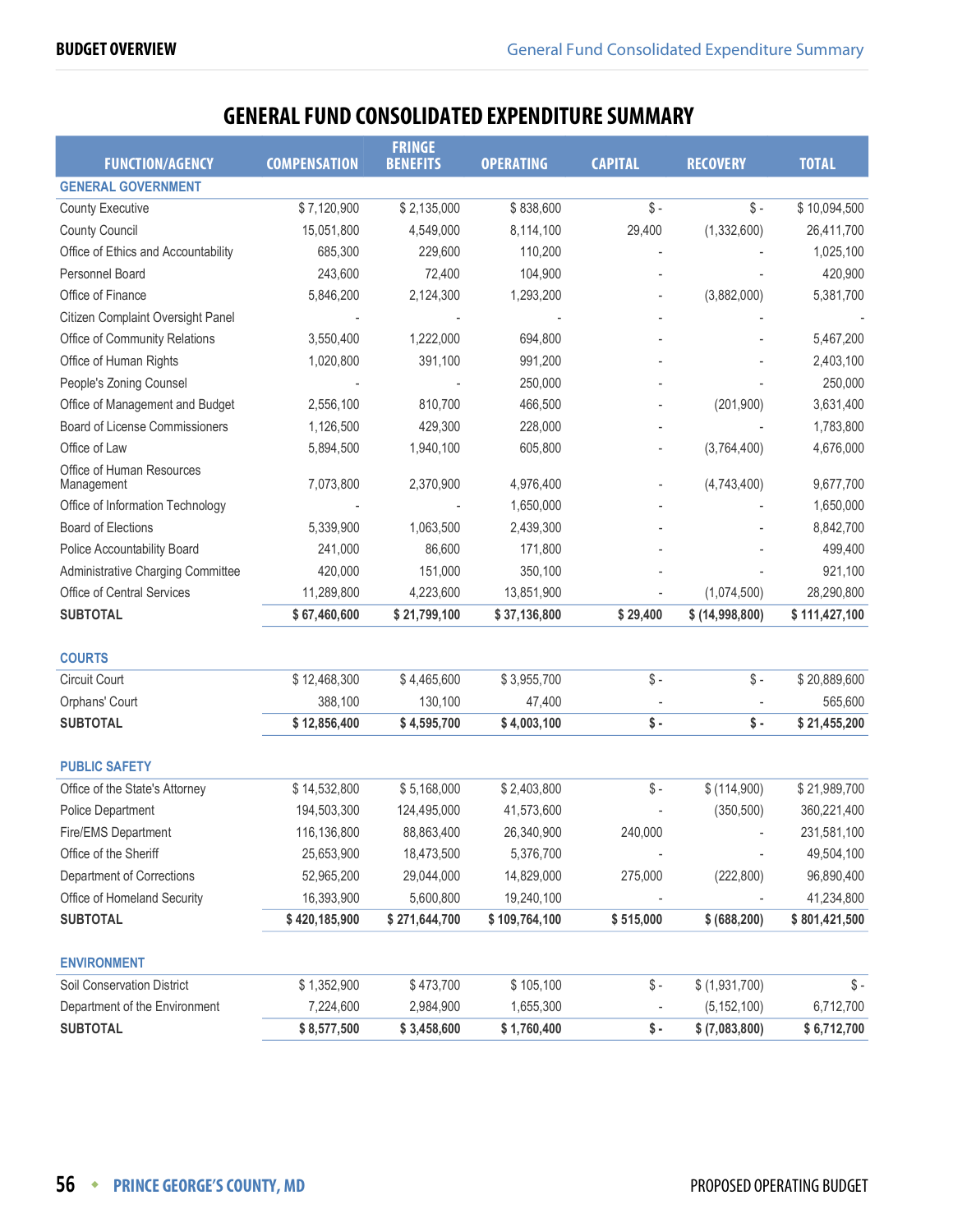## **GENERAL FUND CONSOLIDATED EXPENDITURE SUMMARY** (continued)

| <b>FUNCTION/AGENCY</b>                | <b>COMPENSATION</b> | <b>FRINGE</b><br><b>BENEFITS</b> | <b>OPERATING</b> | <b>CAPITAL</b>  | <b>RECOVERY</b>          | <b>TOTAL</b>    |
|---------------------------------------|---------------------|----------------------------------|------------------|-----------------|--------------------------|-----------------|
| <b>HUMAN SERVICES</b>                 |                     |                                  |                  |                 |                          |                 |
| Department of Family Services         | \$2,647,400         | \$918,200                        | \$3,048,700      | $\mathsf{\$}$ - | $\mathsf{\$}$ -          | \$6,614,300     |
| <b>Health Department</b>              | 18,232,600          | 6,840,200                        | 8,997,100        |                 | (2,836,800)              | 31,233,100      |
| Department of Social Services         | 2,843,900           | 725,700                          | 3,092,500        | $\overline{a}$  | (375, 400)               | 6,286,700       |
| <b>SUBTOTAL</b>                       | \$23,723,900        | \$8,484,100                      | \$15,138,300     | $\mathsf{\$}$ . | \$ (3,212,200)           | \$44,134,100    |
| <b>INFRASTRUCTURE AND DEVELOPMENT</b> |                     |                                  |                  |                 |                          |                 |
| Public Works & Transportation         | \$17,643,800        | \$6,821,200                      | \$64,899,100     | \$11,797,300    | \$ (85,654,200)          | 15,507,200      |
| Permitting, Inspections & Enforcement | 22,261,200          | 8,351,500                        | 11,965,200       |                 | (16,030,700)             | 26,547,200      |
| Housing & Community Development       | 3,002,700           | 1,006,400                        | 1,046,600        |                 |                          | 5,055,700       |
| <b>SUBTOTAL</b>                       | \$42,907,700        | \$16,179,100                     | \$77,910,900     | \$11,797,300    | \$(101,684,900)          | \$47,110,100    |
| <b>EDUCATION &amp; LIBRARY</b>        |                     |                                  |                  |                 |                          |                 |
| Library                               | \$21,065,500        | \$5,372,600                      | \$8,286,800      | \$100,000       | $\frac{2}{3}$ -          | \$34,824,900    |
| <b>Community College</b>              | 76,276,600          | 20,000,100                       | 28,990,100       | 1,546,400       |                          | 126,813,200     |
| Board of Education                    | 1,584,444,400       | 494,242,100                      | 529,032,200      | 21,767,300      | $\overline{\phantom{a}}$ | 2,629,486,000   |
| <b>SUBTOTAL</b>                       | \$1,681,786,500     | \$519,614,800                    | \$566,309,100    | \$23,413,700    | $\sqrt{s}$ -             | \$2,791,124,100 |
| <b>NON-DEPARTMENTAL</b>               |                     |                                  |                  |                 |                          |                 |
| Debt Service                          | $\mathcal{S}$ -     | $\$\$ -                          | \$179,430,000    | $\mathsf{\$}$ - | $\mathsf{\$}$ -          | \$179,430,000   |
| <b>Grants &amp; Transfers</b>         |                     |                                  | 43,216,200       |                 |                          | 43,216,200      |
| Other Non-Departmental                |                     |                                  | 131,695,000      |                 |                          | 131,695,000     |
| Contingency                           | 18,129,200          | 3,670,800                        |                  |                 |                          | 21,800,000      |
| <b>SUBTOTAL</b>                       | \$18,129,200        | \$3,670,800                      | \$354,341,200    | $\sqrt{s}$ -    | $\sqrt{s}$ -             | \$376,141,200   |
| <b>GRAND TOTAL</b>                    | \$2,275,627,700     | \$849,446,900                    | \$1,166,363,900  | \$35,755,400    | \$ (127, 667, 900)       | \$4,199,526,000 |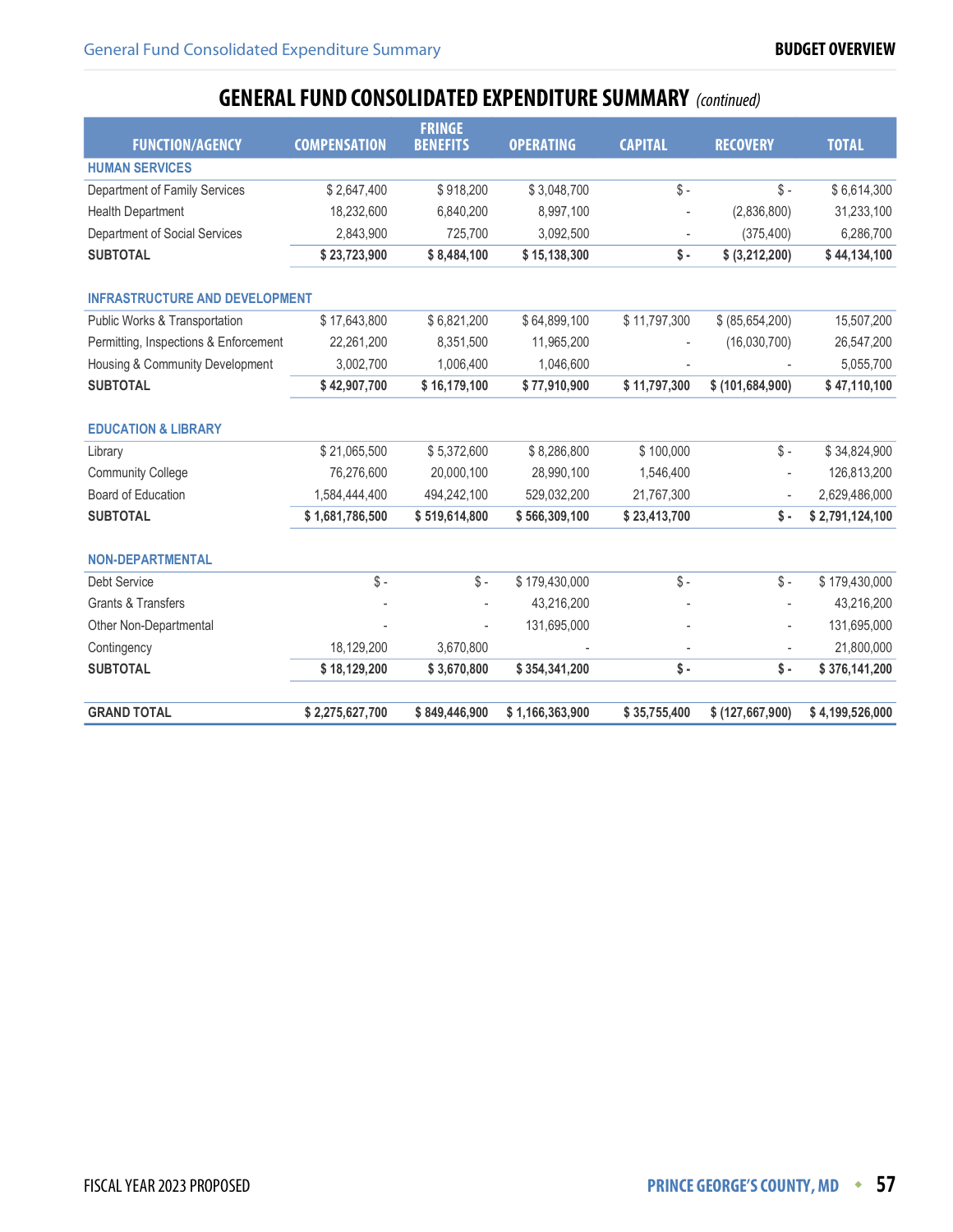## **POSITION SUMMARY - FULL TIME POSITIONS**

<span id="page-25-0"></span>

| <b>FUNCTION/AGENCY</b>               | <b>FY 2022</b><br><b>BUDGET</b><br><b>ALL FUNDS</b> | <b>GENERAL</b><br><b>FUND</b> | <b>INTL</b><br><b>SERVICE</b><br><b>FUNDS</b> | <b>SPECIAL</b><br><b>REVENUE</b><br><b>FUNDS</b> | <b>ENTERPRISE</b><br><b>FUNDS</b> | <b>GRANT</b><br><b>FUNDS</b> | <b>FY 2023</b><br><b>PROPOSED</b><br><b>ALL FUNDS</b> |
|--------------------------------------|-----------------------------------------------------|-------------------------------|-----------------------------------------------|--------------------------------------------------|-----------------------------------|------------------------------|-------------------------------------------------------|
| <b>GENERAL GOVERNMENT</b>            |                                                     |                               |                                               |                                                  |                                   |                              |                                                       |
| <b>County Executive</b>              | 44                                                  | 52                            |                                               |                                                  |                                   |                              | 52                                                    |
| <b>County Council</b>                | 177                                                 | 178                           |                                               |                                                  |                                   |                              | 178                                                   |
| Office of Ethics and Accountability  | 6                                                   | 6                             |                                               |                                                  |                                   |                              | 6                                                     |
| Personnel Board                      | 2                                                   | 2                             |                                               |                                                  |                                   |                              | 2                                                     |
| Citizen Complaint Oversight Panel    | 2                                                   |                               |                                               |                                                  |                                   |                              |                                                       |
| Office of Finance                    | 67                                                  | 66                            |                                               |                                                  |                                   | 1                            | 67                                                    |
| Office of Community Relations        | 59                                                  | 56                            |                                               |                                                  |                                   |                              | 56                                                    |
| Office of Human Rights               | 13                                                  | 13                            |                                               |                                                  |                                   |                              | 13                                                    |
| Office of Management and Budget      | 28                                                  | 28                            |                                               |                                                  |                                   |                              | 28                                                    |
| Board of License Commissioners       | 9                                                   | 9                             |                                               |                                                  |                                   |                              | 9                                                     |
| Office of Law                        | 59                                                  | 61                            |                                               |                                                  |                                   |                              | 61                                                    |
| Office of Human Resources Management | 70                                                  | 70                            |                                               |                                                  |                                   |                              | 70                                                    |
| Office of Information Technology     | 71                                                  |                               | 72                                            |                                                  |                                   |                              | 72                                                    |
| <b>Board of Elections</b>            | 31                                                  | 31                            |                                               |                                                  |                                   |                              | 31                                                    |
| Police Accountability Board          |                                                     | 3                             |                                               |                                                  |                                   |                              | 3                                                     |
| Administrative Charging Committee    | $\overline{\phantom{a}}$                            | 6                             |                                               |                                                  |                                   |                              | 6                                                     |
| Office of Central Services           | 247                                                 | 172                           | 75                                            |                                                  |                                   |                              | 247                                                   |
| <b>SUBTOTAL</b>                      | 885                                                 | 753                           | 147                                           |                                                  |                                   | 1                            | 900                                                   |
| <b>COURTS</b>                        |                                                     |                               |                                               |                                                  |                                   |                              |                                                       |
| <b>Circuit Court</b>                 | 203                                                 | 155                           |                                               |                                                  |                                   | 50                           | 205                                                   |
| Orphans' Court                       | 8                                                   | 8                             |                                               |                                                  |                                   |                              | 8                                                     |
| <b>SUBTOTAL</b>                      | 211                                                 | 163                           |                                               |                                                  |                                   | 50                           | 213                                                   |
| <b>PUBLIC SAFETY</b>                 |                                                     |                               |                                               |                                                  |                                   |                              |                                                       |
| Office of the State's Attorney       | 182                                                 | 182                           |                                               |                                                  |                                   |                              | 182                                                   |
| Police Department                    | 2,108                                               | 2,109                         |                                               |                                                  |                                   |                              | 2,109                                                 |
| Fire/EMS Department                  | 1,095                                               | 1,068                         |                                               |                                                  |                                   | 50                           | 1,118                                                 |
| Office of the Sheriff                | 377                                                 | 361                           |                                               |                                                  |                                   | 20                           | 381                                                   |
| Department of Corrections            | 652                                                 | 651                           |                                               |                                                  |                                   |                              | 651                                                   |
| Office of Homeland Security          | 218                                                 | 218                           |                                               |                                                  |                                   |                              | 218                                                   |
| <b>SUBTOTAL</b>                      | 4,632                                               | 4,589                         |                                               |                                                  |                                   | $70\,$                       | 4,659                                                 |
| <b>ENVIRONMENT</b>                   |                                                     |                               |                                               |                                                  |                                   |                              |                                                       |
| Soil Conservation District           | 16                                                  | 16                            |                                               |                                                  |                                   |                              | 16                                                    |
| Department of the Environment        | 330                                                 | 115                           |                                               |                                                  | 216                               |                              | 331                                                   |
| <b>SUBTOTAL</b>                      | 346                                                 | 131                           |                                               |                                                  | 216                               |                              | 347                                                   |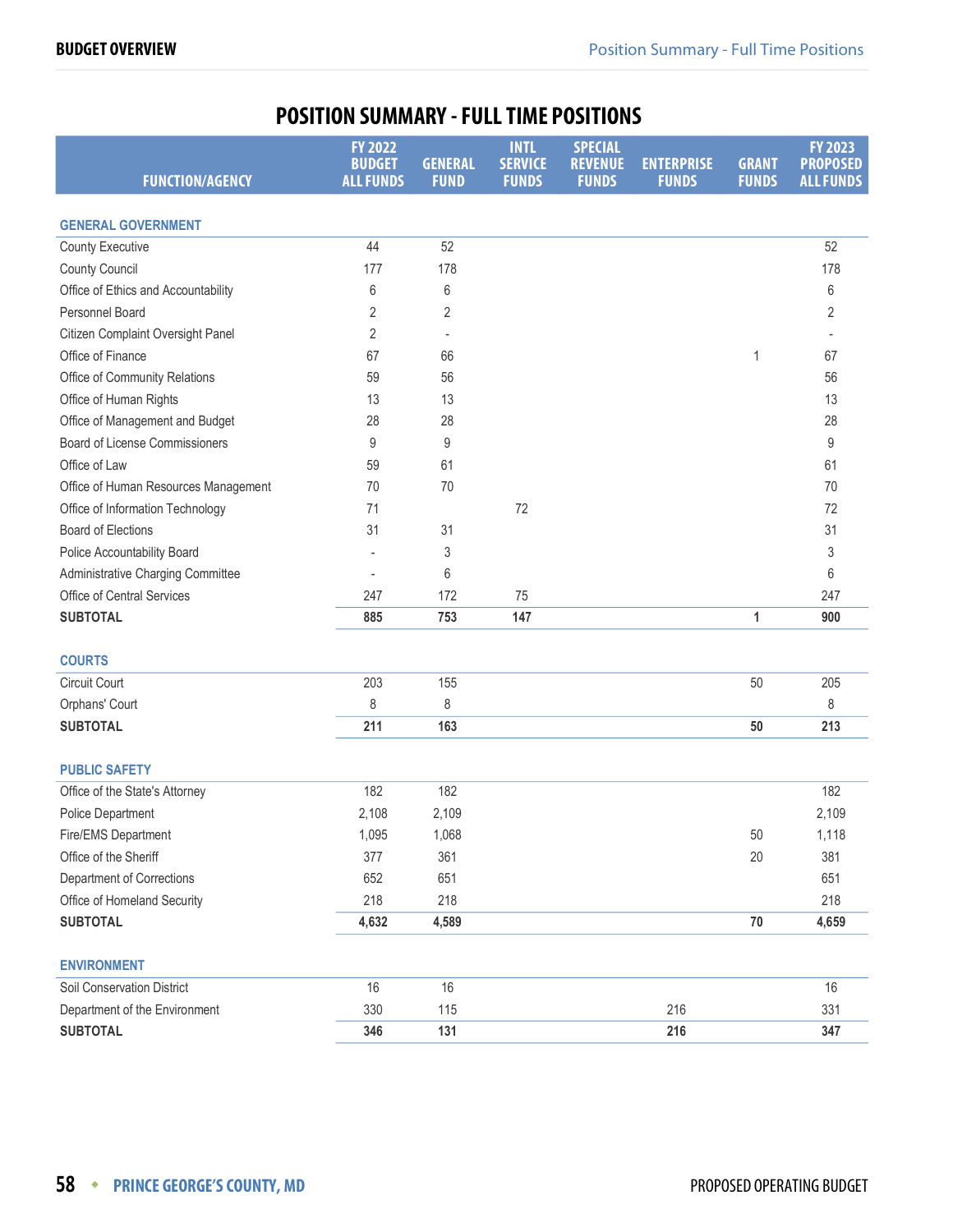## **POSITION SUMMARY - FULL TIME POSITIONS** (continued)

| <b>FUNCTION/AGENCY</b>                | <b>FY 2022</b><br><b>BUDGET</b><br><b>ALL FUNDS</b> | <b>GENERAL</b><br><b>FUND</b> | <b>INTL</b><br><b>SERVICE</b><br><b>FUNDS</b> | <b>SPECIAL</b><br><b>REVENUE</b><br><b>FUNDS</b> | <b>ENTERPRISE</b><br><b>FUNDS</b> | <b>GRANT</b><br><b>FUNDS</b> | <b>FY 2023</b><br><b>PROPOSED</b><br><b>ALL FUNDS</b> |
|---------------------------------------|-----------------------------------------------------|-------------------------------|-----------------------------------------------|--------------------------------------------------|-----------------------------------|------------------------------|-------------------------------------------------------|
| <b>HUMAN SERVICES</b>                 |                                                     |                               |                                               |                                                  |                                   |                              |                                                       |
| Department of Family Services         | 55                                                  | 28                            |                                               |                                                  |                                   | 27                           | 55                                                    |
| <b>Health Department</b>              | 410                                                 | 228                           |                                               |                                                  |                                   | 184                          | 412                                                   |
| Department of Social Services         | 32                                                  | 27                            |                                               |                                                  |                                   | 5                            | 32                                                    |
| <b>SUBTOTAL</b>                       | 497                                                 | 283                           |                                               |                                                  |                                   | 216                          | 499                                                   |
| <b>INFRASTRUCTURE AND DEVELOPMENT</b> |                                                     |                               |                                               |                                                  |                                   |                              |                                                       |
| Public Works & Transportation         | 405                                                 | 258                           |                                               |                                                  | 144                               | 3                            | 405                                                   |
| Permitting, Inspections & Enforcement | 308                                                 | 308                           |                                               |                                                  |                                   |                              | 308                                                   |
| Housing & Community Development       | 108                                                 | 28                            |                                               | $\overline{2}$                                   |                                   | 84                           | 114                                                   |
| <b>SUBTOTAL</b>                       | 821                                                 | 594                           |                                               | $\overline{2}$                                   | 144                               | 87                           | 827                                                   |
| <b>GRAND TOTAL</b>                    | 7,392                                               | 6,513                         | 147                                           | $\overline{2}$                                   | 360                               | 424                          | 7,446                                                 |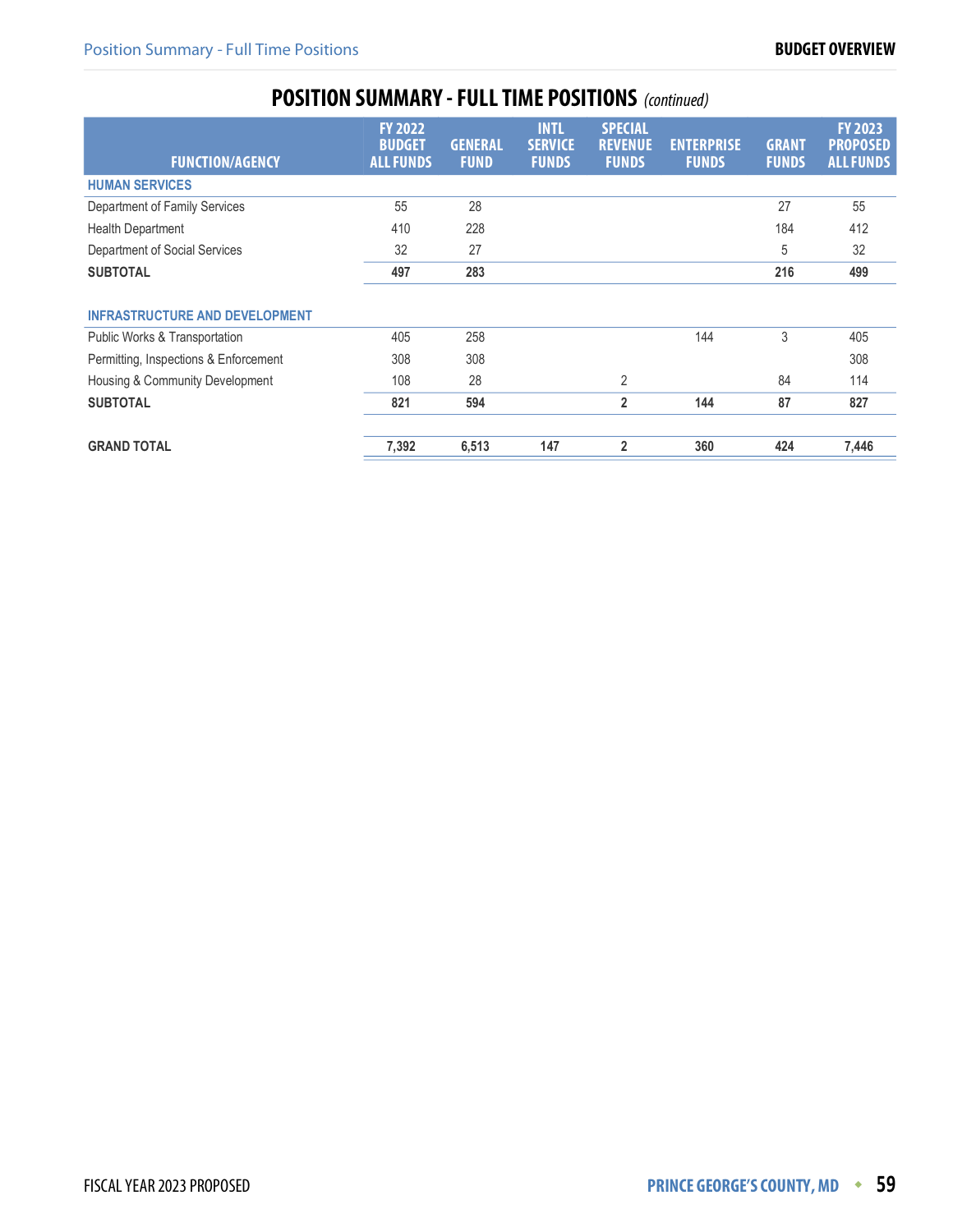## **FIVE YEAR FULL TIME POSITIONS SUMMARY**

<span id="page-27-0"></span>

| <b>FUNCTION/AGENCY</b>               | FY 2019<br><b>BUDGET</b> | <b>FY 2020</b><br><b>BUDGET</b> | <b>FY 2021</b><br><b>BUDGET</b> | <b>FY 2022</b><br><b>BUDGET</b> | <b>FY 2023</b><br><b>PROPOSED</b> |
|--------------------------------------|--------------------------|---------------------------------|---------------------------------|---------------------------------|-----------------------------------|
| <b>GENERAL GOVERNMENT</b>            |                          |                                 |                                 |                                 |                                   |
| <b>County Executive</b>              | 45                       | 46                              | 46                              | 44                              | 52                                |
| <b>County Council</b>                | 146                      | 177                             | 177                             | 177                             | 178                               |
| Office of Ethics and Accountability  | 6                        | 6                               | 6                               | 6                               | 6                                 |
| Personnel Board                      | 2                        | 2                               | $\overline{2}$                  | 2                               | 2                                 |
| Citizen Complaint Oversight Panel    | 2                        | $\overline{2}$                  | $\overline{2}$                  | $\overline{2}$                  | 0                                 |
| Office of Finance                    | 66                       | 66                              | 66                              | 67                              | 66                                |
| Office of Community Relations        | 69                       | 69                              | 69                              | 59                              | 56                                |
| Office of Human Rights               | 0                        | 0                               | 0                               | 13                              | 13                                |
| Office of Management and Budget      | 26                       | 27                              | 27                              | 28                              | 28                                |
| Board of License Commissioners       | 8                        | 8                               | 9                               | 9                               | 9                                 |
| Office of Law                        | 56                       | 57                              | 57                              | 59                              | 61                                |
| Office of Human Resources Management | 69                       | 69                              | 70                              | 70                              | 70                                |
| Office of Information Technology     | 0                        | 0                               | 0                               | 0                               | 0                                 |
| <b>Board of Elections</b>            | 18                       | 18                              | 18                              | 31                              | 31                                |
| Police Accountability Board          | 0                        | 0                               | 0                               | 0                               | 3                                 |
| Administrative Charging Committee    | $\mathbf{0}$             | 0                               | 0                               | $\theta$                        | 6                                 |
| <b>Office of Central Services</b>    | 171                      | 171                             | 171                             | 172                             | 172                               |
| <b>SUBTOTAL</b>                      | 684                      | 718                             | 720                             | 739                             | 753                               |
|                                      |                          |                                 |                                 |                                 |                                   |
| <b>COURTS</b>                        |                          |                                 |                                 |                                 |                                   |
| Circuit Court                        | 140                      | 142                             | 149                             | 155                             | 155                               |
| Orphans' Court                       | 7                        | 8                               | 8                               | 8                               | 8                                 |
| <b>SUBTOTAL</b>                      | 147                      | 150                             | 157                             | 163                             | 163                               |
|                                      |                          |                                 |                                 |                                 |                                   |
| <b>PUBLIC SAFETY</b>                 |                          |                                 |                                 |                                 |                                   |
| Office of the State's Attorney       | 177                      | 177                             | 177                             | 182                             | 182                               |
| Police Department                    | 2,093                    | 2,103                           | 2,105                           | 2,108                           | 2,109                             |
| Fire/EMS Department                  | 1,064                    | 1,068                           | 1,068                           | 1,068                           | 1,068                             |
| Office of the Sheriff                | 353                      | 356                             | 356                             | 357                             | 361                               |
| Department of Corrections            | 652                      | 652                             | 652                             | 652                             | 651                               |
| Office of Homeland Security          | 217                      | 217                             | 217                             | 218                             | 218                               |
| <b>SUBTOTAL</b>                      | 4,556                    | 4,573                           | 4,575                           | 4,585                           | 4,589                             |
| <b>ENVIRONMENT</b>                   |                          |                                 |                                 |                                 |                                   |
| Soil Conservation District           | 16                       | 16                              | 16                              | 16                              | 16                                |
| Department of the Environment        | 114                      | 114                             | 114                             | 114                             | 115                               |
| <b>SUBTOTAL</b>                      | 130                      | 130                             | 130                             | 130                             | 131                               |
|                                      |                          |                                 |                                 |                                 |                                   |
| <b>HUMAN SERVICES</b>                |                          |                                 |                                 |                                 |                                   |
| Department of Family Services        | 27                       | 28                              | 28                              | 28                              | 28                                |
| <b>Health Department</b>             | 214                      | 217                             | 217                             | 227                             | 228                               |
| Department of Social Services        | 25                       | 27                              | 27                              | 27                              | 27                                |
| <b>SUBTOTAL</b>                      | 266                      | 272                             | 272                             | 282                             | 283                               |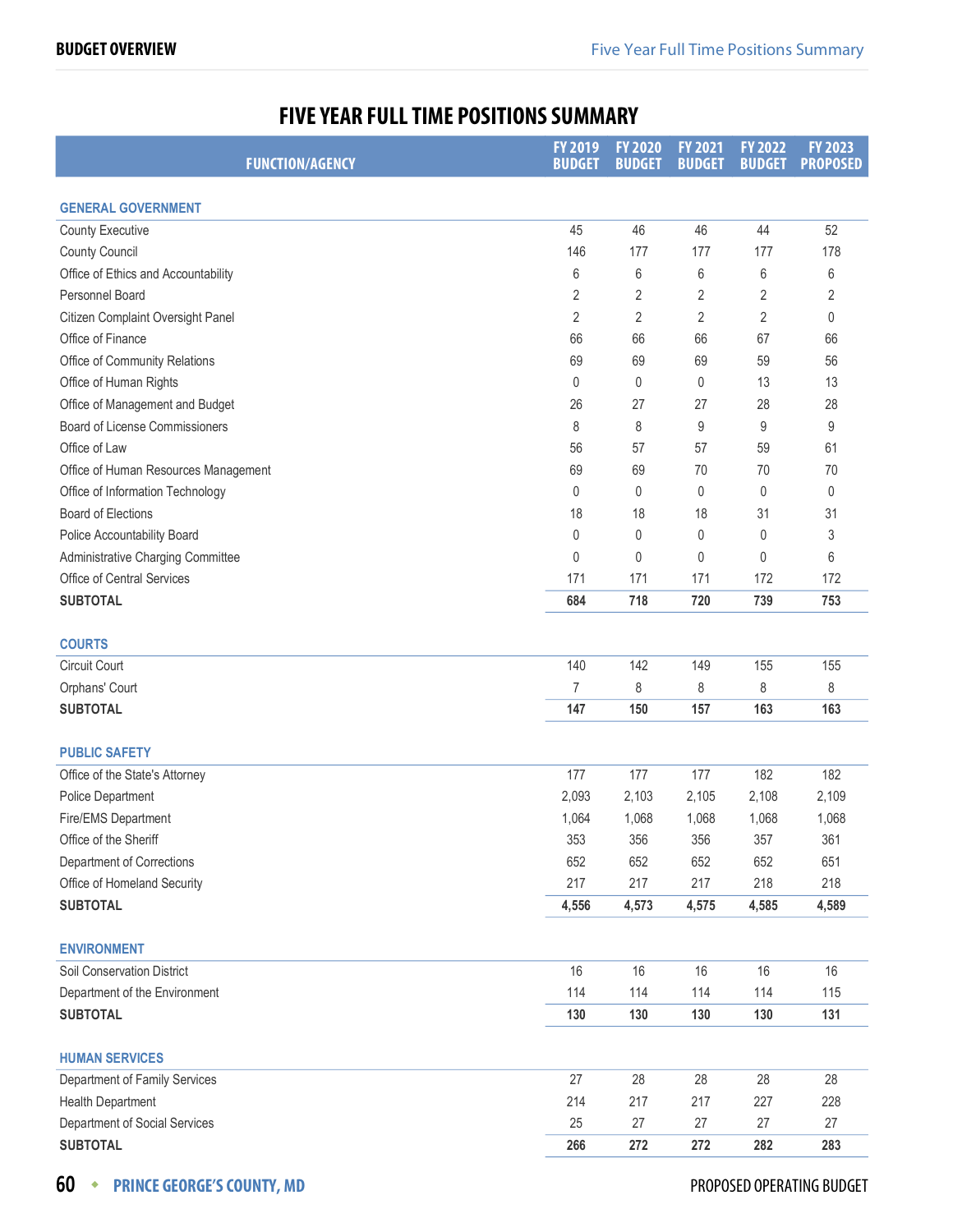## **FIVE YEAR FULL TIME POSITIONS SUMMARY** (continued)

| <b>FUNCTION/AGENCY</b>                | <b>FY 2019</b><br><b>BUDGET</b> | <b>FY 2020</b><br><b>BUDGET</b> | <b>FY 2021</b><br><b>BUDGET</b> | <b>FY 2022</b><br><b>BUDGET</b> | <b>FY 2023</b><br><b>PROPOSED</b> |
|---------------------------------------|---------------------------------|---------------------------------|---------------------------------|---------------------------------|-----------------------------------|
| <b>INFRASTRUCTURE AND DEVELOPMENT</b> |                                 |                                 |                                 |                                 |                                   |
| Public Works & Transportation         | 259                             | 258                             | 258                             | 258                             | 258                               |
| Permitting, Inspections & Enforcement | 289                             | 308                             | 308                             | 308                             | 308                               |
| Housing & Community Development       | 28                              | 28                              | 28                              | 28                              | 28                                |
| <b>SUBTOTAL</b>                       | 576                             | 594                             | 594                             | 594                             | 594                               |
| <b>GENERAL FUND TOTAL</b>             | 6,359                           | 6,437                           | 6,448                           | 6,493                           | 6,513                             |
| <b>INTERNAL SERVICE FUNDS TOTAL</b>   | 145                             | 145                             | 146                             | 146                             | 147                               |
| <b>SPECIAL REVENUE TOTAL</b>          | 0                               | 0                               | 0                               | 0                               | $\overline{2}$                    |
| <b>ENTERPRISE FUNDS TOTAL</b>         | 363                             | 360                             | 360                             | 360                             | 360                               |
| <b>GRANT FUNDS TOTAL</b>              | 378                             | 379                             | 417                             | 393                             | 424                               |
| <b>GRAND TOTAL</b>                    | 7,245                           | 7,321                           | 7,371                           | 7,392                           | 7,446                             |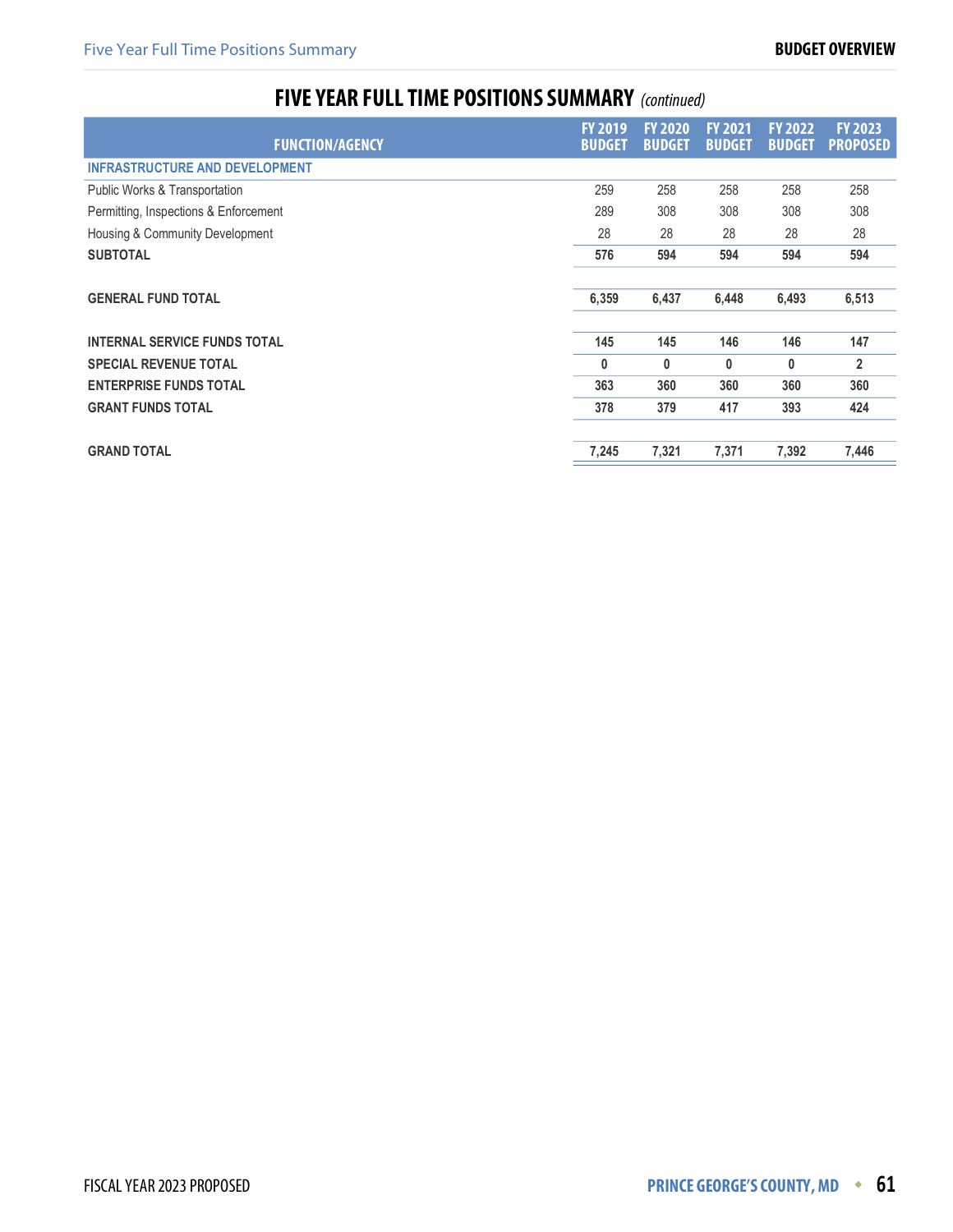### **FRINGE BENEFIT COSTS SUMMARY**

<span id="page-29-0"></span>

| <b>COST</b>                                                | <b>FY 2022</b><br><b>BUDGET</b> | <b>FY 2023</b><br><b>PROPOSED</b> | <b>\$ CHANGE</b> | % CHANGE |
|------------------------------------------------------------|---------------------------------|-----------------------------------|------------------|----------|
|                                                            |                                 |                                   |                  |          |
| State of Maryland Employees' Retirement & Pension System   | 15,998,400                      | 24,164,038                        | \$8,165,638      | 51.0%    |
| Supplemental Retirement Plans                              | 14,942,000                      | 17,890,326                        | 2,948,326        | 19.7%    |
| Social Security                                            | 33,449,900                      | 41,989,655                        | 8,539,755        | 25.5%    |
| Police Retirement Plan *                                   | 91,336,600                      | 95,514,200                        | 4,177,600        | 4.6%     |
| Fire Retirement Plan                                       | 43,351,300                      | 50,219,300                        | 6,868,000        | 15.8%    |
| <b>Corrections Retirement Plan</b>                         | 12,283,900                      | 11,805,600                        | (478,300)        | $-3.9\%$ |
| <b>Sheriff Retirement Plan</b>                             | 7,503,700                       | 7,923,400                         | 419,700          | $5.6\%$  |
| Volunteer Firefighters Length of Service Awards Program    | 3,900,000                       | 3,900,000                         |                  | 0.0%     |
| Health Insurance *                                         | 59,622,000                      | 68,474,944                        | 8,852,944        | 14.8%    |
| Life Insurance                                             | 5,900,400                       | 5,201,853                         | (698, 547)       | $-11.8%$ |
| Workers' Compensation                                      | 24,317,300                      | 26,579,584                        | 2,262,284        | 9.3%     |
| Unemployment Insurance                                     | 475,000                         | 475,000                           |                  | 0.0%     |
| <b>TOTAL FRINGE BENEFITS COST</b>                          | \$313,080,500                   | \$354,137,900                     | \$41,057,400     | 13.1%    |
| County Contribution Towards Retirees' Health Benefit Costs | \$34,374,300                    | \$37,758,900                      | \$3,384,600      | 9.8%     |

\*Includes correction to FY 2022 Approved Budget allocation.

The FY 2023 proposed budget includes approximately \$354.1 million for fringe benefits that reflects anticipated expenditures for all funds. The County's contributions to the five public safety and criminal justice retirement plans (Police, Fire, Corrections, Volunteer Fire and Sheriff) includes approximately \$169.4 million, which represents a \$11.0 million or 6.9% increase over the FY 2022 budget to align with the rising pension costs for public safety retirement plans.

Contributions to the State of Maryland Employees' Retirement and Pension System are calculated upon base payroll rates set by the Maryland Retirement System. The seven supplemental retirement plans - deputy sheriff, correctional officers, crossing guards, AFSCME, general schedule, fire, and police civilian employees - are projected to increase by 3.0%. The FY 2023 proposed budget is based on actual expenditures and anticipated changes in plan enrollment.

Health Insurance encompasses the County's contributions to health, dental, vision and prescription drug coverage for both active employees and retirees The County's total contribution towards retirees' health benefits under the Governmental Accounting Standards Board Statement 45 concerning post-retirement health benefits include: General Fund \$28.0 million; Storm Water Management \$3.4 million; Solid Waste Enterprise \$3.1 million; Information Technology \$1.6 million; and Fleet Management \$1.7 million.

Workers' Compensation is contributed to the Risk Management Fund, which is charged directly to County agencies. For FY 2023, there is \$26.6 million budgeted in County agencies to reflect actual and anticipated agency expenditures.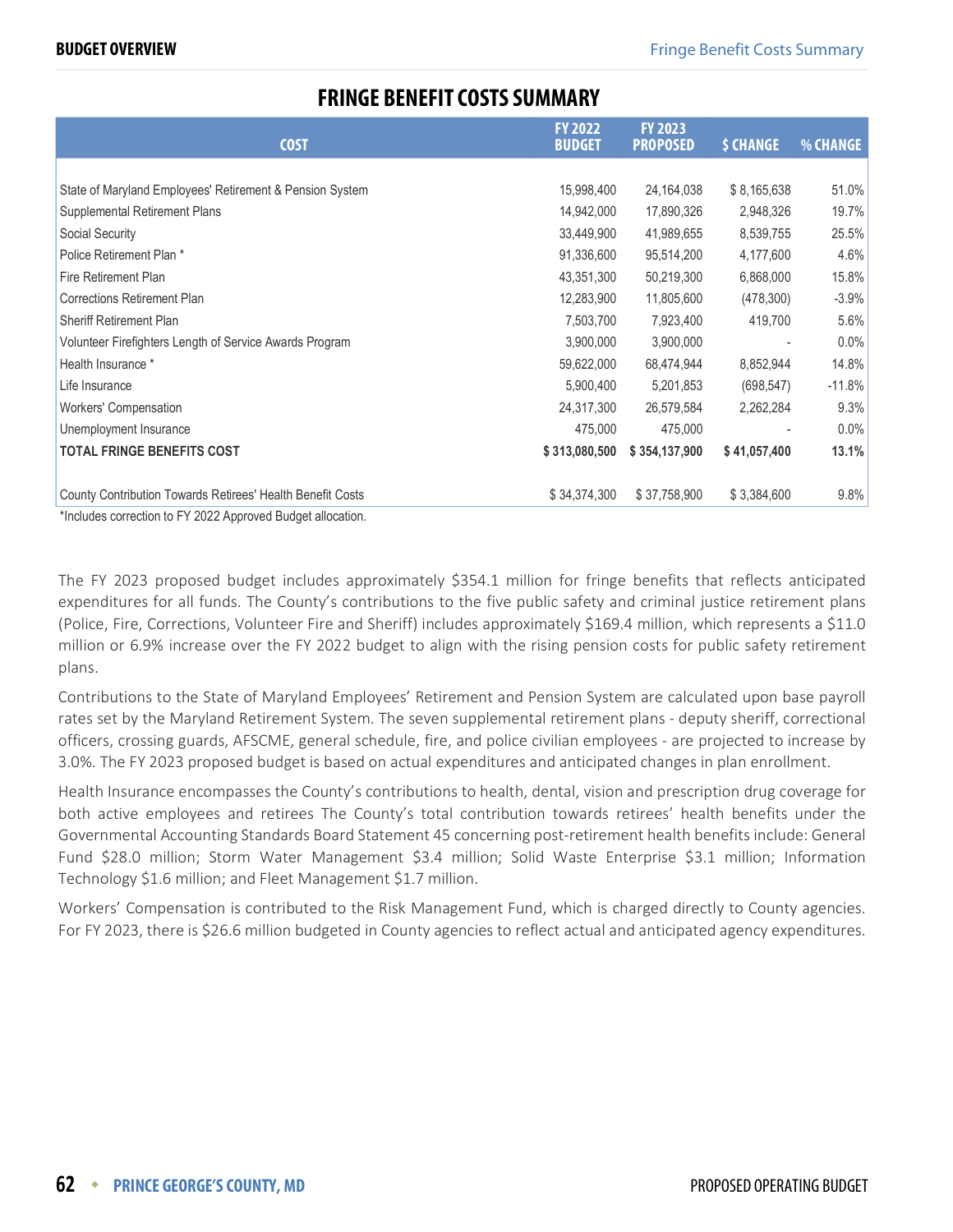## **BUDGETARY FUND BALANCE**

<span id="page-30-0"></span>

|                                                                                                      | <b>Actual</b><br>June 30<br><b>FY 2021</b><br><b>Balance</b> | <b>Estimated</b><br><b>FY 2022</b><br><b>Revenues</b> | <b>Estimated</b><br><b>FY 2022</b><br><b>Expenses</b> | <b>Estimated</b><br>June 30<br><b>FY 2022</b><br><b>Balance</b> | <b>Approved</b><br><b>FY 2023</b><br><b>Revenues</b> | <b>Approved</b><br><b>FY 2023</b><br><b>Expenses</b> | <b>Projected</b><br>June 30<br><b>FY 2023</b><br><b>Balance</b> |
|------------------------------------------------------------------------------------------------------|--------------------------------------------------------------|-------------------------------------------------------|-------------------------------------------------------|-----------------------------------------------------------------|------------------------------------------------------|------------------------------------------------------|-----------------------------------------------------------------|
| <b>GENERAL FUND</b>                                                                                  |                                                              |                                                       |                                                       |                                                                 |                                                      |                                                      |                                                                 |
| <b>Committed - Operating Reserve</b><br>Restricted-Economic Stabilization<br>Unassigned Fund Balance | 188,595,465<br>235,411,143                                   | \$75,438,186 \$4,274,834,900 \$4,228,327,000          |                                                       | \$85,496,698<br>213,741,745<br>205,809,351                      |                                                      | \$4,199,526,000 \$4,199,526,000                      | \$83,990,520<br>209,976,300<br>167,780,574                      |
| <b>TOTAL</b><br><b>GENERAL FUND</b>                                                                  |                                                              | \$499,444,794 \$4,274,834,900 \$4,228,327,000         |                                                       | \$505,047,794                                                   |                                                      | \$4,199,526,000 \$4,199,526,000                      | \$461,747,394                                                   |
| <b>INTERNAL SERVICE FUNDS</b>                                                                        |                                                              |                                                       |                                                       |                                                                 |                                                      |                                                      |                                                                 |
| <b>Fleet Management</b><br>Information Technology<br><b>TOTAL</b>                                    | \$9,885,264<br>7,684,123                                     | \$13,122,500<br>49,782,600                            | \$14,735,000<br>49,643,400                            | \$8,272,764<br>7,823,323                                        | \$15,194,600<br>54,167,900                           | \$15,194,600<br>54,167,900                           | \$7,516,664<br>7,823,323                                        |
| <b>INTERNAL SERVICE FUNDS</b>                                                                        | \$17,569,387                                                 | \$62,905,100                                          | \$64,378,400                                          | \$16,096,087                                                    | \$69,362,500                                         | \$69,362,500                                         | \$15,339,987                                                    |
| <b>ENTERPRISE FUNDS</b>                                                                              |                                                              |                                                       |                                                       |                                                                 |                                                      |                                                      |                                                                 |
| Stormwater Management                                                                                | \$ (48, 229, 518)                                            | \$65,897,100                                          | \$69,052,700                                          | \$ (35,400,618)                                                 | \$95,926,800                                         | \$95,926,800                                         | (46, 559, 618)                                                  |
| Local Watershed Protection &<br>Restoration                                                          | (40, 191, 596)                                               | 15,664,200                                            | 14,877,000                                            | \$ (37,976,596)                                                 | 20,608,400                                           | 20,608,400                                           | (41, 487, 896)                                                  |
| Solid Waste                                                                                          | (40,063,948)                                                 | 107,633,500                                           | 108,375,300                                           | \$ (35,667,348)                                                 | 126,355,800                                          | 126,355,800                                          | (50, 490, 648)                                                  |
| <b>TOTAL</b>                                                                                         | \$(128, 485, 06)                                             | \$189,194,800                                         | \$192,305,000                                         | \$ (109, 044, 562)                                              | \$242,891,000                                        | \$242,891,000                                        | \$ (138, 538, 162)                                              |
| <b>ENTERPRISE FUNDS</b>                                                                              |                                                              |                                                       |                                                       |                                                                 |                                                      |                                                      |                                                                 |
| <b>SPECIAL REVENUE FUNDS</b>                                                                         |                                                              |                                                       |                                                       |                                                                 |                                                      |                                                      |                                                                 |
| <b>Debt Service</b>                                                                                  | $\mathbb{S}$ -                                               | \$224,764,300                                         | \$224,764,300                                         | $\mathbb{S}$ -                                                  | \$239,828,400                                        | \$239,828,400                                        | \$ -                                                            |
| Drug Enforcement and Education                                                                       | 7,751,055                                                    | 950,400                                               | 950,400                                               | 7,341,055                                                       | 950,400                                              | 950,400                                              | 6,931,055                                                       |
| <b>Collington Center</b>                                                                             | 137,974                                                      | 5,000                                                 | 5,000                                                 | 132,974                                                         | 5,000                                                | 5,000                                                | 127,974                                                         |
| <b>Property Management Services</b>                                                                  | 424,156                                                      | 1,351,300                                             | 600,000                                               | 1,175,456                                                       | 600,000                                              | 600,000                                              | 1,175,456                                                       |
| Domestic Violence                                                                                    | 250,677                                                      | 390,000                                               | 390,000                                               | 250,677                                                         | 390,000                                              | 390,000                                              | 250,677                                                         |
| Economic Development Incentive                                                                       | 26,868,493                                                   | 4,090,900                                             | 4,090,900                                             | 22,903,793                                                      | 9,000,000                                            | 9,000,000                                            | 15,553,793                                                      |
| Housing Investment Trust Fund                                                                        | 4,946,426                                                    | 500,000                                               | 4,247,900                                             | 1,198,526                                                       | 10,000,000                                           | 10,000,000                                           | 5,914,326                                                       |
| <b>Transportation Services</b><br>Improvement                                                        | 11,483,448                                                   | 1,599,700                                             | 600,000                                               | 12,483,148                                                      | 1,749,700                                            | 1,749,700                                            | 12,483,148                                                      |
| <b>TOTAL</b>                                                                                         |                                                              |                                                       |                                                       |                                                                 |                                                      |                                                      |                                                                 |
| <b>SPECIAL REVENUE FUNDS</b>                                                                         | \$51,862,229                                                 | \$233,651,600                                         | \$235,648,500                                         | \$45,485,629                                                    | \$262,523,500                                        | \$262,523,500                                        | \$42,436,429                                                    |
| <b>GRANT PROGRAM FUNDS</b>                                                                           | \$-                                                          | \$426,316,700                                         | \$426,316,700                                         | \$-                                                             | \$233,144,700                                        | \$233,144,700                                        | \$-                                                             |
| <b>GRAND TOTAL</b>                                                                                   |                                                              |                                                       |                                                       |                                                                 |                                                      |                                                      |                                                                 |
| <b>ALL FUNDS</b>                                                                                     |                                                              | \$440,391,348 \$5,186,903,100 \$5,146,975,600         |                                                       | \$457,584,948                                                   |                                                      | 5,007,447,700 \$5,007,447,700                        | \$380,985,648                                                   |